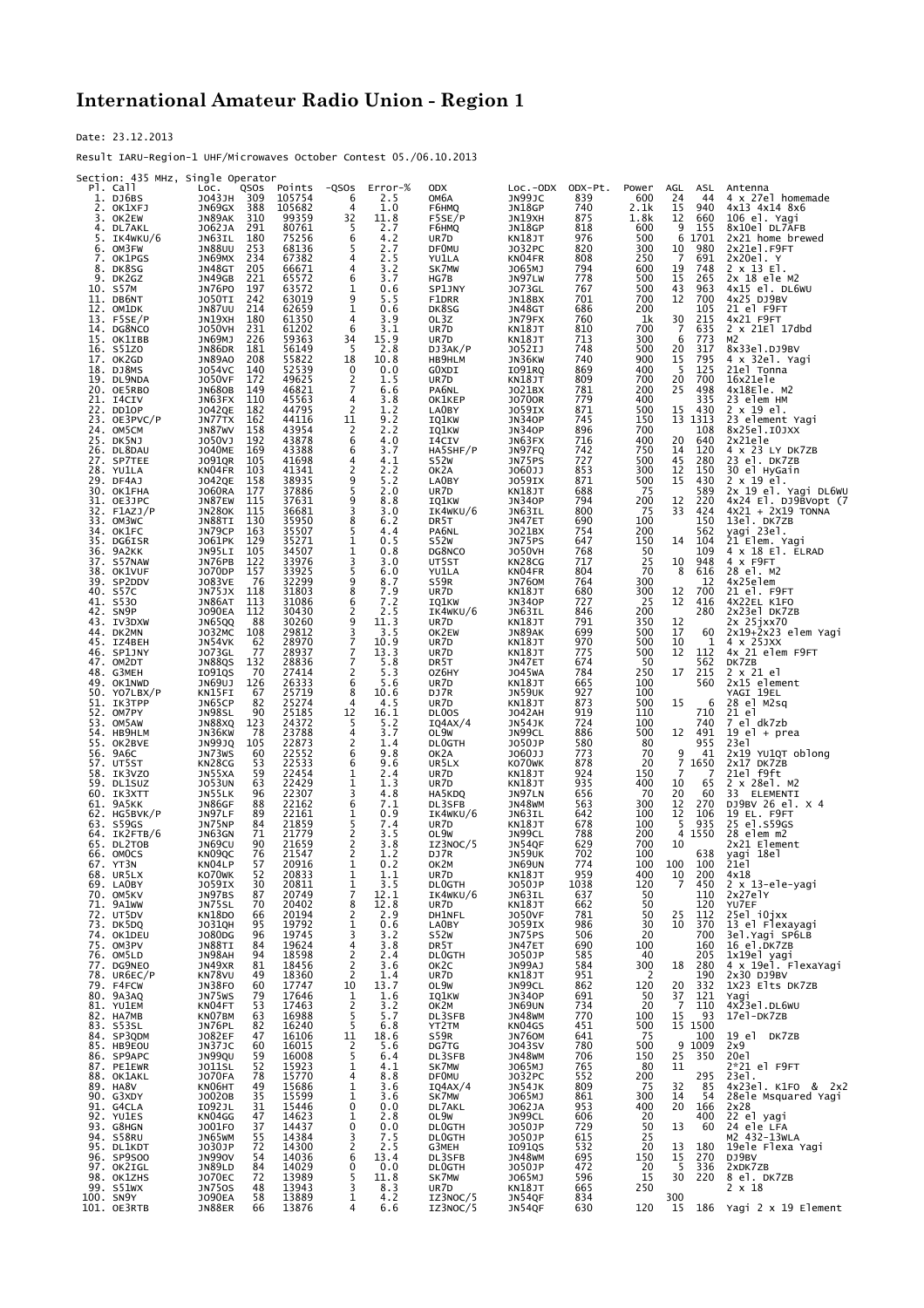|      | 102. DO6PK<br>103. SQ1HMA                | JO50TI<br>J073PB                  | 79<br>47                                | 13849<br>13288 | 9.3<br>6<br>18.4<br>10                      | DL3LAB<br>DL3SFB               | J044XS<br>JN48WM                         | 504<br>633               | 75<br>70              | 12                  | 700<br>90       | 4x 25 ele Yagi DJ9BV<br>Yagi         |
|------|------------------------------------------|-----------------------------------|-----------------------------------------|----------------|---------------------------------------------|--------------------------------|------------------------------------------|--------------------------|-----------------------|---------------------|-----------------|--------------------------------------|
|      | 104. OK1WGW<br>105. OM3CQF               | <b>JO60VR</b><br>JN88RT           | 85<br>83                                | 13265<br>13259 | 5<br>6.1<br>2<br>5.0                        | HA5KDQ<br><b>DLOGTH</b>        | JN97LN<br>J050JP                         | 515<br>521               | 25<br>10              |                     | 850<br>622      | 7el. DK7ZB<br>10.el.Yagi             |
|      | 106. G4NBS                               | JO02AF                            | 39                                      | 12972          | 0.0<br>0                                    | <b>DLOGTH</b>                  | J050JP                                   | 765                      | 150                   | 12                  | 60              | 21ele                                |
|      | 107. OK1IEI<br>108. 9A2SB                | <b>JO70EC</b><br>JN95GM           | 79<br>39                                | 12778<br>12728 | 2<br>1.3<br>2<br>3.5                        | PA6NL<br>OK2A                  | J021BX<br>J060JJ                         | 746<br>691               | 50<br>150             | 10                  | 380             | M2?432 12 EME<br>26el. DJ9BV         |
|      | 109. НВ9СХК<br>110. YO5OCZ               | JN47PM<br>KN17UL                  | 43<br>35                                | 12695<br>12674 | 0<br>0.0<br>3<br>10.0                       | OL9W<br>ок2м                   | JN99CL<br>JN69UN                         | 692<br>772               | 100<br>50             | 10<br>15            | 532<br>860      | 23 El Yagi<br>28 ele Yagi            |
|      | 111. OE6KME/3<br>112. ОК2РНВ             | JN87BM<br><b>JN89QU</b>           | 64<br>65                                | 12642<br>12063 | 3<br>6.6<br>7.3<br>4                        | YO7LBX/P<br><b>DLOGTH</b>      | KN15FI<br>J050JP                         | 542<br>477               | 75<br>20              | 5<br>10             | 805<br>709      | Quad<br>23 el Yagi                   |
|      | 113. OK2BRX                              | <b>JN89QU</b>                     | 64                                      | 12049          | 5<br>9.0                                    | <b>DLOGTH</b>                  | J050JP                                   | 477                      | 20                    | 8                   | 709             | A430S15                              |
|      | 114. OK1BMW<br>115. OZ1FDH               | JO70EI<br>J065CS                  | 61<br>27                                | 11991<br>11940 | 21.6<br>10<br>1<br>3.6                      | HA5KDQ<br>DJ7R                 | JN97LN<br>JN59UK                         | 457<br>706               | 50                    | 12                  | 200             | 2x 11el. Yagi                        |
|      | $116.$ OE5LHM/P<br>117. SP9MM            | JN67RS<br><b>JO90LF</b>           | 58<br>58                                | 11937<br>11883 | 5<br>6.2<br>6<br>8.4                        | DG1KJG<br>S52W                 | <b>JO30NT</b><br>JN75PS                  | 571<br>566               | 10<br>5               | 8<br>4              | 1783            | 21el.tonna<br>23el DL6WU             |
|      | 118. US5WU<br>119. OK2KG                 | KO20DI<br>JN89JI                  | 29<br>62                                | 11879<br>11809 | 1<br>4.4<br>3<br>2.0                        | OL3Z<br><b>DLOGTH</b>          | JN79FX<br>J050JP                         | 702<br>453               | 600<br>30             | 20<br>7             | 200<br>550      | 2x18el yagi<br>14el DL6WU            |
|      | 120. DK2ZF/P                             | J043WJ                            | 42                                      | 11720          | 0<br>0.0                                    | LA0BY                          | J059IX                                   | 734                      | 400                   | 65                  | 203             | 2 x 13 Vargarda                      |
|      | 121. UT4LA<br>122. OK2ILA                | KN89CW<br>JN89WW                  | 37<br>66                                | 11516<br>11418 | 0<br>0.0<br>1<br>1.4                        | RN3F<br>DL3SFB                 | KO86RE<br>JN48WM                         | 700<br>602               | 50<br>100             | 25                  | 190<br>270      | BVO-8.5 26el.<br>F <sub>9F</sub> T   |
|      | 123. HB9AOF<br>124. OM3WEB               | JN36AD<br>JN97CT                  | 39<br>59                                | 11404<br>11397 | $\mathbf 1$<br>1.6<br>5.8<br>4              | OK2A<br><b>DLOGTH</b>          | J060JJ<br>J050JP                         | 688<br>624               | 100<br>69             |                     | 466<br>109      | 19 elts<br>2x23 el DK7ZB             |
|      | 125. OK2JI<br>126. OK1VUB                | JN89LX<br><b>JO70KK</b>           | 62<br>56                                | 11395<br>11217 | 3<br>4.1<br>1<br>2.6                        | IK4WKU/6<br>HA5KDQ             | JN63IL<br>JN97LN                         | 792<br>437               | 50<br>70              |                     | 330<br>290      | 1x15el.DK7ZB<br>14el. Yagi           |
|      | 127. SQ1FYB                              | JO73MI                            | 31                                      | 11188          | 3<br>11.8                                   | HA1KYY                         | JN87FI                                   | 675                      | 100                   |                     | 45              | YAGI 16EL                            |
|      | 128. EA5SR/P<br>129. OK1FEN              | IM98KK<br>JN790W                  | 30<br>59                                | 11037<br>10733 | 3<br>11.5<br>5.0<br>3                       | EA1MX<br><b>DF0MU</b>          | IN73XK<br>J032PC                         | 608<br>604               | 45                    | 9                   | 479             | 7 el Yagi                            |
|      | 130. OM5CC<br>131. F6APE                 | JN98LB<br>IN97QI                  | 51<br>41                                | 10672<br>10607 | 0<br>0.0<br>0<br>0.0                        | IZ4BEH<br><b>DF0MU</b>         | JN54VK<br>J032PC                         | 683<br>776               | 20<br>300             | 8                   | 94              | yagı                                 |
|      | 132. OK1MHJ<br>133. OK2MZL               | J070UD<br>JN89SN                  | 58<br>70                                | 10431<br>10125 | 17.9<br>11<br>5<br>12.7                     | HG5BVK/P<br>9A1ww              | JN97LF<br>JN75SL                         | 403<br>479               | 50<br>30              | 330                 | 269<br>320      | 5DL6WU<br>$2x$ 10el. $dk7zb$         |
|      | 134. DL5ALW                              | J051PD                            | 44                                      | 9973           | 3<br>7.3                                    | OL9W                           | JN99CL                                   | 525                      | 25                    | 12                  | 155             | 17El Yagi                            |
|      | 135. S57LM<br>$136.$ F4EEJ/P             | JN76HD<br>IN95VO                  | 45<br>42                                | 9958<br>9920   | 8<br>19.7<br>0<br>0.0                       | UR7D<br>F5SE/P                 | KN18JT<br>JN19XH                         | 682<br>518               | 50<br>50              | 10<br>-7            | 313<br>127      | 21 el. YAGI<br>21 Elements           |
|      | 137. SP7NHS<br>138. OM3CLS               | J092PA<br>JN99FC                  | 28<br>41                                | 9831<br>9813   | 25.2<br>8<br>8<br>15.8                      | DH8WJ<br>IQ4AX/4               | JN59IE<br>JN54JK                         | 683<br>781               | 25<br>60              | 10                  | 200<br>400      | 4 x 17 el. YAGI<br>19el DJ9BV        |
|      | 139. YT2TM<br>140. PA2CV                 | KN04GS<br>J032BF                  | 39<br>35                                | 9750<br>9707   | 2<br>7.8<br>0<br>0.0                        | OL9W<br>OK2M                   | JN99CL<br>JN69UN                         | 553<br>609               | 100<br>80             | 8                   | 238<br>12       | DJ9BV-23e1<br>$2*13$ el DK7ZB        |
|      | 141. F1TDO                               | JN25LX                            | 29                                      | 9454           | 5.4<br>1                                    | OK2M                           | JN69UN                                   | 766                      | 85                    | 12                  | 287             | 2x21 elts F9FT                       |
|      | 142. DG6SA<br>143. OK1FLY                | J031LE<br><b>JO70FC</b>           | 60<br>69                                | 9435<br>9428   | 3<br>10.3<br>4<br>8.4                       | G5B<br>HA5SHF/P                | I092WS<br>JN97FQ                         | 516<br>398               | 100<br>40             | 121<br>14           | 99<br>185       | 21 Element Yagi<br>23 el. yagi DL6WU |
|      | 144. DG6ME<br>145. DM2EUN                | J051JU<br>J060IV                  | 43<br>48                                | 9137<br>8955   | 2.5<br>1<br>7<br>14.0                       | OK2C<br>PA6NL                  | JN99AJ<br>J021BX                         | 580<br>607               | 50<br>200             | -7<br>10            | 242<br>330      | 14-Element-Yagi<br>2x 16ele LY       |
| 147. | 146. F1BJD/P<br><b>S50J</b>              | IN98WE<br>JN65VO                  | 38<br>41                                | 8913<br>8895   | 2<br>6.4<br>4<br>10.8                       | TM9A<br>DK2GZ                  | JN390C<br>JN49GB                         | 549<br>552               | 100<br>50             | 14                  | 260<br>150      | 23 A?LTS<br>18e1                     |
|      | 148. I4CVC/4                             | JN54VJ                            | 32                                      | 8856           | 6<br>26.2                                   | OL9W                           | JN99CL                                   | 746                      | 200                   | 6                   | 22              | $2x50$ el $loop$                     |
|      | 149. Г6ВАН/Р<br>150. S53V                | IN96NI<br>JN76UH                  | 33<br>51                                | 8790<br>8690   | 8.6<br>3<br>3<br>7.7                        | F1AZJ/P<br>OK1PGS              | <b>JN280K</b><br>JN69MX                  | 513<br>454               | 100<br>20             | 12<br>8             | 40<br>490       | 2x 21 el<br>21 el TONNA              |
|      | 151. OK7GU<br>152. OM7CM                 | JN69QT<br>JN98PP                  | 54<br>45                                | 8338<br>8333   | 1<br>3.2<br>1<br>6.2                        | F4FCW<br>YU1LA                 | JN38FO<br>KN04FR                         | 520<br>445               | 200<br>50             | 30                  | 504<br>650      | 38el. MSQUARE<br>F9FT 21 ele.        |
| 154. | 153. OK2SJJ<br>9A3NI                     | JN89FL<br>JN65TF                  | 52<br>29                                | 8225<br>8056   | 4<br>7.1<br>1<br>4.8                        | <b>DLOGTH</b><br><b>DLOGTH</b> | J050JP<br>J050JP                         | 425<br>639               | 20<br>50              | 15                  | 20              | 16el.DK7ZB<br>19 EL YAGI             |
|      | 155. OK1DPO                              | <b>JO70CH</b>                     | 52                                      | 7896           | $\overline{2}$<br>5.9                       | OM1DK                          | <b>JN87UU</b>                            | 374                      | 50                    | 10                  | 207             | 21.el YAGI                           |
|      | 156. OM/HA6NL<br>157. S54AA              | JN98SL<br>JN76EG                  | 36<br>27                                | 7885<br>7751   | 4<br>13.6<br>1<br>1.2                       | DJ7R<br>YT3N                   | JN59UK<br>KN04LP                         | 582<br>545               | 20<br>500             | 14                  | 710<br>395      | Yagi<br>2x41el DJ9BV                 |
|      | 158. OM3ID<br>159. DL3IAS                | JN88ME<br>JN49EJ                  | 43<br>32                                | 7605<br>7539   | $\overline{c}$<br>2.2<br>5<br>15.0          | UR7D<br>G3XDY                  | KN18JT<br>J0020B                         | 430<br>585               | 10<br>3               | 11                  | 180<br>111      | 17 el. Yagi<br>23 ele DK7ZB          |
|      | 160. YU1EO<br>161. SP9RCX                | KN04FR<br><b>JO90ME</b>           | 30<br>24                                | 7529<br>7095   | 9<br>26.0<br>4<br>18.6                      | OK2GD<br>DJ7R                  | <b>JN89AO</b><br>JN59UK                  | 637<br>533               | 200                   | $\overline{2}$      | 200             | Yagi 12 dB                           |
|      | 162. IW1CKM<br>163. SP7DCS               | JN45FD<br><b>JO91MN</b>           | 31<br>23                                | 7062<br>7020   | 2<br>3.7                                    | OE3PVC/P                       | JN77TX                                   | 632<br>585               | 180                   | 10                  | 142             | 25 elementi                          |
|      | 164. OK2VLT                              | JN99CS                            | 37                                      | 6982           | 2<br>11.4<br>3<br>7.9                       | <b>DLOGTH</b><br><b>DLOGTH</b> | J050JP<br>J050JP                         | 537                      | 25                    |                     | 239             | DL6WU                                |
|      | 165. S53MM<br>166. DL60AK                | JN76GD<br>J042U0                  | 30<br>31                                | 6962<br>6717   | 0<br>0.0<br>5.4<br>1                        | IQ1KW<br>F5SE/P                | <b>JN340P</b><br>JN19XH                  | 597<br>544               | 150<br>400            | 12                  | 641<br>55       | 2x16<br>4-fach Quad                  |
|      | 167. SP9BGS<br>168. IZ3DRN               | <b>JO90MG</b><br>JN55TI           | 35<br>32                                | 6703<br>6482   | 8<br>27.5<br>6<br>9.6                       | DJ7R<br>EA3LA/P                | JN59UK<br>JN12IK                         | 534<br>785               | 10<br>500             | 26                  | 13              | 6MLY<br>4X25 SHARK                   |
|      | $169.$ UY5UZ/P<br>170. 9A2XW             | KN59GM<br>JN75SM                  | 20<br>36                                | 6418<br>6385   | 0<br>0.0<br>2<br>5.3                        | R6DZ<br>OL9W                   | KN96CO<br>JN99CL                         | 651<br>484               | 50                    | 12                  | 250<br>128      | 2X24EL<br>LFA 18el.                  |
|      | 171. DL1DBR                              | J041BN                            | 41                                      | 6357<br>6255   | 3.1<br>Ŧ<br>0.0<br>0                        | G0ADH                          | <b>IO91KO</b>                            | 639                      | 120                   | 12<br>33            | 102             | 13 ele                               |
|      | 172. G8DOH<br>173. OM3TCC                | I092FA<br><b>JN88QQ</b>           | 18<br>39<br>37                          | 6219           | $\frac{2}{5}.1$<br>1                        | DD10P<br>DJ7R                  | 3042QE<br>3N59UK                         | 746<br>$\frac{422}{437}$ | 100<br>20             |                     | 239<br>208      | 2x18Yagi<br>F9FT 16.elem.            |
|      | 174. S51I<br>175. F5PVX/P                | JN76XL<br>JN23WE                  | 31                                      | 6113<br>6085   | 4<br>$\overline{2}$<br>13.5                 | IZ3NOC/5<br>IK4WKU/6           | JN54QF<br>JN63IL                         | 554                      | 50<br>50              | 9<br>$\overline{4}$ | 290<br>787      | 21ele. tonna<br>FLEXAYAGI FX7056     |
|      | 176. S57RT<br>177. IOFHZ                 | JN66WB<br>JN62AP                  | 32<br>26                                | 6083<br>6034   | 30.4<br>11<br>12.6<br>3                     | OL9W<br>DH8WJ                  | JN99CL<br>JN59IE                         | 500<br>735               | 20<br>500             | 12                  | 1072<br>588     | 20 elm. yagi<br>3 mt dish            |
|      | 178. OK2TKE<br>179. RA3XX                | JN89JJ<br>K084CJ                  | $\frac{38}{22}$                         | 6026<br>5994   | $\mathbf 1$<br>1.3<br>0.0<br>0              | <b>DLOGTH</b><br>UR6EC/P       | J050JP<br>KN78VU                         | 451<br>617               | 20<br>50              |                     | 543<br>120      | 5 el.Yagi<br>15 el yagi              |
|      | 180. GOJJG                               | J002LE                            | 14                                      | 5993           | 0<br>0.0                                    | <b>DLOGTH</b>                  | J050JP                                   | 703                      | 200                   | 10                  | 60              | 17 ele                               |
|      | 181. YO2GL<br>182. DK4DJ                 | KN05PS<br>J042DC                  | $\begin{array}{c} 23 \\ 32 \end{array}$ | 5959<br>5869   | 3<br>6.5<br>1<br>1.9                        | 9A1CZG<br>OL3Y                 | JN75XV<br>ננ6ַ9ֿאנ                       | 414<br>437               | 20<br>100             | 15                  | 315             | 13 EL. YAGI<br>4x 11ele Flexa        |
|      | 183. OM3WAN                              | JN99JG                            | 31<br>32                                | 5673<br>5660   | 2<br>7.0                                    | DG8NCO<br>SP2DDV               | <b>JO50VH</b>                            | 516                      | 20                    |                     | 390             | 14el. YAGI                           |
|      | 184. SP9HVV<br>185. OM1RV<br>186. OK1XPB | KNO9GL<br>JN88NC<br><b>JO70GA</b> | 30<br>44                                | 5433<br>5390   | $\frac{8}{5}$<br>$21.6$<br>14.2<br>2<br>6.5 | OK2A<br>OM3RAL                 | 1083VE<br>106011<br>JN98LR               | $455$<br>$405$<br>351    | 20<br>70              |                     | 132             | 19EL Y<br>14 el Yagi                 |
|      | 187. SP8WJW                              | KN09SQ                            | $^{27}_{17}$                            | 5376           | $\frac{2}{2}$<br>$\frac{12.4}{11.7}$        | DJ2NR                          | <b>JO50VF</b>                            | 700                      | 30<br>50              | 3<br>22             | 340<br>272      | 16 el. Yagi                          |
|      | 188. SP8CUR<br>189. OK1ARO               | KO10CB<br>JN79GW                  | 44                                      | 5308<br>5302   | 12.0<br>5                                   | S59R<br><b>S59R</b>            | <b>JN760M</b><br><b>JN760M</b>           | 651<br>384               | 25                    |                     | 480             | 16el. DK7ZB<br>14 el Yagi            |
|      | 190. OMOTT<br>191. OE1TGW/3              | KNO8XQ<br>JN77TX                  | $\frac{29}{16}$                         | 5263<br>5250   | $\frac{1}{3}$<br>8.3<br>10.6                | <b>S59R</b><br>DJ6BS           | <b>JN760M</b><br>J043JH                  | 561<br>764               | 30<br>150             | 12                  | 104<br>13 13 13 | 12 EL Yagi<br>$23e$ ]. $Yag'$ $(H)$  |
|      | 192. DH1VY<br>193. 9A1DL                 | JN39KF<br>JN85WF                  | 25<br>25                                | 5223<br>5220   | 2<br>6.9<br>0<br>0.0                        | DL7AKL<br>DJ7R                 | J062JA                                   | 520<br>660               | 40<br>20              | 10                  | 220<br>300      | 16 Elem. Yagi                        |
|      | 194. HA2MJ                               | JN97DQ                            | $\overline{39}$                         | 5215           | 8<br>20.2                                   | S52W                           | JN59UK<br>JN75PS                         | 313                      | 10                    |                     |                 | 15 EL DL6WU<br>19 el yagi            |
|      | 195. SP5TWA<br>196. DO9PL                | J091QT<br>J031LG                  | 19<br>39                                | 5200<br>5114   | 0.5<br>1<br>0<br>0.0                        | HA5KDQ<br>OK2M                 | JN97LN<br><b>JN69UN</b><br><b>JN87UU</b> | 474<br>515               | 20<br>20              | 20                  | 170             | 17 EL DK7ZB 28 ohm<br>20 Ele Conni   |
|      | 197. S51GF<br>198. F5DRD                 | JN66WA<br>J010GA                  | 33<br>15                                | 5053<br>5007   | 0.0<br>0<br>2<br>12.6                       | OM1DK<br>DL0GTH                | J050JP                                   | 356<br>590               | $\overline{25}$<br>50 | 15<br>25            | 1129<br>120     | $\overline{1}$ x 25 JXX              |
|      | 199. OE3GAU<br>200. OK1DPV               | JN88GH<br>JN79IX                  | 25<br>41                                | 5004<br>4980   | 13.1<br>4<br>9.4<br>4                       | DL0GTH<br>HG7B                 | <b>JO50JP</b><br>JN97LW                  | 490<br>385               | 80<br>40              | 425                 | 395             | 14 ELTS<br>19 El Yagi<br>X 300       |
|      | 201. 9A5ST<br>202. OK1TRW                | JN83BK<br><b>JO70HC</b>           | 19<br>35                                | 4912<br>4909   | 21.6<br>4<br>$\mathbf{1}$<br>4.0            | IZ3NOC/5<br>ОМ6А               | JN54QF                                   | 391<br>321               | 50<br>50              | 22                  | 260             | 19 el. YU/EF<br>Yagi 19 el.          |
|      | 203. UT5VD                               | KN68MT                            | 20                                      | 4885           | 2.7<br>$\mathbf{1}$                         | UR5YEI                         | JN99JC<br>KN38HQ                         | 471                      |                       |                     |                 |                                      |
|      | 204. SM5EPO<br>205. OK1UDQ               | JP80MC<br>J070NO                  | 13<br>28                                | 4836<br>4825   | $\frac{1}{5}$<br>10.4<br>20.9               | LY2WR<br>OE3A                  | KO24FO<br>JN77XX                         | 756<br>299               | 20                    |                     | 280             | 13el YAGI                            |
|      | 206. EA2AGZ<br>207. ОК1СЈН               | IN91DV<br>J080CJ                  | $\overline{20}$<br>28                   | 4806<br>4791   | 13.0<br>5.4<br>2                            | EA1AWV<br>DL0GTH               | IN72E0<br>J050JP                         | 332<br>384               | 5                     | 10                  | 450<br>624      | 13WLA M2 + MGF1302<br>DL7KM          |
|      | 208. OK5ET<br>209. EC4TR                 | JN69QS<br>IN80ER                  | 25<br>$\overline{18}$                   | 4700<br>4636   | $\overline{c}$<br>8.9<br>0.0<br>0           | HA5KDQ<br>EA7HLB               | JN97LN<br>IM760P                         | 478<br>466               | 30                    |                     | 347             | 6elY                                 |
|      | 210. OM5UM                               | <b>JN98EO</b>                     | 35                                      | 4603           | 0<br>0.0                                    | OK2A                           | J060JJ                                   | 450                      | 70                    | 200                 | 200             | 21 el Y                              |
|      | 211. US7GY<br>212. F4FFS                 | KN66LC<br>JN17AW                  | 14<br>23                                | 4569<br>4539   | 5.5<br>1<br>9.8<br>2                        | UR5LX<br><b>DF0MU</b>          | KO70WK<br>J032PC                         | 528<br>596               | 20                    | 13                  | 110             | 4x21e1<br>23 ELEMENTS DK7ZB CO       |
|      | 213. 9A5IGY                              | JN75SL                            | 31                                      | 4487           | 3<br>15.8                                   | OK <sub>2</sub> C              | JN99AJ                                   | 475                      | 50                    |                     |                 | $x510/10$ ele oblong                 |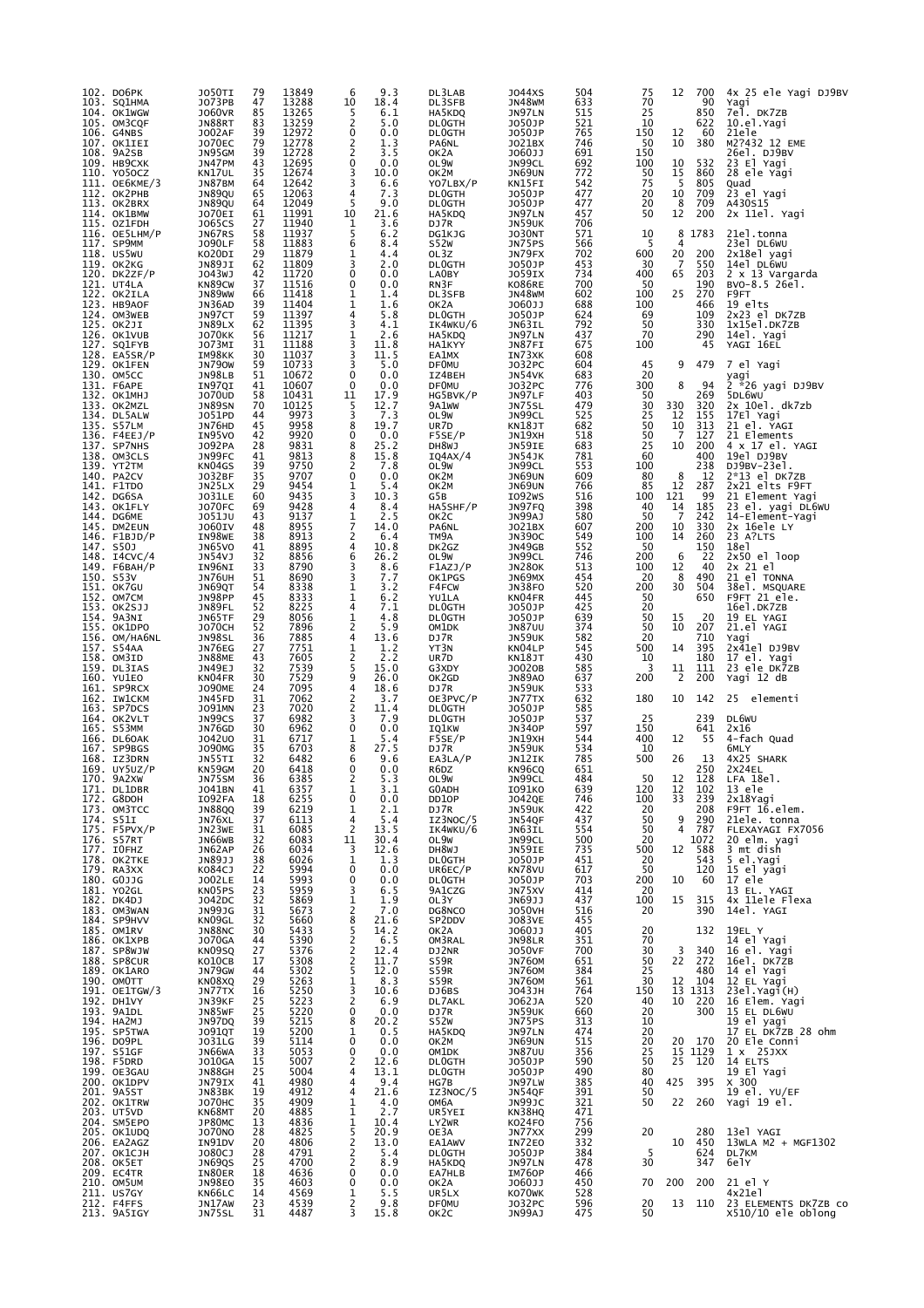| 214. F1CBC<br>215. НВ9НГМ/Р            | JN09BO<br>JN36PQ           | 14<br>19            | 4443<br>4442         | 0<br>0.0<br>6<br>24.8              | PI4GN<br>OL3Z                         | J033II<br>JN79FX           | 618<br>644        | 20<br>100            | 10<br>5              | 109<br>1600   | 21 els<br>23 elements                    |
|----------------------------------------|----------------------------|---------------------|----------------------|------------------------------------|---------------------------------------|----------------------------|-------------------|----------------------|----------------------|---------------|------------------------------------------|
| 216. SP2IPT<br>216. US5EII             | J094GI<br>KN78JK           | 16<br>20<br>23      | 4400<br>4400<br>4326 | 1<br>11.3<br>1<br>1.9<br>0<br>0.0  | HG7B<br>UA30W                         | JN97LW<br>KO90WL           | 715<br>432<br>611 | 100<br>15            | 3<br>37              | 140<br>113    | 2x 12 elements dk7zb<br>13el DK7ZB       |
| 218. F5MFI<br>219. EB5EA<br>220. 9A5AB | JN07XT<br>IM99TN<br>JN75VV | 17<br>34            | 4307<br>4300         | 0<br>0.0<br>3<br>14.0              | <b>DFOMU</b><br>F6HTJ<br>OL9W         | J032PC<br>JN12KQ<br>JN99CL | 442<br>438        | 70                   |                      | 138           | 18el yagi                                |
| 221. G5BK/P<br>222. OMOAB              | IO81WU<br>KN08WW           | 15<br>22            | 4277<br>4222         | $\overline{2}$<br>10.4<br>1<br>0.9 | DL0GM<br>OK2M                         | J031UB                     | 687<br>597        | 75<br>20             | $\overline{7}$<br>18 | 291<br>180    | 23 Ele<br>10el-DK7ZB                     |
| 223. OK1DDV/P                          | JN79EI                     | 30                  | 4172                 | 2<br>11.0                          | HA5KDQ                                | JN69UN<br>JN97LN           | 393               | 75                   | 6                    | 498           | 14el.DK7ZB                               |
| 224. F6DDW<br>225. SP8MCP              | JN38DM<br>KN09RR           | 15<br>21<br>17      | 4111<br>4107         | 2<br>11.1<br>6<br>33.4<br>2<br>9.4 | OL3Z<br>S59P                          | JN79FX<br><b>JN86A0</b>    | 615<br>531        | 10<br>10<br>50       | 18<br>4              | 300<br>300    | 4 x 23 el.<br>13 el. DK7ZB               |
| 226. YO50ST/P<br>227. HB9EFK           | KN16NH<br>JN46JE           | 22                  | 4058<br>4013         | 0<br>0.0                           | 9A2SB<br>IK4WKU/6                     | JN95GM<br>JN63IL           | 366<br>432        | 100                  |                      | 10 1650       | 10e1<br>25el IOJXX                       |
| 228. EA4KM<br>229. EU4AG               | IN80BE<br>KO13VQ           | 17<br>11            | 3999<br>3990         | 0<br>0.0<br>2<br>15.1              | EB3TR/P<br>OL3Z                       | JN02SC<br>JN79FX           | 502<br>762        | 50                   | 45                   | 145           | 9e1                                      |
| 230. OK2VZK<br>231. 9A6DAC             | <b>JN89SS</b><br>JN75SL    | 34<br>31            | 3955<br>3889         | 0.0<br>0<br>4<br>9.9               | <b>DLOGTH</b><br>DH8WJ                | J050JP<br>JN59IE           | 490<br>550        | 20<br>20             | 110                  | 730<br>120    | Yagi 7el<br>YAGI 16 EL.                  |
| 232. DL/HG9MET<br>233. SP6A            | JN57RW<br>J081NG           | 23<br>13            | 3850<br>3795         | 1<br>4.3<br>1<br>3.4               | HG7B<br>UR7D                          | JN97LW<br>KN18JT           | 559<br>489        | 35<br>5              | 4                    | 610           | 16el. IOJXX yagi<br>33el Yagi            |
| 234. S53RM<br>235. F4WAM               | JN76JB<br>IN98WV           | 17<br>14            | 3784<br>3775         | 0<br>0.0<br>1<br>9.5               | ОМ6А<br><b>DFOMU</b>                  | JN99JC<br>J032PC           | 452<br>634        | 500<br>100           | 10<br>16             | 630<br>110    | 26 el DJ9BV<br>Cushcraft 719B            |
| 236. IZ2JNN<br>237. 9A3TU              | JN45PM<br>JN95EH           | 37<br>18            | 3762<br>3752         | 2<br>9.7<br>2<br>13.5              | IK4WKU/6<br>UR7D                      | JN63IL<br>KN18JT           | 354<br>514        | 30<br>20             | 15<br>12             | 100<br>110    | yagi 9 elementi<br>144 MHz ant15el DJ9B  |
| 238. OK6TT<br>239. UT8LE               | <b>JO80CI</b><br>KN79WW    | 21<br>20            | 3733<br>3726         | 0<br>0.0<br>0<br>0.0               | <b>DLOGTH</b><br>RN3F                 | J050JP<br>K086RE           | 385<br>703        | 20                   |                      | 600           | 19el Yagi                                |
| 240. F2FZ<br>241. IK3MLF               | JN04HC<br>JN55WJ           | 11<br>22            | 3661<br>3660         | 1<br>8.8<br>3<br>20.9              | F1EZQ<br>OK2EW                        | JN27LS<br>JN89AK           | 528<br>548        | 50<br>50             | 12                   | 162<br>41     | $2x21$ el<br>21 ELE                      |
| 242. SP90YV<br>243. OK1AUK             | KN09GL<br>JN69RR           | 21<br>28            | 3658<br>3646         | 7<br>28.3<br>9<br>18.6             | SP2DDV<br>HG7B                        | J083VE<br>JN97LW           | 455<br>450        | 10                   |                      | 356           | 16 el                                    |
| 244. OM7AC<br>245. OM5GU               | <b>JN98NO</b><br>JN97BX    | 29<br>30            | 3601<br>3535         | $\overline{c}$<br>5.7<br>0<br>0.0  | S59R<br><b>S52W</b>                   | <b>JN760M</b><br>JN75PS    | 375<br>327        | 50<br>80             | 15<br>118            | 118           | 17el Yaqi<br>12ele.LPD                   |
| 246. F5JJE<br>247. EA5TT               | IN95JV<br>IM99SL           | 16<br>13            | 3504<br>3443         | 0<br>0.0<br>2<br>14.5              | F1AZJ/P<br><b>EA1BHB</b>              | <b>JN280K</b><br>IN82EI    | 562<br>416        | 100                  | 12                   | 5             | 18elements hoz 432 w                     |
| 248. F5VKV<br>249. YU7D                | JN33RR<br>KN05A0           | 12<br>19            | 3440<br>3378         | 0<br>0.0<br>1<br>2.9               | IK3HHG<br>OM6A                        | <b>JN65DO</b><br>JN99JC    | 436<br>401        | 75<br>40             | 5<br>$\overline{7}$  | 200<br>83     | 18EL DK7ZB<br>$x - 200$                  |
| 250. YO2IS<br>251. F4BCY               | KN05PS<br>JN07WU           | 13<br>17            | 3342<br>3299         | 2<br>13.1<br>3<br>27.6             | OL9W<br>F <sub>2</sub> F <sub>Z</sub> | JN99CL<br>JN04HC           | 473<br>429        | 200<br>10            | 12<br>$\frac{12}{7}$ | 80<br>106     | 17 el DJ9BV<br>4x21 el yagy f9ft         |
| 252. OK1MCW<br>253. F1BZG              | JN69RU<br>JN07VU           | 21<br>15            | 3263<br>3262         | 1<br>8.8<br>1<br>11.1              | HA5KDQ<br><b>DFOMU</b>                | JN97LN<br>J032PC           | 478<br>615        | 30<br>20             | 16                   | 457<br>116    | 14elY<br>4 X 19 elts Tona                |
| 254. EA1MX<br>255. SP3NYF              | IN73XK<br><b>JO72PR</b>    | 12<br>12            | 3253<br>3236         | 4.7<br>1<br>0<br>0.0               | EA5SR/P<br>DJ7R                       | IM98KK<br>JN59UK           | 608<br>444        | 17                   | 7                    | 70            | YAGI                                     |
| $256.$ EB3TR/P<br>257. SP9AMH          | JN02SC<br>J090LC           | 13<br>25            | 3161<br>3154         | 0<br>0.0<br>2.7<br>1               | EA4KM<br>OE3A                         | IN80BE<br>JN77XX           | 502<br>322        | 5                    | 10<br>25             | 1300<br>300   | DL7KM (9 dBd)                            |
| 258. GM4JR<br>259. F6HTJ               | IO85FB<br>JN12KQ           | 11<br>10            | 3097<br>3059         | 0<br>0.0<br>4<br>32.5              | GOXDI<br>IK4WKU/6                     | I091RQ<br>JN63IL           | 425<br>803        | 150<br>50            | 10<br>20             | 20<br>70      | 21 ele Tonna<br>YAGI 19 ELEMENTS F9F     |
| 260. HB9DRS<br>261. US3VN              | JN37SN<br>KN58SH           | 12<br>14            | 3057<br>3041         | 3<br>12.1<br>1<br>6.9              | OK2M<br>UW5Y                          | JN69UN<br>KN28WH           | 506<br>419        | 110<br>20            | 277<br>12            | 151           | 19 Element Yagi<br>14el Yagi             |
| 262. IW2BZY<br>263. SP2CHY             | JN45NN<br>J094G0           | 29<br>12            | 3036<br>2989         | 1<br>7.1<br>0<br>0.0               | IK4WKU/6<br>DL7AKL                    | JN63IL<br>J062JA           | 367<br>478        | 10<br>100            | 8                    | 9             | Yagi 21 el<br>17e1                       |
| 264. IK7LMX<br>265. OM3CVV             | JN80XP<br>JN88TR           | 5<br>28             | 2980<br>2959         | 0<br>0.0<br>1<br>3.2               | S59R<br>OK2M                          | JN760M<br>JN69UN           | 690<br>300        | 50<br>15             | 18                   | 5<br>341      | 16 el by 10JXX<br>19 el. YAGI            |
| 266. UW4M<br>267. G4LDR                | KN98QC<br>I091EC           | 11<br>7             | 2955<br>2950         | 0<br>0.0<br>0<br>0.0               | UT7EL<br><b>DLOGM</b>                 | KN77EN<br>J031UB           | 378<br>652        | -5<br>70             | 5<br>$\overline{7}$  | 300<br>145    | 16el.<br>21 element yagi                 |
| 268. YO8RHM/P<br>269. UR5YEI           | KN37GR<br>KN38HQ           | 9<br>9              | 2935<br>2904         | 2<br>11.8<br>0<br>0.0              | OM3FW<br>UR5LX                        | <b>JN88UU</b><br>KO70WK    | 666<br>695        | 80<br>100            | 6                    | 345           | 19 el DK7ZB<br>24<br>el dj9bv            |
| 270. OK1TY<br>271. EA1RJ               | J070DB<br>IN7100           | 23<br>13            | 2878<br>2862         | 5<br>18.8<br>0<br>0.0              | ОМ6А<br>EA3TJ/P                       | JN99JC<br>JNO1LX           | 342<br>479        | 20                   |                      | 325           | GP                                       |
| 272. 2E0BMO<br>273. IW3SPI             | I083P0<br><b>JN66OD</b>    | 16<br>13            | 2803<br>2790         | 0<br>0.0<br>0<br>0.0               | PA6NL<br>IQ1KW                        | J021BX<br><b>JN340P</b>    | 494<br>498        | 50<br>50             | 11<br>12             | 101<br>165    | 14 LFA<br>QUAGI 13 EL.                   |
| 274. UT7VR<br>275. F1NZC               | KN58SG<br>JN15MR           | 12<br>7             | 2782<br>2768         | 1<br>0.2<br>1<br>15.0              | UW5Y<br><b>DFOMU</b>                  | KN28WH<br>J032PC           | 420<br>774        | 25<br>80             | 10<br>15             | 180<br>900    | 2x27el Yagi<br>Yagi 21 elts              |
| 276. EA5AJX<br>277. F6ANW              | IM98KU<br>JN06E0           | 12<br>10            | 2689<br>2622         | $\mathbf{1}$<br>13.9<br>0<br>0.0   | EB3TR/P<br><b>DFOMU</b>               | JN02SC<br>J032PC           | 426<br>790        | 50                   | 15                   | 120           | DJ9BV<br>26 ELMTS                        |
| 278. LZ1JH<br>279. S540                | KN12PQ<br>JN75NT           | -5<br>18            | 2585<br>2561         | 2<br>27.3<br>0<br>0.0              | <b>HA1KYY</b><br>OK2M                 | JN87FI<br>JN69UN           | 747<br>431        | 75                   | 30                   | 500           | 10el. 1z1oa                              |
| 280. LY2BUU<br>281. OE8SWR/P           | KO15XH<br><b>JN66UO</b>    | 11<br>13            | 2528<br>2516         | 0<br>0.0<br>4<br>26.6              | UR7D<br>HA5KDQ                        | KN18JT<br>JN97LN           | 728<br>412        | 100<br>100           | 3                    |               | 21el.K1FO<br>19 ele Tonna                |
| 282. DH6DAO<br>283. IlPSC              | <b>JO41CN</b><br>JN44MJ    | 17<br>17            | 2481<br>2476         | 0<br>0.0<br>O<br>0.0               | <b>DLOCS</b><br>IK4WKU/6              | J044WQ<br>JN63IL           | 365<br>311        | 75                   | 5                    | 50            | 30 EL. LFA                               |
| 284. EA1BHB<br>285. G4APJ              | IN82EI<br>I083UP           | 8<br>14             | 2433<br>2414         | 0.4<br>1<br>0.0<br>0               | EA7AJ<br>PA6NL                        | IM87CS<br>J021BX           | 510<br>470        | 25                   | 115 1300             |               | 19ele                                    |
| 286. RA1QFY<br>287. EA4DM              | KO98BX<br>IN70WL           | 10<br>7             | 2376<br>2353         | 0<br>0.0<br>1<br>11.4              | RA3AQ/3<br>EA3TJ/P                    | K084SP<br>JN01LX           | 484<br>457        |                      |                      | 105           | 30 el RA3AQ                              |
| 288. I7CSB<br>289. F5GXX               | JN71QQ<br>IN95LP           | 6<br>13             | 2350<br>2340         | 2<br>35.3<br>0<br>0.0              | IK3TPP<br>F1AZJ/P                     | JN65CP<br><b>JN280K</b>    | 509<br>567        | 150<br>80            | 15<br>$\overline{7}$ | 90<br>22      | 21 ELEMENTI<br>ANT 432                   |
| 290. M6SRZ<br>291. EA3CAZ              | I083QP<br>JN01SE           | 15<br>13            | 2337<br>2334         | 0<br>0.0<br>20.7<br>2              | PA6NL<br>EA5SR/P                      | J021BX<br>IM98KK           | 490<br>382        | 10                   | 11                   | 101           | 20 ele 1fa                               |
| 292. OK1ANA<br>293. YO6XK/P            | <b>JO70VE</b><br>KN15XP    | 18<br>8             | 2317<br>2307         | 3<br>15.7<br>0<br>0.0              | DJ5NQ<br>OM3RAL                       | J050TI<br>JN98LR           | 297<br>511        | 20<br>20             |                      | 230           | 5Υ<br>23e1                               |
| 294. OM3YFT<br>295. OM2IV              | JN99IF<br>JN88SQ           | 17<br>20            | 2306<br>2296         | 3<br>8.7<br>0<br>0.0               | <b>HA1KYY</b><br>UR7D                 | JN87FI<br>KN18JT           | 267<br>386        | 500<br>20            | 8                    | 360<br>390    | 4x16Y<br>4.EL YAGI                       |
| 296. OK1ZY<br>297. IK1RAN              | JN69RU<br>JN44SF           | 17<br>13            | 2293<br>2272         | 3<br>13.0<br>1<br>0.4              | HA5KDQ<br>F5PVX/P                     | JN97LN<br>JN23WE           | 478<br>317        | 30<br>80             | $\overline{7}$       | 457<br>280    | 14e1.Y                                   |
| 298. SP9GKJ<br>299. OM8AND             | KN090R<br>KN080R           | 13<br>18            | 2248<br>2247         | $\overline{c}$<br>6.6<br>0<br>0.0  | OL3Z<br>OM3PV                         | JN79FX<br>JN88TI           | 485<br>268        | 20<br>20             | 25                   | 247           | 21 El.yagi<br>YAGI 21 EL<br>4x6+10 RZ9CJ |
| 300. US4IKY<br>301. CT1AL/P            | KN87SQ<br>IN60EH           | 12<br>10            | 2221<br>2168         | 0<br>0.0<br>0<br>0.0               | UA30W<br>EA5SR/P                      | KO90WL<br>IM98KK           | 354<br>597        | 10                   | 235                  | 13<br>10 2000 | Yagi 23 el                               |
| 302. EA4LU<br>303. 9A2VX               | IM68TV<br>JN75EI           | 6<br>14             | 2139<br>2098         | 0.0<br>0<br>0<br>0.0               | EA3TJ/P<br>IQ4AX/4                    | JN01LX<br>JN54JK           | 709<br>301        | 5                    | 5                    | 150           | yagi                                     |
| 304. OM3WYB<br>305. DB1HGV             | KNO9ND<br>J052DS           | 19<br>14            | 2087<br>2086         | 0<br>0.0<br>1<br>10.7              | HG7F<br>DJ7R                          | JN97KR<br>JN59UK           | 229<br>384        | $\overline{2}$<br>50 |                      | 1035          | 11 el.<br>20 El.-Yagi                    |
| 306. ES6FX<br>307. ISOBSR/ISO          | K0370W<br>JM49SW           | 6<br>$\overline{4}$ | 2013<br>1940         | $\mathbf{1}$<br>20.5<br>0<br>0.0   | LY2NA<br>IK3XTT                       | K015JC<br>JN55LK           | 416<br>623        | 300<br>70            | 20                   | 90<br>8 1230  | Yagi 2x28el<br>16 el. jxx                |
| 308. IK2ILG<br>309. OK1UFF             | JN45VS<br>J060XR           | 14<br>12            | 1938<br>1871         | 0<br>0.0<br>1<br>8.1               | F5PVX/P<br>HG7B                       | JN23WE<br>JN97LW           | 424<br>477        | 30<br>1              | 15<br>10             | 350<br>703    | 16JXX70<br>13 EL. YAGI                   |
| 310. RZ6DD<br>311. IW2DOY              | LN04MX                     | 12<br>20            | 1868<br>1864         | 0<br>0.0<br>0<br>0.0               | RK6MC<br>IK4WKU/6                     | KN97KF<br>JN63IL           | 301<br>356        | 50                   | 20                   | 220<br>150    | 2x23 Yagi<br>19 EL F9FT                  |
| 312. OK2VG<br>313. SP8DXZ              | JN45NJ<br>JN99DN<br>KO00XB | 24<br>10            | 1862<br>1825         | 1<br>9.2<br>2<br>11.7              | OK2EW<br>OM3FW                        | JN89AK<br><b>JN88UU</b>    | 164<br>336        | 70                   | 3                    | 550           | 10 el                                    |
| 314. 9A2EY<br>315. F5SUL               | JN85AT<br>IN87XH           | 16<br>8             | 1791<br>1752         | 0<br>0.0<br>0<br>0.0               | IZ3NOC/5<br>PA6NL                     | JN54QF<br>J021BX           | 407<br>683        | 25<br>90             | 15                   | 120<br>23     | 2X19 EL F9FT RHCP<br>dj9bv 8.5 lamda     |
| 316. F2NY                              | JN23LL                     | 12                  | 1708                 | 2<br>31.0                          | EA6SA/P                               | JN20BB                     | 387<br>473        | 5                    | 12                   | 15            | $2 \times 23$ elmts                      |
| 317. EB1HRW<br>318. OE3WHU/P           | IN71PQ<br>JN88EN           | 7<br>13             | 1687<br>1647         | 0<br>0.0<br>2<br>14.0              | EA5SR/P<br>OK2M                       | IM98KK<br>JN69UN           | 224               | 20                   |                      |               | Rundstrahler                             |
| 318. YT5M<br>320. GOBWC/P              | JN94US<br>I083RO           | 8<br>11             | 1647<br>1604         | 1<br>7.2<br>0<br>0.0               | <b>HA1KYY</b><br>PA6NL                | JN87FI<br>J021BX           | 382<br>484        | 20                   | 5                    | 420           | 19 el Tonna                              |
| 321. OMOAST<br>322. OK1FMP             | KN09PH<br>J070GC           | 17<br>22            | 1590<br>1585         | 1<br>4.5<br>2<br>12.0<br>0         | HA5KDQ<br>OL9W                        | JN97LN<br>JN99CL           | 260<br>273<br>252 | 5<br>20              | 20                   | 400<br>270    | 16el.YAGI<br>vertical                    |
| 323. OM8GY<br>324. IW2MXY              | KN08OR<br>JN45NO           | 15<br>8<br>16       | 1571<br>1563<br>1557 | 0.0<br>10.6<br>1<br>0<br>0.0       | OM5KV<br>IK4WKU/6                     | JN97BS<br>JN63IL           | 370<br>284        | 20<br>50<br>1        | 15                   | 180<br>200    | 5+7 RZ9CJ<br>19 elementi f9ft            |
| 325. OM3WMA                            | <b>JN88QQ</b>              |                     |                      |                                    | OK2M                                  | JN69UN                     |                   |                      |                      |               | 7 el. Yagi                               |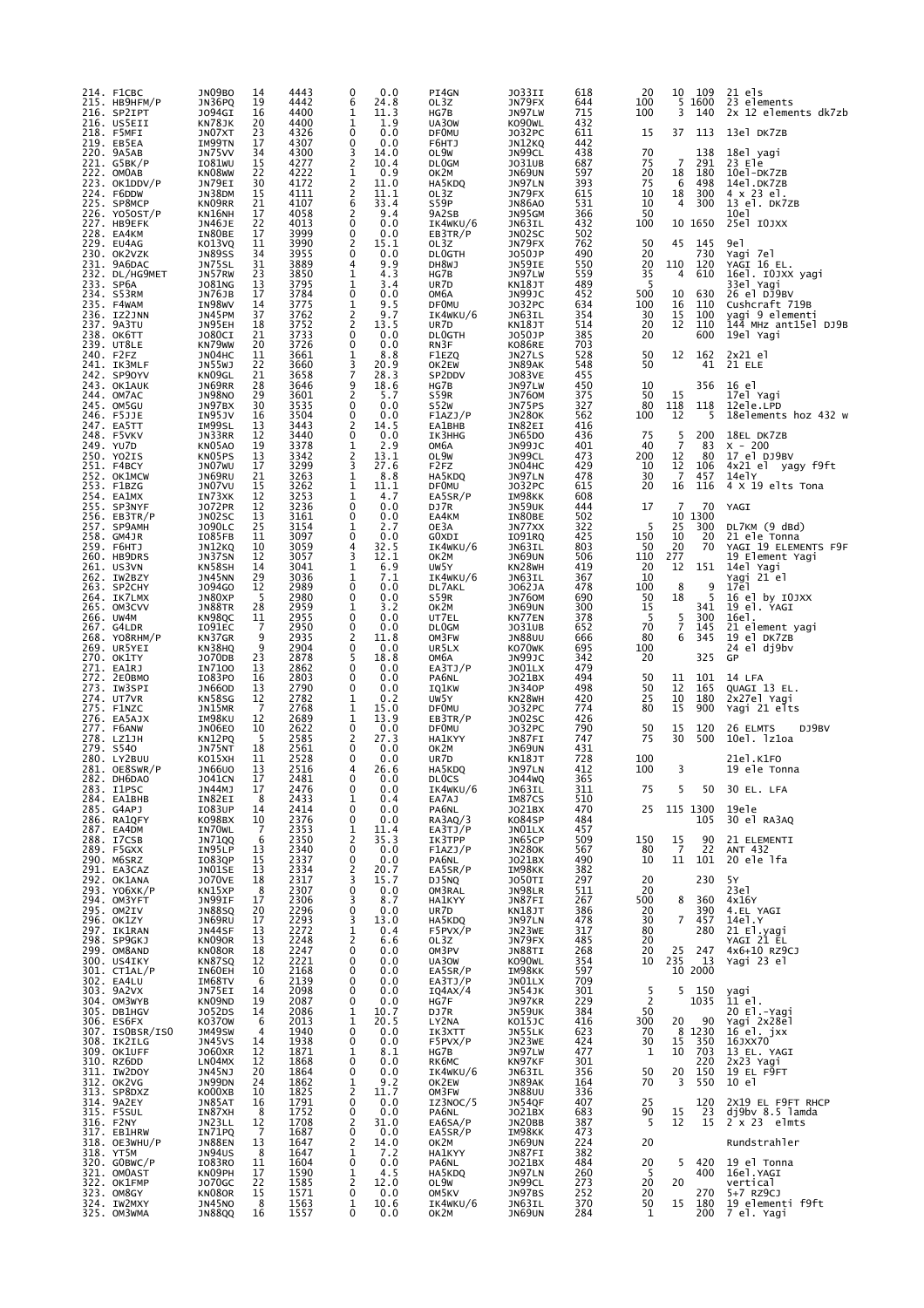| 326. F5SDD/P<br>327. RN2FG<br>328. UT2QA<br>329. OM5SK<br>330. OK2PMS<br>331. SP9VOU       | JN33KL<br>KO04FR<br>KN86KS<br>JN97CX<br>JN89WW<br>KN090R        | 6<br>9<br>6<br>15<br>9<br>11                | 1532<br>1531<br>1526<br>1512<br>1497<br>1494             | 0<br>0<br>1<br>$\mathbf 0$<br>1<br>1                          | 0.0<br>0.0<br>18.2<br>0.0<br>25.1<br>6.4                   | 9A3NI<br>SP3QDM<br>UT5VD<br>ок2м<br>9A1CMS<br>OL3Z            | JN65TF<br><b>JO82EF</b><br>KN68MT<br>JN69UN<br>JN86DM<br>JN79FX | 571<br>388<br>366<br>374<br>398<br>485  | 100<br>45<br>4<br>40                               | 20<br>118<br>15                                             | 400<br>48<br>118<br>270                 | 9 Elts F9FT<br>YAGI AAY-28/70 BY SP<br>8ele.DK7ZB<br>19el DK7ZB                                    |
|--------------------------------------------------------------------------------------------|-----------------------------------------------------------------|---------------------------------------------|----------------------------------------------------------|---------------------------------------------------------------|------------------------------------------------------------|---------------------------------------------------------------|-----------------------------------------------------------------|-----------------------------------------|----------------------------------------------------|-------------------------------------------------------------|-----------------------------------------|----------------------------------------------------------------------------------------------------|
| 332. UA2FL<br>333. OM4ANI<br>334. F8BBR<br>335. F6DZQ<br>336. SP2FAV                       | KO04FQ<br>JN98AV<br>JN06ET<br>JNO9MJ<br>J094MA                  | 7<br>17<br>10<br>6<br>8                     | 1483<br>1469<br>1446<br>1396<br>1381                     | $\mathbf 0$<br>$\mathbf 0$<br>1<br>$\mathbf 0$<br>$\mathbf 0$ | 0.0<br>0.0<br>8.9<br>0.0<br>0.0                            | ES6FX<br>OE3A<br><b>TMOW</b><br>PA6NL<br>LY2WR                | K0370W<br>JN77XX<br><b>JN26JL</b><br>J021BX<br>KO24FO           | 551<br>185<br>340<br>361<br>358         | 40<br>20<br>50<br>70                               | 11<br>8<br>12<br>25                                         | $-2$<br>240<br>120<br>120               | 18 el. Yagi<br>7 el yagi<br>ANT 432<br>ANT 21 elements 432                                         |
| 337. SP1GPY<br>338. OK1IA<br>339. IV3LNQ/IV3<br>340. I1WKN/1<br>341. OK2TSV<br>342. EA3HJT | J073GL<br><b>JO70UP</b><br>JN65VO<br>JN35RI<br>J080UC<br>JNO1NI | 8<br>8<br>9<br>9<br>14<br>8                 | 1343<br>1314<br>1267<br>1251<br>1241<br>1215             | 0<br>0<br>1<br>0<br>3<br>1                                    | 0.0<br>0.0<br>9.0<br>0.0<br>25.2<br>14.6                   | OK2A<br><b>DLOGTH</b><br>IQ4AX/4<br>IK4WKU/6<br>OE3A<br>EC4TR | J060JJ<br>J050JP<br><b>JN54JK</b><br>JN63IL<br>JN77XX<br>IN80ER | 364<br>347<br>270<br>467<br>269<br>405  | 75<br>5<br>35<br>1<br>50                           | 9<br>$\overline{4}$<br>2<br>10                              | 73<br>10 1299<br>2180<br>350            | 12 elements<br>10 el<br>4 EL YAGI<br><b>FOX</b><br>5 elem yagi<br>F9FT<br>GBAntennes 16el 432      |
| 343. F4AQG<br>344. IK3XTY/3<br>345. OK1EM<br>346. UR5WCE<br>347. IU2AQS/2                  | JN23NO<br>JN55LL<br><b>JO70DP</b><br>KN29BT<br>JN45UP           | 9<br>17<br>10<br>7<br>12                    | 1176<br>1167<br>1160<br>1149<br>1142                     | 0<br>1<br>$\mathbf 0$<br>0<br>0                               | 0.0<br>0.4<br>0.0<br>0.0<br>0.0                            | <b>TMOW</b><br>IK4WKU/6<br>OL9W<br>SP9HVV<br>IZ5VTJ           | JN26JL<br>JN63IL<br>JN99CL<br>KN09GL<br>JN53KS                  | 321<br>263<br>309<br>261<br>228         | 25<br>5<br>3<br>20<br>20                           | 8<br>27<br>6<br>6                                           | 68<br>60<br>606<br>250                  | ANT19 EL 432<br>diamond $\times$ 6000<br>4 el. yagi KRCKa 2 m<br>10el DK7ZB<br>tonna 21 elementi   |
| 348. EA7HLB<br>349. SP6FXF<br>350. F1PYN<br>351. EA1AWV                                    | IM760P<br><b>J070SV</b><br>JN25JT<br>IN72EO                     | 3<br>4<br>10<br>5                           | 1133<br>1130<br>1117<br>1108                             | $\overline{2}$<br>1<br>$\Omega$<br>2                          | 33.7<br>10.2<br>0.0<br>50.8                                | EC4TR<br>SP2QBQ<br>F1AZJ/P<br>EA2AGZ                          | IN80ER<br>J094BF<br><b>JN280K</b><br>IN91DV                     | 466<br>410<br>294<br>332                | 50<br>80                                           | 20                                                          | 350                                     | 11 el.Y<br>19 elements tonna                                                                       |
| 352. EA1EW<br>353. 9A5YY<br>354. F4ESK/P<br>355. IZ2CPS/2                                  | IN70WW<br>JN75WT<br>JN23TH<br>JN45UP                            | $\overline{7}$<br>14<br>7<br>10             | 1092<br>1038<br>1013<br>1010                             | 0<br>$\mathbf 0$<br>1<br>1                                    | 0.0<br>0.0<br>4.9<br>5.9                                   | EA5SR/P<br>IK4WKU/6<br><b>TMOW</b><br>IZ5VTJ                  | IM98KK<br>JN63IL<br>JN26JL<br>JN53KS                            | 379<br>361<br>359<br>228                | 50<br>5                                            | 275<br>4                                                    | 750                                     | 2X9 el. F9FT Crossed<br>YAGI 21 elements                                                           |
| 356. IZ2NZQ<br>357. IW1EVQ<br>358. OK1JDJ<br>359. IZ5HQB                                   | JN45KO<br>JN34VJ<br><b>JO70AQ</b><br>JN53NS                     | 10<br>7<br>9<br>9                           | 996<br>990<br>969<br>947                                 | 1<br>$\mathbf 0$<br>1<br>$\mathbf 0$                          | 20.1<br>0.0<br>8.9<br>0.0                                  | IQ4AX/4<br>IQ4AX/4<br>DJ7R<br>IK3XTT                          | JN54JK<br>JN54JK<br>JN59UK<br>JN55LK                            | 199<br>239<br>217<br>186                | 20<br>35<br>20<br>10                               | 14<br>14<br>2                                               | 225<br>450<br>200<br>50                 | Yagi 10 el<br>Omnidirezionale<br>X300<br>10 ELEMENTI HM                                            |
| 360. S51WC<br>361. F1SVV/P<br>362. SP9COO<br>363. IZ3KMY                                   | <b>JN750T</b><br>JN23NP<br>J080JG<br>JN55NI                     | 17<br>8<br>8<br>12                          | 891<br>886<br>849<br>848                                 | 1<br>0<br>2<br>$\overline{2}$                                 | 9.9<br>0.0<br>16.0<br>34.4                                 | S51Z0<br><b>TMOW</b><br>OL3Z<br>IK4WKU/6                      | <b>JN86DR</b><br>JN26JL<br>JN79FX<br>JN63IL                     | 132<br>317<br>170<br>244                | 2<br>5<br>25<br>20                                 | 10<br>25<br>10<br>8                                         | 250<br>120<br>1150<br>35                | GP<br>ANT 432<br>DK7ZB 24el<br>GP Collineare                                                       |
| 364. G1MZD<br>365. IK1YNZ<br>366. 9A3DOS<br>366. 9A6LVY<br>368. EA1HRR                     | IO92NB<br>JN33UT<br>JN75EI<br>JN75EI<br>IN83JJ                  | 7<br>5<br>7<br>7<br>6                       | 846<br>841<br>796<br>796<br>795                          | 0<br>3<br>0<br>0<br>$\Omega$                                  | 0.0<br>46.0<br>0.0<br>0.0<br>0.0                           | PA6NL<br>IK4WKU/6<br>IZ3NOC/5<br>IZ3NOC/5<br>EA3TJ/P          | J021BX<br>JN63IL<br><b>JN54QF</b><br>JN54QF<br>JN01LX           | 343<br>404<br>268<br>268<br>376         | 20<br>100<br>35<br>50                              | 6<br>8<br>122<br>12                                         | 93<br>100<br>120<br>3<br>10             | 12 ele zl (mod)<br>2 X 21<br>DI IZ4DIV<br>Yaqi<br>DIAMOND GP6<br>Yagi 8 elem. VPA ant              |
| 369. СТ1нвс<br>370. OM3WDF<br>371. F4FVW/P<br>372. EA5HMW<br>373. LZ3BD/2                  | IN51PE<br>KN08WS<br>JN29JW<br>JNOOFL<br>KN34PB                  | 5<br>8<br>4<br>3<br>6                       | 729<br>709<br>707<br>700<br>688                          | 0<br>1<br>2<br>0<br>0                                         | 0.0<br>6.8<br>40.8<br>0.0<br>0.0                           | EA4LU<br>HA5KDQ<br>F1RJ<br>EA5IQP<br>LZ1ZB                    | IM68TV<br>JN97LN<br>JN18AT<br>IM97KW<br><b>KN1200</b>           | 324<br>255<br>236<br>314<br>356         | 20<br>20                                           | 120<br>6<br>10                                              | 114<br>450<br>17<br>137                 | 10 el DK7ZB<br>Tonna 21 els<br>WIMO 18 EL<br>4 x DJ9BV                                             |
| 374. UR3QU<br>375. HB9WAM<br>376. EA2XR<br>377. F1CKB                                      | KN86JS<br>JN47BE<br>IN83KI<br>IN97SL                            | 3<br>11<br>5<br>6                           | 684<br>673<br>669<br>659                                 | 2<br>0<br>0<br>0                                              | 50.6<br>0.0<br>0.0<br>0.0                                  | UR6EC/P<br>HB9HLM<br>EA3TJ/P<br>F4EEJ/P                       | KN78VU<br>JN36KW<br>JN01LX<br>IN95VO                            | 244<br>99<br>368<br>210                 | 5<br>20                                            | 10<br>14                                                    | 510<br>27                               | 5-Element Yagi<br>YAGI 21elements                                                                  |
| 378. F1RJU/M<br>379. I5WBE<br>380. OK1DEK<br>381. RO2F                                     | JNO7NJ<br>JN53JR<br><b>JN79GO</b><br>KO04GQ                     | 4<br>4<br>8<br>5                            | 653<br>647<br>639<br>637                                 | 0<br>2<br>1<br>0                                              | 0.0<br>38.5<br>6.3<br>0.0                                  | <b>TMOW</b><br>IQ1KW<br>OE3A<br>SP2DDV                        | JN26JL<br><b>JN340P</b><br>JN77XX<br><b>JO83VE</b>              | 297<br>304<br>209<br>246                | 20<br>90<br>50m<br>30                              | $\overline{4}$<br>15<br>35                                  | 120<br>40<br>580<br>12                  | ANT 432<br>9wl M2sq<br>5e1<br>biquad                                                               |
| 382. OM8ATZ<br>383. HB9ABN<br>384. OM6JO<br>385. IK4XQT<br>386. F4FRQ                      | KN08WT<br>JN47QK<br>JN99KB<br>JN54QJ<br>JN37KQ                  | 9<br>10<br>9<br>7<br>5                      | 633<br>628<br>621<br>610<br>595                          | 0<br>0<br>1<br>$\overline{2}$<br>1                            | 0.0<br>0.0<br>9.7<br>23.6<br>9.2                           | HA5KDQ<br>DL3SFB<br>HA5KDQ<br>IK3TPP<br><b>TMOW</b>           | JN97LN<br>JN48WM<br>JN97LN<br>JN65CP<br>JN26JL                  | 258<br>127<br>167<br>154<br>208         | 20<br>10<br>5<br>30<br>20                          | 12<br>2<br>$\overline{2}$<br>12                             | 107<br>740<br>430<br>150<br>426         | 13el LFA OM8ATZ<br>16 El. Yagi<br>4-el. KRC<br>10 ELEM YAGI<br>ANT 432                             |
| 387. EA1BYA<br>387. SQ6ISM<br>389. OM3ZAS<br>390. SQ9ANS<br>391. EU3BD                     | IN70WW<br>J0810C<br>KN08PQ<br>J090LJ                            | 4<br>3<br>9<br>5<br>2                       | 560<br>560<br>539<br>509<br>508                          | 1<br>0<br>2<br>0                                              | 1.4<br>0.0<br>36.1<br>0.0                                  | EA5SR/P<br>ОМ6А<br>UR7D<br>ОМ6А                               | IM98KK<br>JN99JC<br>KN18JT<br>JN99JC                            | 379<br>250<br>111<br>145<br>296         | 150<br>20<br>50<br>50                              | 12<br>15                                                    | 120<br>230<br>250                       | 12 EL SP6LB<br>6 el.Yagi<br>28-el Yagi                                                             |
| 392. S52B<br>393. OK1HCW<br>394. 9A5AZA<br>395. IZ5IOM/5                                   | KO32BX<br>JN750P<br>JN69RU<br>JN85NQ<br>JN53IW                  | 11<br>5<br>4                                | 495<br>488<br>462<br>437                                 | 0<br>0<br>2<br>$\Omega$<br>1                                  | 0.0<br>0.0<br>33.2<br>0.0<br>8.2                           | LY2BUU<br>9A1I<br>OK2GD<br>S53SL<br>IK4WKU/6                  | KO15XH<br>JN85FS<br><b>JN89A0</b><br>JN76PL<br>JN63IL           | 99<br>188<br>167<br>169                 | 2<br>30<br>10<br>20                                | $\overline{7}$<br>8                                         | 457<br>156<br>780                       | F9FT<br>GP<br>14elY<br>YAGI 14EL<br>Collineare                                                     |
| 395. SQ9OKY<br>397. I2FUM/2<br>398. IZ5VTJ<br>399. PE1PIP                                  | JN99QV<br>JN45NT<br>JN53KS<br>J022LH                            | 8<br>3<br>3<br>3                            | 437<br>429<br>408<br>395                                 | 1<br>$\mathbf 0$<br>6<br>$\mathbf 0$                          | 15.3<br>0.0<br>72.0<br>0.0                                 | ОМ6А<br>IQAAX/4<br>IZ3DRN<br>PI4GN                            | <b>JN99JC</b><br>JN <u>54</u> JK<br>JN55TI<br><b>JO33II</b>     | 98<br>202<br>186<br>166                 | $\begin{array}{c} 25 \\ 3 \end{array}$<br>10<br>35 | $\begin{smallmatrix}1\1\end{smallmatrix}$<br>$\frac{30}{7}$ | 12<br>300<br>150<br>27                  | 5/8<br>Stilo L/4<br>autocostruita<br>Diamond V2000                                                 |
| 400. 9A4HP<br>401. IZ5AJ0/4<br>402. IZ2CEF<br>403. F4FUL<br>404. F6GLJ                     | <b>JN750G</b><br><b>JN54ND</b><br>JN45NM<br>JN36EH<br>IN94QS    | 5<br>3<br>4<br>4<br>1                       | 384<br>356<br>345<br>341<br>332                          | 0<br>5<br>$\mathbf 0$<br>1<br>0                               | 0.0<br>65.8<br>0.0<br>21.6<br>0.0                          | S59R<br>I3ZVN/3<br>IQAAX/4<br><b>TMOW</b><br>EA2AGZ           | <b>JN760M</b><br>JN55PS<br><b>JN54JK</b><br>JN26JL<br>IN91DV    | 139<br>182<br>179<br>123<br>332         | 20<br>25<br>20<br>10<br>35                         | 5<br>25                                                     | 325<br>870<br>120                       | vertical<br>13 ELEMENTI FLEXA YA<br>7el balcony<br>Xquad<br>19 ele                                 |
| 405. EA7HX<br>406. OK1VLG<br>407. SP60WA<br>408. IK2YSJ<br>409. G3YJR                      | IM67WJ<br>JO70WI<br>J071QA<br>JN45MM                            | $\frac{2}{3}$<br>2<br>5                     | 314<br>306<br>285<br>280                                 | 0<br>1<br>0<br>1                                              | 0.0<br>8.1<br>0.0<br>19.5                                  | EA4LU<br>ок2с<br>DM1TS<br>IQ1KW                               | IM68TV<br>JN99AJ<br>J0610C                                      | 169<br>189<br>152<br>174                | 50<br>$\begin{array}{c} 30 \\ 5 \end{array}$       | 15                                                          | 265<br>135                              | 6el.Yagi<br>19 ELEM F9FT                                                                           |
| 410. YO7BPC<br>411. LY3PEJ<br>412. F6IFX<br>413. F4HDF                                     | I093FJ<br>KN24ET<br>KO15CL<br>JN07CX<br>JN24HD                  | $\overline{\mathbf{c}}$<br>1<br>3<br>3<br>2 | 269<br>268<br>259<br>221<br>202                          | $\mathbf 1$<br>1<br>$\mathbf 0$<br>$\mathbf 0$<br>0           | 60.6<br>27.0<br>0.0<br>0.0<br>0.0                          | G3MEH<br>YR8D<br>LY2WR<br>F1RJU/M<br>F4ESK/P                  | JN340P<br>IO91QS<br><b>KN270D</b><br>KO24FO<br>JNO7NJ<br>JN23TH | 192<br>268<br>174<br>95<br>123          | 20<br>50<br>20<br>35                               | 12<br>17<br>13<br>9                                         | 235<br>118<br>$\overline{55}$<br>52     | 19 el yagi<br>F9FT 21 el TONNA<br>15-a el.yagi<br>21 el TONNA<br><b>MOXON</b>                      |
| 414. EA1MI<br>415. OMOAD<br>416. F4JIL<br>417. OMODC                                       | IN70XW<br>KN09MH<br>JN28PC<br>KN090H                            | 4<br>3<br>3<br>3                            | 199<br>193<br>170<br>163                                 | 0<br>0<br>0<br>0                                              | 0.0<br>0.0<br>0.0<br>0.0                                   | EA1RJ<br>UR7D<br>F6ACU<br>UR7D                                | IN7100<br>KN18JT<br>JN38FC<br>KN18JT                            | 98<br>140<br>87<br>129                  | 20<br>70<br>20                                     | 10<br>19                                                    | 427<br>390<br>330                       | Yagi 10 element<br>2x24<br>12el.DK7ZB                                                              |
| 418. YO4WZ<br>419. 9A1IW<br>420. OK1RH<br>421. LZ2ZL                                       | KN44AI<br>JN75SL<br><b>JO70SN</b><br>KN33WN                     | 2<br>3<br>2<br>3                            | 159<br>152<br>130<br>117                                 | 1<br>0<br>0<br>0                                              | 57.5<br>0.0<br>0.0<br>0.0                                  | LZ2GG<br>9A1I<br>OL1B<br>LZ3BD/2                              | KN33WN<br><b>JN85FS</b><br>J080IB<br>KN34PB                     | 90<br>79<br>100<br>73                   | 50<br>25                                           | 15                                                          | 120<br>550                              | oblong 19el. by YU1Q<br>HV7CX                                                                      |
| 422. EA2AHP<br>423. 9A4W<br>424. 9A7PJT<br>425. YU1TTA<br>425. YU2KBI<br>427. OK1KZ        | IN83MG<br>JN83GJ<br>JN83FM<br>KN14BB<br>KN13DO<br>J070ED        | $\frac{2}{2}$<br>3<br>1<br>1<br>5           | 113<br>102<br>61<br>53<br>53<br>45                       | 1<br>$\mathbf 0$<br>0<br>0<br>0<br>0                          | 13.1<br>0.0<br>0.0<br>0.0<br>0.0<br>0.0                    | EB2CSA/P<br>9A6C<br>9A7B<br>YU2KBI<br>YU1TTA<br>OK1FAE        | IN93BH<br>JN73WS<br>JN83HG<br>KN13DO<br>KN14BB<br>JO70BC        | 88<br>68<br>31<br>53<br>53<br>19        | 10<br>100<br>20<br>-5<br>20                        | 6<br>$\frac{5}{2}$<br>$1\overline{5}$                       | 15<br>55<br>450<br>250<br>220           | gp<br>Diamond X-200<br>SG 7000<br>GP<br>4 x J                                                      |
| 428. OM3ZAH<br>Section: 435 MHz, Multi Operator<br>Pl. Call                                | KN08U0<br>LOC.                                                  | 1<br>QSOS                                   | 21<br>Points                                             | 2<br>$-QSOS$                                                  | 86.7<br>Error-%                                            | OMOTT<br>ODX                                                  | KN08XQ<br>$Loc.-ODX$                                            | 21<br>ODX-Pt.                           | 25<br>Power                                        | 6<br>AGL                                                    | 98<br>ASL                               | DL6WU<br>Antenna                                                                                   |
| 1. DLOGTH<br>$\overline{2}$ . OL3Z<br>3. OK2M<br>4. OK2A<br>5. PA6NL<br>6. OL9W            | J050JP<br>JN79FX<br>JN69UN<br>J060JJ<br>JO21BX<br>JN99CL        | 607<br>510<br>489<br>476<br>352<br>358      | 189244<br>169731<br>165030<br>149208<br>135830<br>125594 | 9<br>21<br>10<br>9<br>12<br>14                                | $\frac{2.1}{5.2}$<br>2.5<br>$\overline{2.4}$<br>3.3<br>5.1 | LA0BY<br>YL3AG<br>F6HMQ<br>YL3AG<br>LA0BY<br><b>IQ1KW</b>     | JO59IX<br>KO06WK<br>JN18GP<br>KO06WK<br>J059IX<br><b>JN340P</b> | 1038<br>871<br>819<br>901<br>979<br>991 | 750<br>2k<br>1k<br>1.8k<br>1.6k                    | 20<br>30<br>8                                               | 998<br>406<br>670<br>20 1040<br>12 1129 | 4x13el Flexa. 4x15el<br>584e1<br>8x12e1<br>33el K1FO. 2x38el M2<br>2 x 4 x 12 el. yagi<br>8x7 4x18 |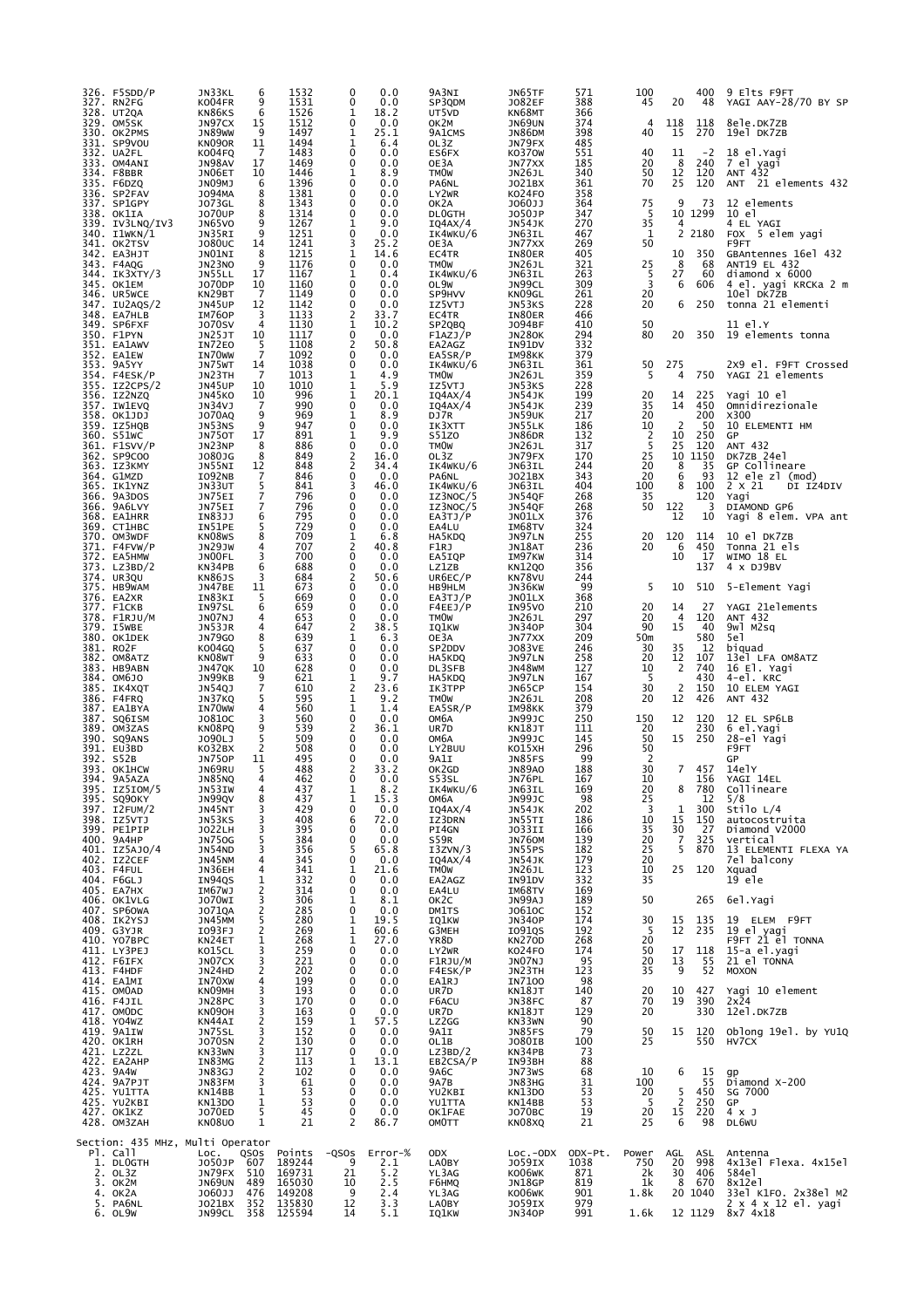| 7.<br>8.          | OK2C<br>PI4GN<br>9. HG7B<br>10. OM6A<br>11. UR7D                                | 340<br>JN99AJ<br>JO33II<br>322<br>JN97LW<br>304<br>JN99JC<br>300<br>201<br>KN18JT                                                                 | 123716<br>116127<br>103530<br>98978<br>93599       | 6.1<br>23<br>12<br>5.5<br>22<br>7.7<br>9<br>2.7<br>10<br>5.7                                                                  | PI4GN<br>OE3A<br>IQ1KW<br>IQ1KW<br>IQ4AX/4                               | JO33II<br>JN77XX<br><b>JN340P</b><br><b>JN340P</b><br>JN54JK           | 900<br>884<br>973<br>1009<br>1036        | 2.8k<br>400<br>800<br>1k<br>100        | 700<br>6<br>151 1515<br>10<br>874<br>1476<br>9 1479                                                                   | 4x23.12x6<br>$2 \times 21$ el Tonna + 2<br>$4x21$ ele F9FT + $2x21$<br>2x38. 8x9<br>4x39I0JXX70        |
|-------------------|---------------------------------------------------------------------------------|---------------------------------------------------------------------------------------------------------------------------------------------------|----------------------------------------------------|-------------------------------------------------------------------------------------------------------------------------------|--------------------------------------------------------------------------|------------------------------------------------------------------------|------------------------------------------|----------------------------------------|-----------------------------------------------------------------------------------------------------------------------|--------------------------------------------------------------------------------------------------------|
|                   | 12. HA5KDQ<br>13. OL3Y<br>14. OE3A<br>15. DLOHTW<br>16. S59R                    | JN97LN<br>273<br>321<br>JN69JJ<br>271<br>JN77XX<br>282<br><b>JO60QU</b><br><b>JN760M</b><br>227                                                   | 93276<br>92149<br>90400<br>78319<br>77829          | 10<br>3.6<br>14<br>5.7<br>13<br>4.9<br>7<br>2.1<br>9<br>4.5                                                                   | IQ1KW<br>YU1EV<br>PI4GN<br>G3XDY<br>DL7TJ                                | <b>JN340P</b><br>KN04CN<br>J033II<br>J0020B<br>J053CI                  | 962<br>778<br>884<br>853<br>840          | 600<br>200<br>600<br>600               | 1042<br>1037<br>10<br>550<br>1524                                                                                     | 35 el. M2. K1FO<br>$2x21$ ele<br>4x20 Element<br>$2x432 - 13wLA + 4x17e1$                              |
|                   | 17. IZ3NOC/5<br>18. DR5T<br>19. S52W<br>20. OK2KGB<br>21. HA5SHF/P              | 196<br>JN54QF<br>231<br>JN47ET<br>214<br>JN75PS<br>233<br><b>JN79QJ</b><br>JN97FQ<br>207                                                          | 77585<br>76421<br>68107<br>66625<br>63262          | 4.2<br>6<br>8<br>4.3<br>6<br>3.7<br>7<br>4.3<br>7<br>2.2                                                                      | UR7D<br>HA5KDQ<br>UT5ST<br>DL3LAB<br>IQ1KW                               | KN18JT<br>JN97LN<br>KN28CG<br>J044XS<br><b>JN340P</b>                  | 1010<br>793<br>731<br>703<br>929         | 490<br>750<br>500<br>2k<br>470         | 8<br>820<br>10<br>898<br>63<br>753<br>100<br>620                                                                      | $1x40+1x40+1x40$<br>4x9+4x23+8fachQuad<br>2x21el. F9FT<br>72e1<br>23el 7wL                             |
| 23.<br>27.        | 22. HB9FX<br>IQ4AX/4<br>24. HA6W<br>25. OK1OPT<br>26. IO1KW<br>OK6R             | JN46EW<br>175<br>158<br><b>JN54JK</b><br>171<br>KN08FB<br>234<br>JN69NX<br>113<br><b>JN340P</b><br>JN69XP<br>187                                  | 58494<br>57049<br>55088<br>54899<br>52274<br>51828 | 7<br>4.8<br>8<br>5.8<br>1<br>0.3<br>9<br>5.4<br>6<br>6.0<br>11<br>6.0                                                         | <b>DLOCS</b><br>UR7D<br>IQ4AX/4<br>UR7D<br>ОМ6А<br>IQ1KW                 | J044WQ<br>KN18JT<br>JN54JK<br>KN18JT<br>JN99JC<br><b>JN340P</b>        | 869<br>1036<br>845<br>711<br>1009<br>755 | 350<br>500<br>120<br>750<br>500<br>400 | 9<br>1820<br>8<br>900<br>35<br>956<br>720<br>10<br>10 1950<br>10<br>610                                               | 4x12Y+3x19Y<br>4x23 DL6WU. 2x25 JXX<br>3x4x26 el. DK7ZB<br>20 el. DL6WU<br>$2x39$ $JXX$<br>23el. DK7ZB |
| 32.               | 28. DM3D<br>29. TMOW<br>30. OE2M<br>31. OE5D<br><b>DLOGM</b>                    | J062IH<br>178<br>145<br>JN26JL<br>152<br>JN67NT<br>165<br>JN68PC<br>197<br>J031UB                                                                 | 51636<br>51366<br>49772<br>47978<br>47496          | 2<br>1.4<br>5<br>4.8<br>6<br>3.8<br>3<br>2.6<br>7<br>4.4                                                                      | G4CLA<br>G5B<br>DL3LAB<br>PA6NL<br>S59R                                  | I092JL<br>I092WS<br>J044XS<br>J021BX<br>JN760M                         | 944<br>784<br>805<br>783<br>746          | 500<br>500<br>200<br>200<br>450        | 11<br>60<br>16<br>616<br>15<br>1295<br>700<br>15<br>10<br>490                                                         | 4 x 9 el.<br>40 el $+$ 64 el groups<br>2x21 El Yagi<br>4x 23 El Yagi<br>4 x7el. 2x Oblong              |
| 33.<br>34.<br>35. | 9A1CMS<br>S59P<br>OL1B<br>36. OM3RRC<br>37. ОК1КFН                              | 156<br>JN86DM<br>148<br><b>JN86AO</b><br>187<br><b>JO80IB</b><br>177<br>JN99EH<br>195<br>JN69VN                                                   | 47093<br>46671<br>44408<br>43738<br>43501          | 6<br>4.3<br>5<br>3.7<br>4<br>$\frac{2}{7} \cdot \frac{1}{5}$<br>11<br>11<br>7.2                                               | <b>IQ1KW</b><br>SP1JNY<br><b>DF0MU</b><br>IK4WKU/6<br>IK4WKU/6           | <b>JN340P</b><br><b>JO73GL</b><br>J032PC<br>JN63IL<br>JN63IL           | 737<br>772<br>696<br>781<br>682          | 200<br>500<br>130<br>400<br>250        | 290<br>1508<br>15<br>995<br>15<br>1020<br>827                                                                         | 2xM2<br>4x26<br>4X19 EL<br>2x21el F9FT<br>26 el.DL6WU                                                  |
| 41.               | 38. OK2KYZ<br>39. YU7NIK<br>40. OM3RAL<br>9A1CZG<br>42. HB9GT                   | 176<br><b>JO80NB</b><br>KN05BW<br>120<br>JN98LR<br>143<br>141<br>JN75XV<br>131<br>JN47MH<br>JN99FN<br>151                                         | 43328<br>41610<br>35898<br>35603<br>35109<br>34731 | 6<br>4.3<br>12<br>11.0<br>4<br>4.1<br>12<br>10.1<br>10.0<br>7<br>10<br>8.1                                                    | IK4WKU/6<br>DL9NDA<br>IZ3NOC/5<br>SP7TEE<br>DL3LAB<br>IZ3NOC/5           | JN63IL<br><b>JO50VF</b><br>JN54QF<br><b>JO910R</b><br>J044XS           | 806<br>781<br>766<br>696<br>832<br>801   | 200<br>700<br>200<br>90<br>750<br>400  | 10 1350<br>85<br>85<br>123 1232<br>994<br>40<br>8<br>1300<br>6<br>1323                                                | 4x 19el DK7ZB<br>4x8.8WL BVO<br>19el. YAGI<br>23 el DK7ZB. 21 el T<br>4 x 9 el<br>19e1.Y               |
| 47.<br>48.        | 43. OL7Q<br>44. 9A8D<br>45. TM9A<br>46. PI4Z<br>OM3RBS<br>9A4V                  | JN95LM<br>101<br>122<br><b>JN390C</b><br>JO11WM<br>83<br>109<br>JN98KJ<br>85<br>JN95KI                                                            | 32583<br>30993<br>30492<br>30201<br>30124          | 12<br>12.4<br>5<br>5.3<br>4<br>6.5<br>3.5<br>6<br>1<br>1.1                                                                    | DL3SFB<br>G4CLA<br>SK7MW<br>DK8SG<br>DL3SFB                              | JN54QF<br>JN48WM<br>I092JL<br>J065MJ<br>JN48GT<br>JN48WM               | 765<br>700<br>744<br>761<br>769          | 50<br>150<br>75<br>75<br>25            | 12<br>178<br>8<br>400<br>23<br>23<br>1009<br>9<br>100                                                                 | 2x26e1.DJ9BV<br>2x 23el<br>4 x 13 el yagi<br>2x 17.el. DK7ZB<br>26el. BVOPT                            |
| 51.<br>52.<br>53. | 49. OK5K<br>50. OK1KQH<br>HG7F<br>9A1I<br>OK2KYJ                                | 111<br>JN99CT<br>152<br>JN79GO<br>JN97KR<br>111<br>JN85FS<br>92<br>107<br><b>JN89QQ</b>                                                           | 29771<br>28879<br>25944<br>25735<br>24867          | 6<br>6.7<br>4<br>4.4<br>6<br>7.6<br>1<br>0.1<br>5<br>4.6                                                                      | IQAAX/4<br>DL3LAB<br>IK4WKU/6<br>IQ1KW<br><b>DF0MU</b>                   | JN54JK<br>J044XS<br>JN63IL<br><b>JN340P</b><br>J032PC                  | 820<br>654<br>674<br>735<br>756          | 100<br>150<br>500<br>100<br>90         | 250<br>25<br>590<br>40<br>700<br>134<br>600                                                                           | 21el.F9FT<br>38el M2 + 8x3el<br>23 ele yagi<br>21.e1.F9FT<br>23Y                                       |
| 54.<br>57.        | OK2KOJ<br>55. DFOBT/P<br>56. G5B<br>OK1KCB<br>58. OK2R<br>59. OK2KOL            | 115<br>JN89EG<br>103<br>J062Q0<br>I092WS<br>58<br>88<br>JN79GB<br><b>JN89DO</b><br>113<br>JN99BN<br>99                                            | 24227<br>23639<br>21878<br>21845<br>21810<br>20920 | 5<br>2.9<br>$\overline{2}$<br>2.5<br>$\overline{2}$<br>4.5<br>15<br>17.1<br>3.6<br>4<br>10<br>11.2                            | <b>DF0MU</b><br>PA6NL<br><b>DLOGTH</b><br><b>DFOMU</b><br>DJ8MS<br>SK7MW | J032PC<br>J021BX<br>J050JP<br>J032PC<br>J054VC<br>J065MJ               | 713<br>633<br>788<br>614<br>588<br>734   | 70<br>140<br>400<br>100<br>150<br>50   | 514<br>95<br>10<br>23<br>544<br>6<br>750<br>10<br>600                                                                 | M2<br>21.el Tonna<br>2 x 28 ele<br>F9FT<br>2x16e<br>19 el.                                             |
|                   | 60. OK2KPD<br>61. YTOA<br>62. 9A1W<br>63. OK1KEP<br>64. SP9ZHR                  | 96<br><b>JO80UB</b><br>61<br>KN04FT<br>84<br>JN75ST<br><b>JO700R</b><br>111<br><b>JO90MH</b><br>79                                                | 20874<br>20092<br>18695<br>18570<br>18431          | 2.9<br>4<br>4<br>9.2<br>$\frac{2}{7}$<br>2.6<br>12.2<br>3<br>5.1                                                              | 9A2KK<br>ок2м<br>UT5ST<br>9A1I<br><b>DLOGTH</b>                          | JN95LI<br>JN69UN<br>KN28CG<br>JN85FS<br>J050JP                         | 532<br>734<br>711<br>560<br>585          | 100<br>30<br>100<br>70<br>150          | 12<br>440<br>9<br>79<br>10<br>804<br>762<br>5<br>366                                                                  | 4x21Y<br>4x15el Vstack<br>4x26 9A5AA<br>F9FT<br>2x16el DK7ZB HM                                        |
|                   | 65. TM2K<br>66. HG6Z<br>67. YU1VG<br>68. OK1KAD<br>69. HB9DKZ                   | 44<br><b>JO10HE</b><br>69<br>JN97WV<br>44<br>KNO3KU<br>100<br>J060LJ<br>80<br>JN47QG                                                              | 18168<br>17465<br>16307<br>16217<br>15209          | 4<br>10.7<br>2<br>3.3<br>2<br>6.9<br>9<br>7.1<br>1<br>2.4                                                                     | SK7MW<br>DL9NDA<br>OK2EW<br>HG7B<br>DL7AKL                               | J065MJ<br><b>JO50VF</b><br>JN89AK<br>JN97LW<br>J062JA                  | 908<br>644<br>722<br>515<br>583          | 400<br>10<br>20<br>100                 | 25<br>185<br>834<br>625<br>6<br>1244<br>4 2500                                                                        | 2x23elts<br>21el. F9FT<br>15el yagi<br>19e1.DL6WU<br>2x11 El.YAGI                                      |
| 71.               | 70. ТМ6Т<br>SP6PWT<br>72. OK2G<br>73. 9A2L<br>74. НВ9ХС<br>75. OM3I             | JN18GF<br>50<br>58<br>J081NC<br>63<br>JN99AK<br>50<br>JN86HF<br>JN37MD<br>74<br>JN98LB<br>58                                                      | 14708<br>14562<br>13668<br>13365<br>13333<br>13212 | 19.3<br>11<br>2.1<br>$\frac{1}{2}$<br>3.3<br>6.9<br>2<br>1.1<br>2<br>2.8                                                      | DL8QS<br>S52W<br><b>DLOGTH</b><br>IQ1KW<br>OL3Z<br>IK4WKU/6              | <b>JO43KH</b><br>JN75PS<br>J050JP<br><b>JN340P</b><br>JN79FX<br>JN63IL | 720<br>609<br>535<br>756<br>630<br>703   | 250<br>70<br>10<br>200<br>75<br>35     | 10<br>120<br>660<br>12<br>213<br>8 1600                                                                               | ANT 432<br>30e1<br>23el DJ9BV<br>4x 28 el m2<br>Yagi 4x12 el<br>12 el. YAGI                            |
|                   | 76. HG5W<br>77. OK1KKL<br>78. RA3RF<br>79. UW3E<br>80. OK1KJV                   | JN97HG<br>55<br>57<br>J070P0<br>$\frac{30}{45}$<br>LO03WK<br>KN78MM<br><b>JO60UA</b><br>64                                                        | 12543<br>12006<br>11329<br>11011<br>10425<br>10415 | 14<br>26.7<br>10<br>20.8<br>6.0<br>1<br>0<br>0.0<br>$\frac{3}{2}$<br>6.9                                                      | IZ3NOC/5<br>IZ4BEH<br>UR6EC/P<br>RA3LE<br>DK8SG                          | <b>JN54QF<br/>JN54VK<br/>KN78VU<br/>KO64AT</b><br>JN48GT               | 657<br>735<br>663<br>730<br>398          | 70<br>200<br>50<br>50                  | 31<br>418<br>744<br>101<br>490                                                                                        | 12e yagi<br>LoopYagi<br>2*2-6 wl<br>19e1.DL6WU                                                         |
|                   | 81. YR8D<br>82. I3ZVN/3<br>83. F6KPL<br>84. 9AOC<br>85. UV2L                    | $\overline{26}$<br>KN270D<br>JN55PS<br>52<br>26<br>48<br><b>IN99IO</b><br>JN85AO<br>KN79XW<br>31                                                  | 9286<br>8935<br>8642<br>8497                       | 10.6<br>3<br>2.4<br>$\frac{5}{1}$<br>22.0<br>4.0<br>1<br>6.6<br>$\overline{7}$<br>17.3                                        | OK2GD<br><b>DLOGTH</b><br>PI4GN<br>YO7LBX/P<br>RN3F<br>DK5NJ             | <b>JN89A0</b><br>J050JP<br><b>JO33II</b><br>KN15FI<br>K086RE           | 730<br>544<br>693<br>501<br>703<br>484   | 100<br>50<br>100<br>50<br>100          | 8 2021<br>3 1700<br>10<br>108<br>170<br>14<br>515                                                                     | F9FT<br>38 EL.YAGI<br>$\frac{21}{23}$ el.<br>dj9bv                                                     |
|                   | 86. OK2RAS<br>87. EA3TJ/P<br>88. 9A1CEQ<br>89. OM3KEG<br>90. YT7P<br>91. YT1DW  | JN99FP<br>JN01LX<br>$\frac{53}{23}$<br>$\frac{42}{39}$<br>JN85ER<br>JN98AS<br>KN05EJ<br>30<br>28                                                  | 8228<br>7777<br>6408<br>6071<br>5920<br>5906       | 3.5<br>3.0<br>1<br>5<br>$\frac{12.6}{7.5}$<br>$\mathbf 1$<br>0<br>0.0                                                         | EA4LU<br>YO7LBX/P<br>DB6NT<br>OE3A<br>OL9W                               | J050VJ<br>IM68TV<br>KN15FI<br><b>JO50TI</b><br>JN77XX<br>JN99CL        | 709<br>476<br>495<br>443<br>547          | 50<br>3<br>50<br>30                    | $\substack{525 \\ 10}$<br>103<br>5 1006<br>85<br>90                                                                   | 12el Yagi<br>Quad 7el.<br>EF7023<br>DJ9BV 26el                                                         |
|                   | 92. TM7GY<br>93. OK2KOE<br>94. UW5Y<br>95. IY4FGM/4<br>96. DLOCPM<br>97. OK1KKD | KN04FT<br>IN96WH<br>JN79UG<br>26<br>34<br>KN28WH<br>$\begin{array}{c} 15 \\ 33 \\ 31 \end{array}$<br>JN54PL<br>J031LG<br>J060 <sub>WD</sub><br>28 | 5879<br>5757<br>5632<br>5298<br>4854<br>4670       | $\overline{4}$<br>8.0<br>$\overline{c}$<br>6.6<br>2<br>11.6<br>$\frac{31.4}{7.4}$<br>6<br>$\overline{\mathbf{1}}$<br>2<br>9.1 | ON4POO<br>HA6W<br>UR5LX<br>OK2M<br>OK2M<br>PA6NAL                        | <b>JO20DP</b><br>KNO8FB<br>KO70WK<br>JN69UN<br>JN69UN                  | 582<br>374<br>761<br>595<br>515<br>711   | 50<br>20<br>800<br>400<br>20<br>500    | 661<br>8<br>305<br>20<br>80<br>20<br>170<br>518                                                                       | Quad-yagi 9el.<br>26 el DJ9BV<br>Yagi_21 Elementi<br>20 Ele. Yagi<br>m2                                |
|                   | 98. DNOUKW<br>99. 9A1VZD<br>100. ОК2ОНА<br>101. OK1KHA<br>102. F5GLB/P          | J031LG<br>41<br>26<br>JN86EF<br>JN89Q0<br>JO80CI<br>26<br>20<br>JN05VC<br>14                                                                      | 4603<br>4595<br>4142<br>3533<br>3083               | $\frac{2}{1}$<br>12.8<br>3.1<br>2<br>6.5<br>1<br>5.4<br>0.0<br>0                                                              | OL3Z<br>OL9W<br>DB6NT<br><b>DLOGTH</b><br>F6ANO                          | <b>JO21BX</b><br>JN79FX<br>JN99CL<br>1050TI<br>10501P<br>1N181R        | 548<br>387<br>420<br>385<br>411          | $\frac{20}{50}$<br>20<br>20<br>20      | 170<br>20<br>284<br>386<br>600<br>5<br>636                                                                            | 20 Ele Conni<br>YAGI<br>YAGI<br>19el Yagi<br>19 EL                                                     |
|                   | 103. RX6APY<br>104. 9A7B<br>105. 9A1CKG<br>106. IQ3QR/3<br>107. 103TR           | KN94GQ<br>JN83HG<br>JN75FI<br>13<br>11<br>16<br>JN65AR<br>$\frac{16}{18}$<br>JN65CT<br>JN66EA<br>14                                               | 2868<br>2832<br>2579<br>2420<br>2305<br>2221       | 0<br>0.0<br>$28.9$<br>0.0<br>2<br>0<br>1<br>10.6<br>$\frac{1}{1}$<br>10.1<br>11.0                                             | UW3E<br>IZ3NOC/5<br>IQ4AX/4<br>I0FHZ<br>IK4WKU/6<br>I0FHZ                | KN78MM<br><b>JN54QF</b><br><b>JN54JK</b><br>JN62AP<br>JN63IL<br>JN62AP | 504<br>435<br>307<br>343<br>263<br>377   | 40<br>100<br>50<br>1<br>20<br>5        | 756<br>$\frac{10}{5}$<br>800<br>80<br>10<br>50<br>$\begin{array}{r} \tilde{1}\tilde{2} & 180 \\ 3 & 1550 \end{array}$ | 2x21EL.<br>YAGI 22 el<br>yagi<br>direttiva 16 el. JXX<br>10 el. Yagi                                   |
|                   | 109. EA1IDU/P<br>110. UY4W<br>111. S59DME<br>112. F8KGZ/P<br>113. YT2RA         | IN82FJ<br>10<br>KN19XV<br>JN75PP<br>10<br>$\overline{20}$<br>JN38BL<br>11<br>$\overline{7}$<br>KN04FT                                             | 2183<br>2093<br>1511<br>1239<br>1130               | $\pmb{0}$<br>0.0<br>$\frac{1}{3}$<br>24.5<br>7.4<br>55.1<br>4<br>$\frac{2}{2}$<br>30.5                                        | EA5SR/P<br>S51Z0<br>IK4WKU/6<br><b>TMOW</b><br>HA5KDQ                    | IM98KK<br>JN86DR<br>JN63IL<br>JN26JL<br>JN97LN<br>KN18JT               | 486<br>667<br>317<br>244<br>327          | 100<br>30                              | 10<br>280<br>6<br>260<br>90                                                                                           | 2x21 el. RA3AQ<br>19<br>DJ9BV 26el                                                                     |
|                   | 115. F6KEX<br>116. 9A1D<br>117. EB2CSA/P<br>118. G8CUL                          | JN99TB<br>8<br>JN25PO<br>7<br>JN75SK<br>$\frac{14}{2}$<br>IN93BH<br>I091J0<br>2                                                                   | 902<br>555<br>497<br>197<br>92                     | 27.8<br>0<br>0.0<br>1<br>11.6<br>0<br>0.0<br>0.0<br>0                                                                         | UR7D<br>F2EE/P<br>9A1I<br><b>EA1HRR</b><br>G0XDI                         | JN14VM<br>JN85FS<br>IN83JJ<br>I091RQ                                   | 233<br>169<br>81<br>109<br>47            | 20<br>20<br>50<br>40                   | 574<br>290<br>30<br>112<br>15<br>60                                                                                   | 14-el. Yagi<br>ANT 432<br>HOXIN MA6000 vertica<br>21 element                                           |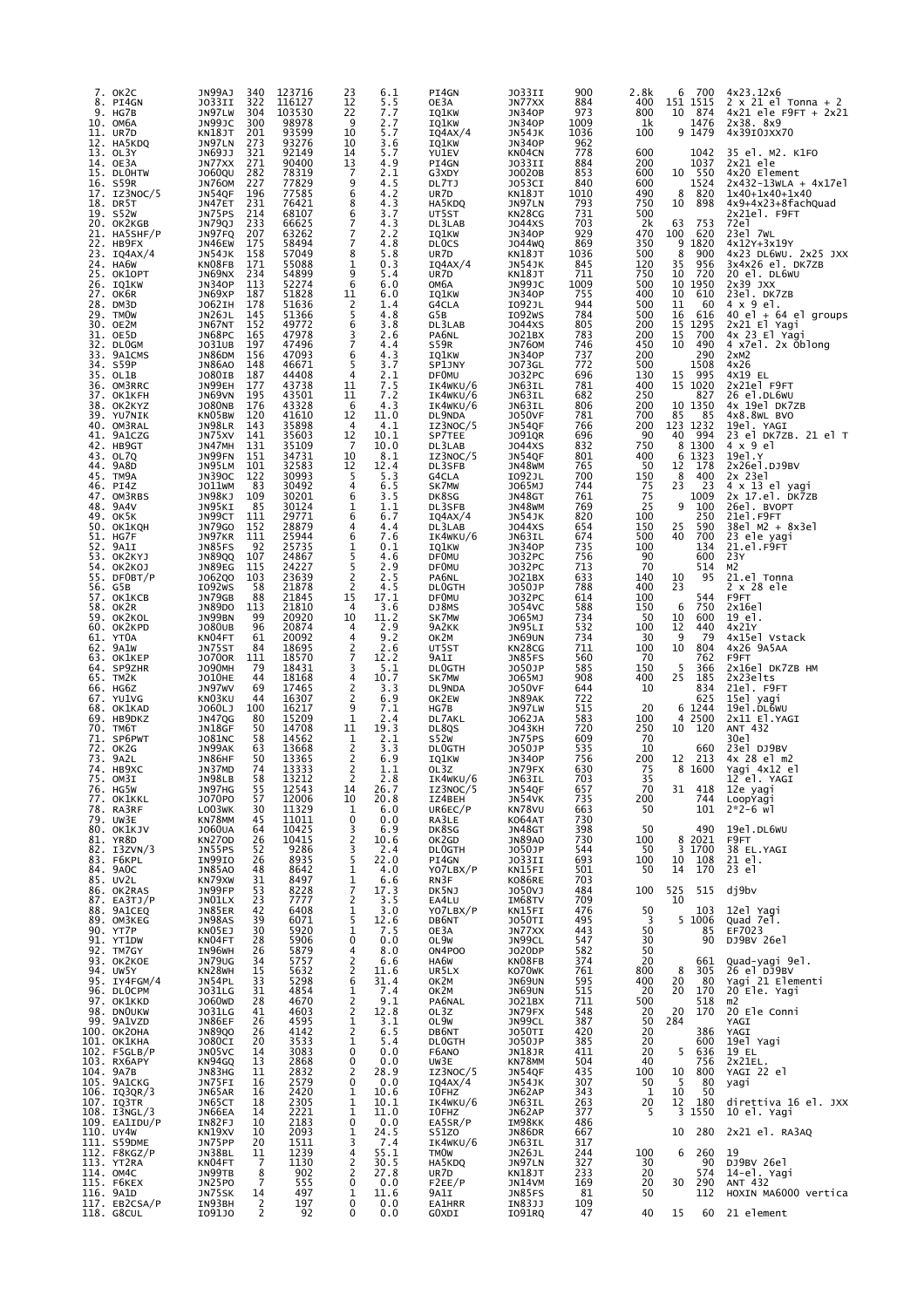Checklogs RK1AA, SP3YDE, SP8PAI/P, EB4GRT

Section: 1,3 GHz, Single Operator

| 1. | Pl. Call<br>OK1MAC         | LOC.<br>JN79IO                 | QSOS<br>125 | Points<br>35345 | $-QSOS$<br>13                              | Error-%<br>16.4           | ODX<br>IQ1KW                 | $Loc.-ODX$<br><b>JN340P</b> | ODX-Pt.<br>791 | Power<br>300   | AGL<br>ASL<br>20<br>740                              | Antenna<br>2.2m dish                       |
|----|----------------------------|--------------------------------|-------------|-----------------|--------------------------------------------|---------------------------|------------------------------|-----------------------------|----------------|----------------|------------------------------------------------------|--------------------------------------------|
| 2. | OK2AF                      | JN89AK                         | 113         | 34792           | 5                                          | 5.4                       | PI4GN                        | JO33II                      | 780            | 140            | 15<br>660                                            | 3m dish                                    |
|    | 3. IK3GHY<br>4. G3XDY      | JN65DM<br>J0020B               | 69<br>81    | 28440<br>28335  | 0<br>5                                     | 0.0<br>6.1                | HA6W<br>SK7MW                | KN08FB<br>J065MJ            | 683<br>861     | 300<br>400     | 10<br>20<br>15<br>55                                 | 2.3m Dish<br>8 x 23 ele Yagis              |
|    | 5. SP4MPB<br>6. DB6NT      | KO03HT<br>J050TI               | 52<br>92    | 27168<br>25902  | 6<br>3                                     | 11.8                      | <b>HA1KYY</b><br>SP4MPB      | JN87FI<br>KO03HT            | 776<br>725     | 250<br>700     | 14<br>144<br>8<br>700                                | 300cm dish<br>4m spiegel                   |
| 7. | DJ3HW<br>8. DF4IAO         | <b>JO42QE</b>                  | 82<br>66    | 24420<br>21653  | 4<br>3                                     | $\frac{2.5}{5.0}$<br>5.4  | SP4MPB                       | KO03HT                      | 774<br>731     | 500<br>80      | 15<br>420<br>725<br>18                               | $2 \times 35$ $e1$ .<br>4 x 21 El. Yagi    |
|    | 9. DJ8MS                   | JN48WM<br>J054VC               | 55          | 21333           | $\overline{2}$                             | 4.6                       | G3XDY<br>G3XDY               | J0020B<br>J0020B            | 742            | 150            | - 6<br>126                                           | 44 el Yagi                                 |
|    | 10. DG6ISR<br>11. PAOEHG   | J061PK<br><b>JO22HB</b>        | 61<br>55    | 19347<br>18837  | 0<br>1                                     | 0.0<br>4.3                | PA6NL<br>OK1MAC              | J021BX<br>JN79IO            | 635<br>759     | 50<br>100      | 12<br>102                                            | $1.5m$ dish<br>2.5 mtr dish                |
|    | 12. DL3IAS<br>13. OK1VEI   | JN49EJ<br>JN69JJ               | 55<br>75    | 18439<br>18430  | 1<br>3                                     | 1.9<br>6.9                | SK7MW<br>PA6NL               | J065MJ<br>J021BX            | 739<br>675     | 100<br>50      | 10<br>110<br>17 1042                                 | $1.5m$ Dish<br>140 CM DISH                 |
|    | 14. IK3COJ                 | JN65BN                         | 47          | 17856           | $\frac{2}{3}$                              | 5.6                       | HA8V                         | KN06HT                      | 669            | 300            | $\begin{array}{cc} 15 & 20 \\ 15 & 1340 \end{array}$ | DISH<br>4.15<br>Μ.                         |
|    | 15. S53FO<br>16. HA8V      | JN76PL<br>KN06HT               | 62<br>46    | 17149<br>17002  | 3                                          | 6.0<br>5.7                | IQ1KW<br>SP4MPB              | <b>JN340P</b><br>KO03HT     | 662<br>779     | 100<br>140     | 24<br>85                                             | 2m dish<br>2.2m dish                       |
|    | 17. 9A2SB<br>18. DJ2KH     | JN95GM<br>J042QE               | 46<br>67    | 16311<br>16310  | 3<br>1                                     | 4.1<br>1.7                | <b>DLOGTH</b><br>G30HM/P     | J050JP<br>I092GB            | 810<br>740     | 60<br>500      | 15<br>420                                            | $1.5m$ dish $+50e$ ]. loop<br>2 x 35 el.   |
|    | 19. DL1SUZ                 | <b>JO53UN</b>                  | 44          | 15863           | 0                                          | 0.0                       | DR <sub>5</sub> T            | JN47ET                      | 681            | 100            | 10<br>65<br>50                                       | 2m Spiegel                                 |
|    | 20. OM5CM<br>21. DK2ZF/P   | JN87WV<br>J043WJ               | 60<br>49    | 15769<br>14627  | 1<br>0                                     | 0.8<br>0.0                | DR5T<br>OM3W                 | JN47ET<br>JN99CH            | 709<br>735     | 150<br>180     | 108<br>65<br>203                                     | 1.8m Dish<br>1m-Spiegel                    |
|    | 22. OK2DGB<br>23. OK2UYZ   | JN79RL<br>JN99FS               | 71<br>50    | 14458<br>13433  | 2<br>$\overline{\mathbf{c}}$               | 5.9<br>2.2                | YU1EV<br>DJ8MS               | KN04CN<br>J054VC            | 655<br>664     | 100<br>40      | 700                                                  | Dish 1.8m<br>2x 55 el. F9FT                |
|    | 24. PAOS<br>25. OK2PWY     | <b>JO21FW</b><br><b>JO80HB</b> | 42<br>68    | 13306<br>12711  | 3<br>5                                     | 9.4<br>7.0                | OL3Z<br>IK3GHY               | JN79FX<br>JN65DM            | 733<br>600     | 120<br>10      | 983                                                  | 240 cm dish<br>140 cm dish                 |
|    | 26. SN5R                   | KO01IP                         | 33          | 12665           | $\frac{9}{2}$                              | 21.7                      | <b>DLOGTH</b>                | J050JP                      | 701            | 100            |                                                      | 2m DISH                                    |
|    | 27. DK2MN<br>28. G4NBS     | J032MC<br><b>JO02AF</b>        | 46<br>48    | 11864<br>11817  | 0                                          | 1.8<br>0.0                | G30HM/P<br>DF9IC             | I092GB<br>JN48IW            | 581<br>713     | 100<br>80      | 17<br>60<br>120<br>60                                | 2m Spiegel<br>55ele                        |
|    | 29. OK2GD<br>30. OE1TGW/3  | <b>JN89AO</b><br>JN77TX        | 63<br>50    | 11707<br>11570  | $\overline{7}$<br>0                        | 15.0<br>0.0               | DJ6EP<br><b>DLOGTH</b>       | JO31IN<br>J050JP            | 694<br>459     | 150<br>200     | 15<br>795<br>8 1313                                  | 1.9m Dish<br>44el. Yagi(H)                 |
|    | 31. OK2STV                 | JN89DO                         | 53          | 11152           | 4                                          | 5.8                       | SP4MPB                       | KO03HT                      | 555            | 80             | 756                                                  | Dish $1.\overline{7}$ m                    |
|    | 32. OE3REC/P<br>33. PAOWMX | JN77TX<br>J021XI               | 49<br>38    | 10948<br>10735  | $\overline{2}$<br>0                        | 6.2<br>0.0                | HA8V<br>OE2M                 | KN06HT<br>JN67NT            | 399<br>650     | 200            | 8 1313                                               | 44el Yagi                                  |
|    | 34. PAOEZ<br>35. OK2TT     | J0220F<br>J0800B               | 38<br>61    | 10695<br>10605  | 5<br>$\mathbf 0$                           | 11.3<br>0.0               | OL3Z<br><b>DLOGTH</b>        | JN79FX<br>J050JP            | 693<br>460     | 15             | 10 1464                                              | 2 mtr parabool<br>44 el Yagi               |
|    | 36. DK5NJ<br>37. OK1IA     | J050VJ<br><b>JO70UP</b>        | 40<br>58    | 10214<br>10058  | 1<br>1                                     | 3.7<br>2.9                | PA6NL<br>SP4MPB              | J021BX<br>KO03HT            | 563<br>486     | 60<br>50       | 20<br>640<br>10 1299                                 | 1.2m Spiegel<br>4xSBF                      |
|    | 38. YU1LA                  | KN04FR                         | 21          | 9553            |                                            | 5.3                       | OK2A                         | J060JJ                      | 853<br>577     | 250            | 13<br>151                                            | M2 35 el                                   |
|    | 39. OE3JPC<br>40. SP1JNY   | JN87EW<br>J073GL               | 34<br>30    | 9456<br>9452    | $\frac{1}{2}$                              | 5.3<br>20.1               | DF9IC<br><b>PAOEHG</b>       | JN48IW<br>J022HB            | 685            | 150<br>350     | 12<br>220<br>10<br>112                               | 2x55 EL. F9FT<br>1.9m dish                 |
|    | 41. S51ZO<br>42. OK1DKX    | <b>JN86DR</b><br>JN79GB        | 30<br>41    | 8746<br>7965    | $\frac{3}{2}$                              | 10.7<br>5.0               | DF0YY<br>DR <sub>5</sub> T   | J062GD<br>JN47ET            | 661<br>476     | 100<br>50      | 24<br>317<br>544                                     | 55el F9FT<br>Dish 120                      |
|    | 43. OK1IPU                 | JN69VN                         | 46          | 7762            |                                            | 4.8                       | DJ2KH                        | <b>JO42QE</b>               | 426            | 45             | 787                                                  | quad                                       |
|    | 44. OK1AIY/P<br>45. S59GS  | J060LJ<br>JN75NP               | 45<br>29    | 7411<br>7339    | $\mathbf 0$<br>3                           | 0.0<br>15.0               | ОМ6А<br>OK1KUO               | JN99JC<br><b>JO80FF</b>     | 443<br>520     | 10<br>- 8      | 50 1244<br>6<br>935                                  | 4xSBF OK2JI<br>55 el.                      |
|    | 46. YT0A<br>47. PA3AWJ     | KN04FT<br>J021GW               | 17<br>25    | 7253<br>7002    | 4<br>$\mathbf{1}$                          | 15.4<br>3.0               | OK1MAC<br>SK7MW              | <b>JN79IO</b><br>J065MJ     | 688<br>679     | 50<br>60       | 8<br>79<br>90<br>85                                  | 1.8m dish<br>23 el yagi                    |
|    | 48. G7RAU/P                | I090J0<br>IN97QI               | 27<br>25    | 6902<br>6886    | 0                                          | 0.0<br>12.4               | <b>DF0MU</b><br><b>DF0MU</b> | J032PC<br>J032PC            | 613<br>776     | 8<br>100       | 6<br>248<br>25<br>120                                | 35el Tonna<br>4 * 23 el yagi               |
|    | 49. F6APE<br>50. 9A2UV     | JN95GM                         | 22          | 6535            | 2<br>6                                     | 17.3                      | OK1KUO                       | <b>JO80FF</b>               | 547            | 15             | 16                                                   | 55e1                                       |
|    | 51. I1KFH<br>52. F1AZJ/P   | JN45FG<br>JN280K               | 28<br>24    | 6061<br>5856    | 0<br>$\overline{c}$                        | 0.0<br>10.8               | <b>DLOGTH</b><br>G3MEH       | J050JP<br>I091QS            | 623<br>557     | 20<br>60       | 130<br>33<br>424                                     | 1.9 mt dish<br>4X23 TONNA                  |
|    | 53. SP9AHB<br>54. SP9COO   | <b>JO90EA</b><br>J080JG        | 33<br>34    | 5792<br>5715    | 6<br>14                                    | 21.8<br>34.0              | S53FO<br>DL0GTH              | JN76PL<br>J050JP            | 456<br>427     | 30<br>80       | 300<br>10 1150                                       | 70el.yagi.<br>par.oe3pmj                   |
|    | 55. SP7TEE                 | J091QR                         | 20          | 5501            | 0                                          | 0.0                       | <b>DLOGTH</b>                | J050JP                      | 610            | 30             | 50<br>290                                            | 67 el. WIMO                                |
|    | 56. OK1MGW<br>57. OK1VBN   | <b>JO70WF</b><br>JN79HA        | 37<br>30    | 5471<br>5387    | $\overline{c}$<br>3                        | 9.4<br>9.6                | HA5KDQ<br>DJ2KH              | JN97LN<br>J042QE            | 373<br>511     | 12<br>80       | 240<br>525                                           | 38 EL LOOP YAGI<br>2.32el.Yagi             |
|    | 58. SP8XXN<br>59. MOSDA    | KO12NA<br>IO83QK               | 13<br>27    | 5302<br>5247    | 0<br>2                                     | 0.0<br>17.4               | OL3Z<br><b>DF0MU</b>         | JN79FX<br>J032PC            | 648<br>683     | 100            | 90<br>25                                             | 55el tonna                                 |
|    | 60. SP2WPY<br>61. G3MEH    | J094BF<br>I091QS               | 14<br>26    | 5176<br>4871    | 2<br>1                                     | 20.5<br>8.4               | OK1MAC<br>F1AZJ/P            | <b>JN79IO</b><br>JN280K     | 566<br>557     | 150<br>50      | 17<br>215                                            | 35 elem Yagi M2<br>$4 \times 35$ els (box) |
|    | 62. SP9S00                 | <b>JN990V</b>                  | 20          | 4787            | 0                                          | 0.0                       | <b>DLOGTH</b>                | J050JP                      | 604            | 50             | 15<br>270                                            | DISH 1.8m                                  |
|    | 63. OK1ES<br>64. OK2JI     | <b>JO60RN</b><br>JN89LX        | 29<br>33    | 4741<br>4740    | 0<br>0                                     | 0.0<br>0.0                | OL9W<br><b>DLOGTH</b>        | JN99CL<br>J050JP            | 361<br>445     | 1<br>30        | 12<br>920<br>330                                     | 23e1<br>1xSBF                              |
|    | 65. 9A1Z<br>66. OE3RTB     | JN86DL<br><b>JN88ER</b>        | 17<br>24    | 4528<br>4527    | $\begin{smallmatrix}5\\0\end{smallmatrix}$ | 34.0<br>0.0               | DF9IC<br><b>DLOGTH</b>       | JN48IW<br>J050JP            | 630<br>455     | 18<br>100      | 3<br>300<br>15<br>186                                | 1.2m dish<br>Yagi 2 x 35 Element           |
|    | 67. OM5KV                  | JN97BS                         | 23          | 4453            | 5<br>0                                     | 19.8                      | DF4IA0                       | JN48WM                      | 618            | 10             | 110                                                  | 55e1Y                                      |
|    | 68. IW3SPI<br>69. OK2ZTK   | JN66OD<br>JN89QP               | 14<br>33    | 4445<br>4431    | 1                                          | 0.0<br>2.8                | <b>DLOGTH</b><br>DL0GTH      | J050JP<br>J050JP            | 532<br>482     | 100<br>100     | 330                                                  | 12 165 1.35 mt DISH<br>DISH 150            |
|    | 70. SP2DDV<br>71. G4BRK    | <b>JO83VE</b><br>I091HP        | 13<br>20    | 4345<br>4205    | 1<br>1                                     | 7.1<br>9.8                | OK2A<br>GMOUSI               | J060JJ<br><b>IO75UV</b>     | 464<br>510     | 100<br>400     | 12<br>60<br>10                                       | 4x37ele DL6WU<br>35 el                     |
|    | 72. G8DOH<br>72. PE1EWR    | I092FA<br><b>JO11SL</b>        | 26<br>19    | 4170<br>4170    | 0                                          | 0.0<br>13.6               | <b>DF0MU</b><br>DJ3HW        | J032PC<br><b>JO42QE</b>     | 604<br>409     | 150<br>100     | 32<br>239<br>11                                      | $2x25$ Wimo<br>2*25 el Loopyagi SON        |
|    | 74. SQ1HMA<br>75. YO7LBX/P | J073PB                         | 14<br>10    | 4145<br>3975    | $\begin{array}{c} 2 \\ 2 \\ 1 \end{array}$ | 16.1<br>5.2               | DF9IC                        | JN48IW<br>JN77XX            | 650<br>576     | 100<br>15      | 87                                                   | YAGI<br>YAGI 32EL                          |
|    | 76. GOJJG                  | KN15FI<br><b>JO02LE</b>        | 14          | 3866            | 1                                          | 15.4                      | OE3A<br>DF9IC                | JN48IW                      | 656            | 100            | 11<br>60                                             | 23 ele                                     |
|    | 77. F1BJD/P<br>78. G8ATD   | IN98WE<br>J001RJ               | 17<br>15    | 3843<br>3816    | $\overline{\mathbf{c}}$<br>3               | 11.9<br>10.5              | <b>TMOW</b><br>DK1VC         | JN26JL<br>J031RG            | 417<br>417     | 100<br>45      | $\frac{1}{8}$<br>260<br>30                           | PARABOLE 1.4<br>44 element Wimo            |
|    | 79. F1BZG<br>80. SP9CP     | JN07VU<br><b>JO90MT</b>        | 12<br>12    | 3768<br>3489    | $\mathbf{1}$<br>11                         | 11.5<br>41.2              | <b>DF0MU</b><br><b>DLOVV</b> | J032PC<br>J064AD            | 615<br>602     | 20             | 18<br>118                                            | 4 X 35 elts Tona                           |
|    | 81. НВ9НLМ                 | JN36KW                         | 21          | 3485            | 0                                          | 0.0                       | DL0GTH                       | J050JP                      | 503            | 100            | 14<br>491                                            | $48$ el + prea                             |
|    | 82. OM3CQF<br>83. EA5SR/P  | JN88RT<br>IM98KK               | 24<br>10    | 3290<br>3138    | 0<br>0                                     | 0.0<br>0.0                | OL3Z<br>EA1RJ                | JN79FX<br>IN7100            | 253<br>471     | 5              | 622                                                  | 38 el.G3JVL                                |
|    | 84. OK1UFF<br>85. OK1IEI   | J060XR<br><b>JO70EC</b>        | 21<br>30    | 3064<br>3024    | 0<br>0                                     | 0.0<br>0.0                | OM3W<br><b>DLOGTH</b>        | JN99CH<br>J050JP            | 343<br>262     | 10<br>10       | 703<br>10<br>10<br>380                               | 10 EL. YAGI<br>F9FT                        |
|    | 86. I4CVC/4<br>87. F5PVX/P | JN54VJ<br>JN23WE               | 11<br>14    | 2953<br>2926    | 0<br>0                                     | 0.0<br>0.0                | DL0GTH<br>НВ9Н ГМ            | J050JP<br>JN36KW            | 700<br>425     | 200<br>25      | $\overline{22}$<br>6<br>4<br>787                     | $2x50$ el $loop$<br>FLEXA-YAGI FX-2309     |
|    | 88. IOFHZ                  | JN62AP                         | 9           | 2731            | 0                                          | 0.0                       | DH8WJ                        | JN59IE                      | 735            | 500            | 12<br>588                                            | 3 mt dish                                  |
|    | 89. HB9BHW<br>90. DL5ALW   | JN47QG<br>J051PD               | 20<br>14    | 2610<br>2609    | 0<br>0                                     | 0.0<br>0.0                | <b>DLOGTH</b><br>PA6NL       | J050JP<br>J021BX            | 390<br>504     | 10             | 5 2 5 0 4<br>$1\overline{2}$<br>155                  | 35El Yagi                                  |
|    | 91. НВ9ВАТ/Р<br>91. OK1FHA | JN37SG<br>J060RA               | 23<br>25    | 2597            | 0<br>$\overline{\mathbf{c}}$               | 0.0<br>4.3                | DF0MU<br>OK1KUO              | J032PC<br><b>JO80FF</b>     | 538<br>216     | 10<br>10       | 3 1396<br>589                                        | 23 El. Yagi<br><b>SBF</b>                  |
|    | 93. OK1FEN                 | <b>JN790W</b>                  | 21          | 2560            | 1                                          | 4.4                       | DL0GTH                       | J050JP                      | 324            | $\overline{2}$ | $\overline{7}$<br>477                                | 0.8M Dish                                  |
|    | 94. M5MUF<br>95. Ғ6ВАН/Р   | I092JP<br>IN96NI               | 18<br>15    | 2504<br>2478    | 0<br>1                                     | 0.0<br>12.7               | PA6NL<br>F5ICN               | J021BX<br>JN03BF            | 370<br>357     | 25<br>50       | 6<br>$\frac{100}{52}$<br>12                          | 44el WiMo yagi<br>2x35 ell                 |
|    | 96. OK1VUB<br>97. F4EEJ/P  | <b>JO70KK</b><br>IN95VO        | 17<br>13    | 2475<br>2454    | 0<br>3                                     | 0.0<br>15.0               | ОМ6А<br>F5IGK                | JN99JC<br>JNO9NJ            | 318<br>434     | 10<br>10       | 290<br>7<br>127                                      | 55El. Yagi<br>35 elements                  |
|    | 98. G4LDR<br>99. G8EOP     | I091EC<br>I093EQ               | 12<br>13    | 2434<br>2417    | $\frac{1}{2}$                              | 2.2<br>8.8                | <b>PAOEZ</b><br>G7RAU/P      | J0220F<br>I090J0            | 488<br>345     | 200<br>10      | 12<br>145<br>13<br>117                               | 4 X 35 element yagi<br>35 el Beam          |
|    | 100. G3YJR                 | I093FJ                         | 15          | 2366            | $\overline{2}$                             | 21.2                      | PA0S                         | J021FW                      | 436            | 8              | 12<br>235                                            | 44 el yagi<br>36 el  loop yagi G3J         |
|    | 101. OK1FLY<br>102. DH1VY  | <b>JO70FC</b><br>JN39KF        | 21<br>14    | 2158<br>2155    | $\mathbf 0$<br>0                           | 0.0<br>0.0                | ок2с<br>F5DQK                | JN99AJ<br>JN18GR            | 270<br>322     | 20<br>200      | 185<br>14<br>10<br>220                               | 4x23 Elem. F9FT                            |
|    | 103. RZ6DD<br>104. OK1AYR  | LN04MX<br><b>JO80CE</b>        | 8<br>20     | 2046<br>2026    | 0                                          | 0.0                       | RA4A<br>OK1VEI               | LO20QC<br>JN69JJ            | 656<br>261     | 100            | 220<br>320<br>6                                      | $1.8$ dish<br>1xTona 55el                  |
|    | 105. OM5UM<br>106. F1TDO   | <b>JN98EO</b><br>JN25LX        | 12<br>13    | 2021<br>2020    | $\frac{1}{2}$<br>$\mathbf 0$               | $\frac{5.9}{25.5}$<br>0.0 | <b>DLOGTH</b><br>F8CH        | J050JP<br>JN03PO            | 592<br>392     | 10<br>100      | 200<br>200<br>12<br>287                              | OK2KKW<br>2xs 55 elts F9FT                 |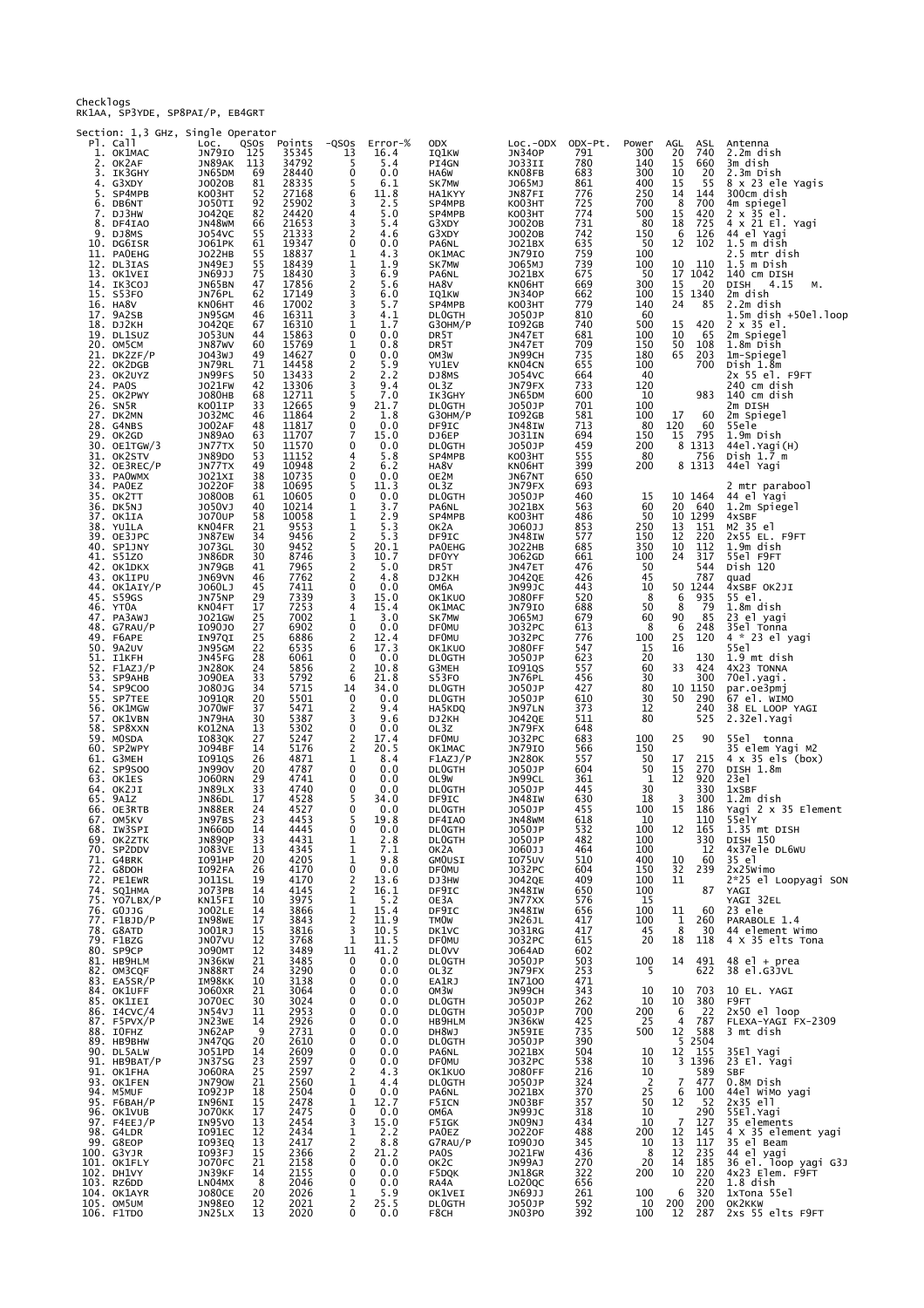| 107. OM5LD<br>108. I1PSC<br>109. OK1VEC<br>110. S58RU<br>111. S54AA<br>112. SP6FBE<br>113. YU1EM<br>114. OK1EM<br>115. GM4JR<br>116. SP8MCP<br>117. SP9BGS<br>118. SP7VVB<br>119. I4CIV<br>120. 9A3AQ<br>121. RA3XX<br>122. F4FCW<br>123. EA1RJ<br>123. OK5Z<br>125. 9A2KK<br>126. OK2BVE<br>127. 3z3z<br>128. RA1QFY<br>129. F5JJE<br>130. 9A3NI<br>131. EC4TR<br>132. SP9WZJ<br>133. IK1RAN<br>134. OK1XPB<br>135. OK1DDV/P<br>136. SQ1FYB<br>137. IK2ILG<br>138. IW1CKM<br>139. F1NZC<br>140. PAOFEI<br>141. SP9HVV<br>142. DM2EUN<br>143. PA5WT<br>144. EA4KM<br>145. F4AQG<br>146. EA7HLB<br>147. НВ9МDР<br>148. EA4DM<br>149. DL1DBR<br>150. EA5TT<br>150. HB9AOF<br>152. DG9NEO<br>153. OK2VG<br>154. OK2MZL<br>155. F5VKV<br>156. F5GXX<br>157. I1GPE<br>158. IZ2JNN<br>159. F6DDW<br>160. HA2MJ<br>161. HB9ABN<br>162. F6ANW<br>163. S50J<br>164. EB5EA<br>165. F4WAM<br>166. OM6CV<br>167. DB1HGV<br>168. OM3YFT<br>169. F8BBR<br>170. OM7CM<br>171. EA1AWV<br>172. OE5RBO<br>173. 9A2EY<br>174. I5WBE<br>175. F5SUL<br>176. EA4LU<br>177. EA5HMW<br>178. EA2AGZ<br>179. ЕАЗНЈТ<br>180. LZ3BD/2<br>181. IK3MLF<br>182. OK1ANA<br>183. SP90YV<br>184. LZ2GG<br>185. OM3WAN<br>186. SP1GPY<br>187. EA1BYA | JN98AH<br>16<br>JN44MJ<br>14<br>JN69NV<br>16<br>JN65WM<br>11<br>JN76EG<br>6<br>J081ND<br>11<br>7<br>KN04FT<br>15<br>J070DP<br>I085FB<br>5<br>8<br>KN09RR<br><b>JO90MG</b><br>13<br><b>JO91RR</b><br>-5<br>6<br>JN63FX<br>JN75WS<br>15<br>K084CJ<br>7<br><b>JN38FO</b><br>8<br>7<br><b>IN7100</b><br>JN89AK<br>11<br>$\overline{7}$<br>JN95LI<br><b>JN99JQ</b><br>14<br>$\overline{7}$<br><b>JO82LN</b><br>5<br>KO98BX<br>IN95JV<br>8<br>5<br>JN65TF<br>5<br>IN80ER<br>5<br><b>JO90EA</b><br>$\overline{7}$<br>JN44SF<br><b>JO70GA</b><br>12<br>JN79EI<br>8<br>3<br>JO73MI<br>5<br>JN45VS<br>JN45FD<br>8<br>JN15MR<br>4<br>6<br>JO33BC<br>KN09GL<br>5<br><b>JO60IV</b><br>10<br>6<br>J022HG<br>IN80BE<br>5<br>JN23NO<br>4<br>2<br>IM760P<br>JN47KJ<br>10<br>IN70WL<br>2<br>6<br>J041BN<br>IM99SL<br>3<br>JN36AD<br>6<br>JN49XR<br>5<br>JN99DN<br>8<br>9<br><b>JN89SN</b><br>2<br>JN33RR<br>IN95LP<br>4<br>JN45AN<br>4<br>9<br>JN45PM<br>3<br>JN38DM<br>JN97DQ<br>6<br>6<br>JN47QK<br>JN06E0<br>5<br>4<br>JN65VO<br>IM99TN<br>3<br>IN98WV<br>4<br>7<br>JN99LD<br>4<br>J052DS<br>5<br>JN99IF<br>JN06ET<br>4<br>5<br>JN98PP<br>2<br>IN72E0<br>6<br><b>JN680B</b><br>7<br>JN85AT<br>JN53JR<br>1<br>4<br>IN87XH<br>IM68TV<br>1<br>JN00FL<br>1<br>IN91DV<br>1<br>JNO1NI<br>2<br>KN34PB<br>3<br><b>JN55WJ</b><br>3<br><b>JO70VE</b><br>4<br>KN09GL<br>$\frac{2}{3}$<br>KN33WN<br>5<br>JN99JG<br><b>JO73GL</b><br>1<br>IN70WW<br>4<br>IN70WW<br>4 | 1936<br>3<br>1897<br>0<br>1891<br>1<br>1868<br>$\mathbf{1}$<br>$\mathbf 1$<br>1838<br>2<br>1835<br>0<br>1764<br>0<br>1648<br>1644<br>1<br>0<br>1608<br>1605<br>1<br>0<br>1577<br>0<br>1569<br>1506<br>0<br>1472<br>0<br>1337<br>1<br>1327<br>0<br>1327<br>1<br>0<br>1315<br>1290<br>0<br>1282<br>0<br>1277<br>0<br>1270<br>1<br>0<br>1196<br>0<br>1169<br>1166<br>1<br>0<br>1095<br>$\overline{2}$<br>1067<br>947<br>0<br>907<br>1<br>$\mathbf 0$<br>887<br>827<br>1<br>0<br>801<br>798<br>1<br>0<br>749<br>2<br>733<br>$\mathbf 0$<br>730<br>721<br>0<br>671<br>0<br>0<br>667<br>665<br>3<br>0<br>647<br>0<br>640<br>630<br>1<br>630<br>0<br>627<br>0<br>597<br>1<br>$\mathbf 0$<br>594<br>583<br>1<br>575<br>1<br>543<br>0<br>530<br>0<br>511<br>$\mathbf 0$<br>2<br>509<br>0<br>504<br>493<br>1<br>456<br>0<br>455<br>0<br>448<br>0<br>439<br>1<br>419<br>0<br>403<br>1<br>1<br>395<br>$\mathbf{1}$<br>362<br>340<br>0<br>332<br>1<br>0<br>324<br>304<br>0<br>303<br>$\mathbf 0$<br>287<br>0<br>265<br>0<br>258<br>0<br>257<br>0<br>254<br>0<br>246<br>0<br>216<br>0<br>214<br>$\mathbf 0$<br>206<br>0<br>0<br>203<br>197<br>0<br>189<br>0<br>189<br>0 | 31.0<br>0.0<br>3.1<br>18.5<br>10.8<br>11.7<br>0.0<br>0.0<br>12.1<br>0.0<br>7.0<br>0.0<br>0.0<br>0.0<br>0.0<br>23.5<br>0.0<br>20.1<br>0.0<br>0.0<br>0.0<br>0.0<br>7.0<br>0.0<br>0.0<br>25.0<br>0.0<br>28.9<br>0.0<br>34.8<br>0.0<br>26.0<br>0.0<br>32.8<br>0.0<br>47.5<br>0.0<br>0.0<br>0.0<br>0.0<br>34.8<br>0.0<br>0.0<br>17.1<br>0.0<br>0.0<br>15.4<br>0.0<br>22.6<br>10.2<br>0.0<br>0.0<br>0.0<br>15.6<br>0.0<br>45.8<br>0.0<br>0.0<br>0.0<br>11.7<br>0.0<br>6.1<br>14.7<br>25.5<br>0.0<br>50.4<br>0.0<br>0.0<br>0.0<br>0.0<br>0.0<br>0.0<br>0.0<br>0.0<br>0.0<br>0.0<br>0.0<br>0.0<br>0.0<br>0.0<br>0.0<br>0.0 | OL3Z<br>F5PVX/P<br>OE3A<br>IQ1KW<br>YT0A<br>OK <sub>2</sub> A<br>ОМ6А<br>OL1B<br>G3XDY<br>OL3Z<br>OL3Z<br>OK <sub>2</sub> A<br>IQ1KW<br>IK3HHG<br>R3GS<br>DB6NT<br>EA5SR/P<br>DM7A<br>OE3A<br>SP3YDE<br>SP4MPB<br>RD3FD<br>TM6T<br><b>DLOGTH</b><br>EA5SR/P<br><b>DLOGTH</b><br>F5PVX/P<br>OK2TT<br>OL9W<br>OK2A<br>F5PVX/P<br>IK3GHY<br>F1AZJ/P<br>DJ3HW<br>HA5KDQ<br><b>DLOGTH</b><br>G3XDY<br>EA5SR/P<br>EA3LA/P<br>EA5SR/P<br>HB9XC<br>EA5SR/P<br><b>DLOGTH</b><br>EB3DYS<br>HB9BAT/P<br>OK1PGS<br>OK2STV<br>OK1KU0<br>IK3HHG<br>F1BJD/P<br>IK3COJ<br><b>IQ1KW</b><br><b>TMOW</b><br>ОМ6А<br>HB9BAT/P<br>TM6T<br>I3ZVN/3<br>EB3DYS<br>TM6T<br>OM5CM<br><b>DF0MU</b><br>OE3A<br>F5JJE<br>HA5KDQ<br>EA1IDU<br><b>DKOBM</b><br>S53FO<br>IQ1KW<br>F6DZR<br>EA7HLB<br>EA5SR/P<br>EA1RJ<br>F6HTJ<br>LZ2SK<br>S58RU<br><b>OK1KKL</b><br>SP9ZHR<br>Y04WZ<br>OK <sub>2</sub> C<br>SP3TL<br>EA1RJ<br>EA1RJ | JN79FX<br>JN23WE<br>JN77XX<br><b>JN340P</b><br>KN04FT<br>J060JJ<br>JN99JC<br>J080IB<br>J0020B<br>JN79FX<br>JN79FX<br>J060JJ<br><b>JN340P</b><br><b>JN65DO</b><br>K092S0<br><b>JO50TI</b><br>IM98KK<br><b>JO60LK</b><br>JN77XX<br><b>JO82UM</b><br><b>KO03HT</b><br>K095C0<br>JN18GF<br>J050JP<br>IM98KK<br>J050JP<br>JN23WE<br>J0800B<br>JN99CL<br>J060JJ<br>JN23WE<br>JN65DM<br><b>JN280K</b><br><b>JO42QE</b><br>JN97LN<br>J050JP<br>J0020B<br>IM98KK<br>JN12IK<br>IM98KK<br>JN37MD<br>IM98KK<br>J050JP<br>JN11CK<br>JN37SG<br>JN69MX<br><b>JN89DO</b><br><b>JO80FF</b><br>JN65DO<br>IN98WE<br>JN65BN<br><b>JN340P</b><br>JN26JL<br>JN99JC<br>JN37SG<br>JN18GF<br>JN55PS<br>JN11CK<br>JN18GF<br><b>JN87WV</b><br>J032PC<br>JN77XX<br>IN95JV<br>JN97LN<br>IN82FJ<br><b>JN58UJ</b><br>JN76PL<br><b>JN340P</b><br>IN96RT<br>IM760P<br>IM98KK<br>IN7100<br>JN12KQ<br>KN43EK<br>JN65WM<br><b>JO70PO</b><br>JO90MH<br>KN44AI<br>JN99AJ<br>J0820R<br>IN7100 | 320<br>288<br>298<br>533<br>501<br>316<br>494<br>184<br>458<br>503<br>329<br>489<br>425<br>279<br>298<br>421<br>471<br>248<br>371<br>325<br>282<br>376<br>385<br>639<br>333<br>543<br>317<br>191<br>278<br>364<br>424<br>303<br>343<br>242<br>243<br>138<br>235<br>307<br>236<br>380<br>142<br>344<br>213<br>314<br>170<br>223<br>145<br>108<br>436<br>292<br>318<br>191<br>254<br>162<br>140<br>244<br>196<br>302<br>210<br>161<br>217<br>246<br>159<br>123<br>173<br>118<br>94<br>304<br>127<br>287<br>265<br>258<br>208<br>112<br>157<br>59<br>142<br>90<br>57<br>197<br>93<br>93 | 5<br>200<br>4<br>110<br>100<br>50<br>30<br>10<br>100<br>35<br>10<br>200<br>100<br>10<br>15<br>20<br>140<br>10<br>60<br>10<br>18<br>10<br>30<br>80<br>10<br>10<br>40<br>10<br>8<br>15<br>5<br>100<br>5<br>10<br>2.2<br>50<br>80<br>15<br>10<br>$\overline{4}$<br>10<br>10<br>20<br>10<br>20<br>1<br>20<br>10<br>10<br>10<br>1<br>10<br>50<br>5<br>10<br>200<br>10<br>90<br>4<br>10<br>200m<br>10<br>10 | 205<br>5<br>50<br>590<br>395<br>14<br>130<br>13<br>3<br>110<br>6<br>606<br>10<br>20<br>5<br>300<br>20<br>180<br>335<br>35<br>121<br>120<br>15<br>327<br>15<br>645<br>109<br>955<br>105<br>5<br>13<br>15<br>20<br>300<br>280<br>6<br>498<br>45<br>350<br>15<br>10<br>142<br>15<br>900<br>9<br>9<br>10<br>330<br>10<br>6<br>8<br>68<br>3<br>891<br>12<br>102<br>466<br>18<br>280<br>3<br>550<br>330<br>320<br>200<br>5<br>$\overline{7}$<br>22<br>12<br>430<br>15<br>100<br>18<br>300<br>2<br>740<br>16<br>120<br>150<br>17<br>112<br>1050<br>4<br>6<br>350<br>120<br>25<br>650<br>25<br>498<br>120<br>20<br>45<br>13<br>21<br>10<br>17<br>450<br>10<br>10<br>350<br>137<br>41<br>230<br>231<br>390<br>8<br>29 | 1x28ele G3JVL<br>67 EL WIMO<br>38 el.Yagi<br>Flexa Yagi FX-2317<br>200cm dish<br>55 el. yagi<br>DISH 1.8M<br>Dish 0.9<br>55 ele Tonna<br>42 el. loop yagi<br>4mLY<br>70cm dish<br>4X23 elem F9FT<br>1oop<br>2m dish<br>67 elts Wimo<br>300cm DISH<br>28 E1. LOOP<br>1.6m dish<br>35 el. Yagi 20.8 dBi<br>2x50 el RA3AQ<br>44 elements hoz wimo<br>yagi<br>70el <sub>:</sub> yagi<br>35 El.yagi<br>6 el.<br>4x25el.DL6WU<br>YAGI 32EL<br>TONNA 23 EL<br>4 X 35 elementi<br>ANT 35 elts<br>23 el<br>36ele LY<br>Dubbe I quad<br>ANT37 EL 1.3<br>35 El.Yagi<br>23 ele<br>23elts<br>1 x 55el. F9FT<br>6 el<br>10el dl6wu<br>44EL DK7ZB<br>Ant Tonna 23 element<br>23 el. F9FT<br>yagi 23 elementi<br>4 x 67 el.<br>23 EL YAGI<br>2 x 26 El. Yagi<br>4x23 Elmts F9FT<br>55elF9FT<br>F9FT 1296 55 element<br><b>SBF</b><br>40 El.-Yagi<br>120cm parabola<br>ANT 1.3<br>F9FT 51 ele.<br>4x44Ele. SHF<br>2X19 EL. F9FT UHF RH<br>13w1<br>M2sq<br>2x25 yagi<br>SHF ELEKTRONIC 44 EL<br>4 x 35 EL (EA3BB) +<br>SHF 2344<br>2 x DL6WU<br>55 ELE<br>LBFA<br>DJ9BV<br>23-el YAGI<br>35 elem. F9FT |
|-------------------------------------------------------------------------------------------------------------------------------------------------------------------------------------------------------------------------------------------------------------------------------------------------------------------------------------------------------------------------------------------------------------------------------------------------------------------------------------------------------------------------------------------------------------------------------------------------------------------------------------------------------------------------------------------------------------------------------------------------------------------------------------------------------------------------------------------------------------------------------------------------------------------------------------------------------------------------------------------------------------------------------------------------------------------------------------------------------------------------------------------------------------------------------------------------------------------|------------------------------------------------------------------------------------------------------------------------------------------------------------------------------------------------------------------------------------------------------------------------------------------------------------------------------------------------------------------------------------------------------------------------------------------------------------------------------------------------------------------------------------------------------------------------------------------------------------------------------------------------------------------------------------------------------------------------------------------------------------------------------------------------------------------------------------------------------------------------------------------------------------------------------------------------------------------------------------------------------------------------------------------------------------------------------------------------------------------------------------------------------------------------------------------------------------------------------------------------------------------------------------------------------------------------------------------------------------------------------------------------------------------------------------------|-----------------------------------------------------------------------------------------------------------------------------------------------------------------------------------------------------------------------------------------------------------------------------------------------------------------------------------------------------------------------------------------------------------------------------------------------------------------------------------------------------------------------------------------------------------------------------------------------------------------------------------------------------------------------------------------------------------------------------------------------------------------------------------------------------------------------------------------------------------------------------------------------------------------------------------------------------------------------------------------------------------------------------------------------------------------------------------------------------------------------------------------------------------|--------------------------------------------------------------------------------------------------------------------------------------------------------------------------------------------------------------------------------------------------------------------------------------------------------------------------------------------------------------------------------------------------------------------------------------------------------------------------------------------------------------------------------------------------------------------------------------------------------------------|------------------------------------------------------------------------------------------------------------------------------------------------------------------------------------------------------------------------------------------------------------------------------------------------------------------------------------------------------------------------------------------------------------------------------------------------------------------------------------------------------------------------------------------------------------------------------------------------------------------------------------------------------------------------------------------------------------------------------------------------------------------------------------------------------------------------------------------------------------------------------------------------------|--------------------------------------------------------------------------------------------------------------------------------------------------------------------------------------------------------------------------------------------------------------------------------------------------------------------------------------------------------------------------------------------------------------------------------------------------------------------------------------------------------------------------------------------------------------------------------------------------------------------------------------------------------------------------------------------------------------------------------------------------------------------------------------------------------------------------------------------------------------------------------------------------------------------------------------------------------|--------------------------------------------------------------------------------------------------------------------------------------------------------------------------------------------------------------------------------------------------------------------------------------------------------------------------------------------------------------------------------------------------------------------------------------------------------------------------------------------------------------------------------------------------------------------------------------|-------------------------------------------------------------------------------------------------------------------------------------------------------------------------------------------------------------------------------------------------------------------------------------------------------------------------------------------------------------------------------------------------------|--------------------------------------------------------------------------------------------------------------------------------------------------------------------------------------------------------------------------------------------------------------------------------------------------------------------------------------------------------------------------------------------------------------------------------------------------------------------------------------------------------------------------------------------------------------------------------------------------------------------------------------------------------------------------------------------------------------|--------------------------------------------------------------------------------------------------------------------------------------------------------------------------------------------------------------------------------------------------------------------------------------------------------------------------------------------------------------------------------------------------------------------------------------------------------------------------------------------------------------------------------------------------------------------------------------------------------------------------------------------------------------------------------------------------------------------------------------------------------------------------------------------------------------------------------------------------------------------------------------------------------------------------------------------------------------------------------------------------------------------------------------------------------------------------------------|
| 187. EA1EW<br>189. EA1BHB<br>190. YO4WZ<br>191. EA1MI<br>192. OK1RH<br>193. PA2DRV<br>194. LZ2SK                                                                                                                                                                                                                                                                                                                                                                                                                                                                                                                                                                                                                                                                                                                                                                                                                                                                                                                                                                                                                                                                                                                  | IN82EI<br>$\frac{2}{2}$<br>KN44AI<br>IN70XW<br>3<br>2<br><b>JO70SN</b><br>2<br>J021HW<br>1<br>KN43EK                                                                                                                                                                                                                                                                                                                                                                                                                                                                                                                                                                                                                                                                                                                                                                                                                                                                                                                                                                                                                                                                                                                                                                                                                                                                                                                                     | 176<br>$\mathbf 0$<br>159<br>0<br>114<br>0<br>91<br>$\mathbf 0$<br>47<br>0<br>$\mathbf{1}$<br>43                                                                                                                                                                                                                                                                                                                                                                                                                                                                                                                                                                                                                                                                                                                                                                                                                                                                                                                                                                                                                                                          | 0.0<br>0.0<br>0.0<br>0.0<br>0.0<br>72.3                                                                                                                                                                                                                                                                                                                                                                                                                                                                                                                                                                            | <b>EA1AWV</b><br>LZ2GG<br>EA1RJ<br>OK1KUO<br>PA6NL<br>LZ2GG                                                                                                                                                                                                                                                                                                                                                                                                                                                                                                                                                                                                                                                                                                                                                                                                                                          | IN7100<br>IN72E0<br>KN33WN<br>IN7100<br><b>JO80FF</b><br>J021BX<br>KN33WN                                                                                                                                                                                                                                                                                                                                                                                                                                                                                                                                                                                                                                                                                                                                                                                                                                                                              | 167<br>90<br>98<br>75<br>35<br>43                                                                                                                                                                                                                                                                                                                                                                                                                                                                                                                                                    | 10<br>75                                                                                                                                                                                                                                                                                                                                                                                              | 550<br>39                                                                                                                                                                                                                                                                                                                                                                                                                                                                                                                                                                                                                                                                                                    | HV7CX<br>1.5 mtr Parabol<br>DJ9BV                                                                                                                                                                                                                                                                                                                                                                                                                                                                                                                                                                                                                                                                                                                                                                                                                                                                                                                                                                                                                                                    |
| Section: 1,3 GHz, Multi Operator<br>Pl. Call<br>1. DLOGTH<br>2. OK2A<br>3. OL3Z<br>4. PA6NL<br>5. DM7A<br>6. OL9W<br>7. OK1KUO<br>8. ОМбА<br>9. OK2C<br>10. PI4GN<br>11. OE3A<br>12. DLOHTW<br>13. OM3W<br>14. HA5KDQ<br>15. DR5T<br>16. OL4K<br>17. G30HM/P<br>18. IQ1KW<br>19. TMOW<br>20. PI4Z<br>21. HG7F                                                                                                                                                                                                                                                                                                                                                                                                                                                                                                                                                                                                                                                                                                                                                                                                                                                                                                     | QSOS<br>LOC.<br>259<br>J050JP<br>215<br>J060JJ<br>JN79FX 189<br>JO21BX 145<br>JO60LK 160<br>JN99CL<br>124<br><b>JO80FF</b><br>129<br>JN99JC<br>105<br>JN99AJ<br>JO <u>33</u> II<br>$\frac{103}{92}$<br>JN77XX<br>91<br>J060QU<br>97<br>JN99CH<br>87<br>JN97LN<br>71<br>JN47ET<br>62<br><b>JO70TQ</b><br>89<br>I092GB<br>57<br><b>JN340P</b><br>42<br>JN26JL<br>39<br>JO11WM<br>51<br>JN97KR<br>48                                                                                                                                                                                                                                                                                                                                                                                                                                                                                                                                                                                                                                                                                                                                                                                                                                                                                                                                                                                                                                        | Points<br>$-QSOS$<br>84532<br>11<br>70893<br>4<br>57594<br>50218<br>6<br>6<br>45760<br>11<br>40504<br>0<br>39111<br>$\frac{8}{2}$<br>29710<br>29256<br>$\mathbf 1$<br>28929<br>4<br>5<br>27513<br>$\frac{2}{3}$<br>26331<br>25778<br>22405<br>4<br>6<br>19533<br>19147<br>2<br>16324<br>1<br>15851<br>2<br>14331<br>4<br>13747<br>4<br>13724<br>6                                                                                                                                                                                                                                                                                                                                                                                                                                                                                                                                                                                                                                                                                                                                                                                                         | $Error-%$<br>5.1<br>2.1<br>5.3<br>5.3<br>7.4<br>0.0<br>5.9<br>2.5<br>0.8<br>7.2<br>6.5<br>2.0<br>5.3<br>8.4<br>11.2<br>1.3<br>0.3<br>8.5<br>16.4<br>11.1<br>12.7                                                                                                                                                                                                                                                                                                                                                                                                                                                   | <b>ODX</b><br>G30HM/P<br>YU1LA<br>0Z9ZZ<br>OK1KUO<br>YU1LA<br><b>DF0MU</b><br><b>IQ1KW</b><br>DR <sub>5</sub> T<br>DR5T<br>OK2AF<br><b>DF0MU</b><br>PI4Z<br>SK7MW<br>SP4MPB<br>ОМ6А<br>IK3GHY<br><b>DLOGTH</b><br>OK1KU0<br>G5B<br><b>DLOHTW</b><br><b>DLOGTH</b>                                                                                                                                                                                                                                                                                                                                                                                                                                                                                                                                                                                                                                    | $Loc.-ODX$<br>IO92GB<br>KNO4FR<br><b>JO46QK</b><br>JO80FF<br>KN04FR<br>J032PC<br><b>JN340P</b><br>JN47ET<br>JN47ET<br>JN89AK<br>J032PC<br>J011WM<br>J065MJ<br>KO03HT<br>JN99JC<br>JN65DM<br>JO50JP<br><b>JO80FF</b><br>I092WS<br>J060QU<br>J050JP                                                                                                                                                                                                                                                                                                                                                                                                                                                                                                                                                                                                                                                                                                      | ODX-Pt.<br>865<br>853<br>794<br>882<br>848<br>821<br>932<br>781<br>732<br>780<br>770<br>666<br>762<br>705<br>781<br>626<br>865<br>932<br>784<br>666<br>671                                                                                                                                                                                                                                                                                                                                                                                                                           | Power<br>200<br>500<br>600<br>120<br>120<br>50<br>100<br>200<br>250<br>300<br>200<br>200<br>350<br>$\substack{150\\50}$<br>400<br>400<br>200<br>120<br>100                                                                                                                                                                                                                                            | AGL ASL<br>25 1003<br>6 1040<br>30<br>406<br>10 1206<br>7 1129<br>30 992<br>1476<br>6<br>700<br>18<br>18<br>1037<br>8<br>550<br>930<br>20<br>10<br>898<br>12 1200<br>10<br>227<br>$\begin{array}{cc} 5 & 1950 \\ 2 & 602 \end{array}$<br>20<br>700<br>40                                                                                                                                                                                                                                                                                                                                                                                                                                                     | Antenna<br>1.9m Spiegel. 2m Spi<br>2x 150cm DISH<br>180cm.320cm.120x150c<br>1.8 m & 2.0 m dishes<br>1.5m Dish<br>3m DISH<br>dish 1.5m<br>1.8m Dish<br>1.8m dish<br>2x 2m dish<br>2m dish<br>2m Spiegel<br>3m Dish<br>$4x44 + 2m$ Dish<br>Dish 140cm<br>1.9m dish and $4 \times 35$<br>410 CM DISH<br>4 x 35 el<br>2.4mtr Dish<br>180cm dish                                                                                                                                                                                                                                                                                                                                                                                                                                                                                                                                                                                                                                                                                                                                          |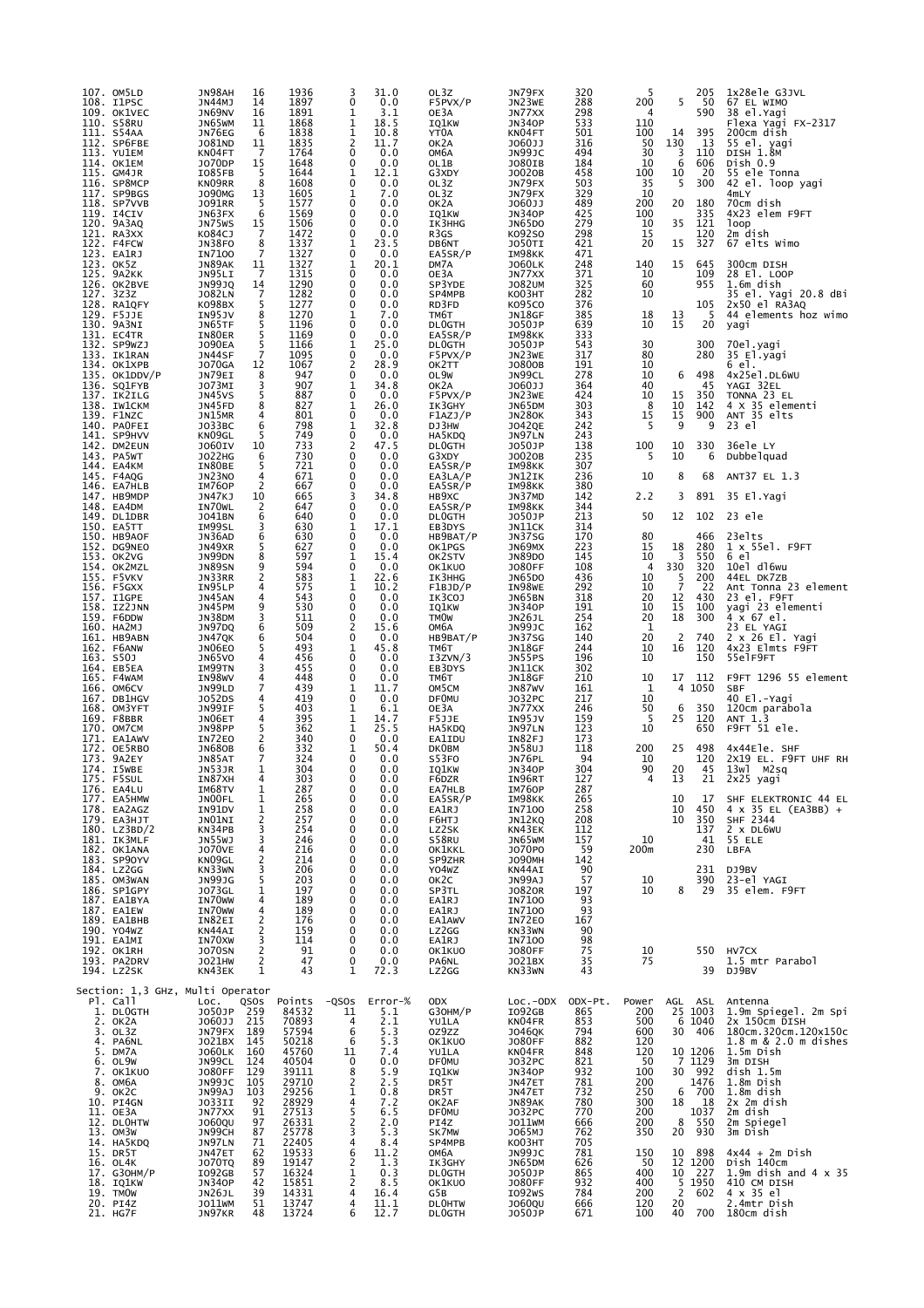| 22. TM2K<br>23.<br>HA6W<br>24. 9A1CMS<br>25. TM9A<br>26. S59P<br>27. HB9FX<br>28. OK2KYZ<br>29. OL1B<br>30. OK1KKL<br>31. DLOGM<br>32. OE5VRL/5<br>33. PA3CQE<br>34. G1EHF/P<br>35. OM3RBS<br>36. ОК1ОРТ<br>37. G8CUL<br>38. OM3RAL<br>39. 9A2L<br>40. HA5SHF/P<br>41. OK1KAD<br>42. OK1KFH<br>43. DM3D<br>44. OE5D<br>45. OK1KCB<br>46. OK1KEP<br>47. PE1MMP<br>48. 9A1W<br>49. SP9ZHR<br>50. OK2G<br>51. OK2KYJ<br>52. НВ9ХС<br>53. OK2R<br>54. HG5W<br>55. F6KPL<br>56. OK2KOJ<br>57. HG6Z<br>58. TM6T<br>59.<br>G5BK/P<br>60. 9A8D<br>61. OM3RRC<br>62. I3ZVN/3<br>63. SP6PWT<br>64. OK1KKD<br>65. RA3RF<br>66. RX6APY<br>67. GOBWC/P<br>$68.$ F5GLB/P<br>69. TM7GY<br>70. YR8D<br>71. I3NGL/3<br>72. DFOBT/P<br>73. 9AOC<br>74. EA3XU<br>75. 9A1I<br>76. OM3KEG<br>77. ОК2ОНА<br>78. F6KEX<br>79. EA1IDU<br>80. IQ3QR/3 | <b>JO10HE</b><br>KN08FB<br>JN86DM<br>JN390C<br><b>JN86AO</b><br>JN46EW<br><b>JO80NB</b><br>J080IB<br>J070P0<br>J031UB<br>JN78DK<br>J0210J<br>I091RF<br>JN98KJ<br>JN69NX<br>1091J0<br>JN98LR<br>JN86HF<br>JN97FQ<br>J060LJ<br>JN69VN<br>J062IH<br>JN68PC<br>JN79GB<br><b>JO700R</b><br><b>JO21VT</b><br>JN75ST<br><b>JO90MH</b><br>JN99AK<br><b>JN89QQ</b><br>JN37MD<br><b>JN89DO</b><br>JN97HG<br>IN99IO<br>JN89EG<br>JN97WV<br>JN18GF<br>I081WU<br>JN95LM<br>JN99EH<br>JN55PS<br><b>JO81NC</b><br>J060WD<br>LO03WK<br>KN94GQ<br>IO83RO<br>JN05VC<br>IN96WH<br><b>KN270D</b><br>JN66EA<br>J062Q0<br>JN85AO<br>JN11CK<br><b>JN85FS</b><br>JN98AS<br><b>JN89QO</b><br>JN25PO<br>IN82FJ<br>JN65AR | 13313<br>41<br>41<br>13243<br>12994<br>45<br>43<br>12898<br>47<br>12739<br>12451<br>49<br>57<br>11042<br>10568<br>64<br>54<br>10161<br>52<br>9974<br>36<br>9904<br>40<br>9810<br>42<br>9533<br>40<br>9486<br>8906<br>49<br>34<br>8709<br>40<br>8655<br>29<br>8524<br>41<br>8508<br>50<br>7565<br>45<br>7374<br>39<br>7353<br>34<br>7159<br>7052<br>36<br>47<br>7043<br>38<br>6530<br>27<br>5903<br>27<br>5138<br>28<br>4888<br>32<br>4800<br>$\overline{32}$<br>4683<br>23<br>4207<br>23<br>4089<br>4051<br>14<br>31<br>3990<br>16<br>3040<br>12<br>2518<br>12<br>2420<br>12<br>2362<br>20<br>2331<br>16<br>2318<br>2314<br>13<br>20<br>2265<br>-7<br>2208<br>9<br>1807<br>10<br>1363<br>6<br>1171<br>8<br>1112<br>3<br>892<br>5<br>709<br>6<br>540<br>6<br>477<br>3<br>415<br>410<br>6<br>3<br>262<br>4<br>236<br>3<br>198<br>1<br>173<br>2<br>83 | 2.1<br>1<br>5<br>14.2<br>5<br>9.3<br>8<br>24.4<br>1<br>2.0<br>$\frac{2}{1}$<br>1.0<br>2.3<br>4<br>5.6<br>7<br>9.7<br>5.9<br>1<br>0<br>0.0<br>5<br>14.3<br>$\mathbf 0$<br>0.0<br>4<br>3.9<br>7<br>12.5<br>1<br>2.0<br>0<br>0.0<br>$\frac{2}{2}$<br>4.6<br>8.9<br>2<br>3.5<br>3<br>9.6<br>$\mathbf 1$<br>4.5<br>2<br>12.8<br>6<br>16.3<br>$\mathbf{1}$<br>3.7<br>1<br>7.4<br>0<br>0.0<br>2<br>3.5<br>0<br>0.0<br>1<br>4.6<br>0<br>0.0<br>2<br>4.3<br>$\mathbf 1$<br>6.7<br>1<br>2.8<br>1<br>6.7<br>$\mathbf 1$<br>1.6<br>$\overline{2}$<br>18.1<br>$\mathbf{1}$<br>2.8<br>0<br>0.0<br>2<br>13.0<br>1<br>7.6<br>0<br>0.0<br>$\overline{\mathbf{c}}$<br>19.9<br>0<br>0.0<br>$\mathbf 0$<br>0.0<br>0<br>0.0<br>0<br>0.0<br>1<br>5.0<br>0<br>0.0<br>0<br>0.0<br>0<br>0.0<br>$\mathbf 0$<br>0.0<br>0<br>0.0<br>0<br>0.0<br>1<br>20.4<br>0<br>0.0<br>$\mathbf 0$<br>0.0<br>1<br>4.9<br>$\mathbf 0$<br>0.0 | DF0YY<br><b>DLOGTH</b><br>IQ1KW<br>OL9W<br>DF0YY<br>DF0YY<br><b>DFOMU</b><br><b>DLOGTH</b><br>9A2L<br>G5B<br>SK7MW<br>SK7MW<br><b>GMOUSI</b><br><b>DLOGTH</b><br>HA5KDQ<br><b>DFOMU</b><br><b>DLOGTH</b><br>DF9IC<br>SP4MPB<br>OL9W<br>DJ2KH<br>PA6NL<br>HB9HLM<br>DF9IC<br><b>DLOGTH</b><br>SK7MW<br>OK2A<br>DM7A<br><b>DLOGTH</b><br><b>DLOGTH</b><br>OK2A<br>IK3GHY<br>YO7LBX/P<br>F1AZJ/P<br>DK5NJ<br>OL3Z<br>F5JJE<br>ON4CJQ/P<br>HA6W<br>OK1KKD<br>I0FHZ<br><b>DLOGTH</b><br>OL9W<br>RW4HW<br>RW7T<br>G3XDY<br>F6APE<br>F5ICN<br>HG7F<br>I0FHZ<br>OK1KAD<br><b>HA1KYY</b><br>F5BUU<br>S53FO<br>OM5KV<br>OK2AF<br><b>TMOW</b><br><b>EA1AWV</b><br>I3ZVN/3 | J062GD<br>725<br>757<br>J050JP<br>737<br><b>JN340P</b><br>799<br>JN99CL<br>667<br>J062GD<br>653<br>J062GD<br>723<br>J032PC<br>J050JP<br>425<br>497<br>JN86HF<br>570<br>I092WS<br>J065MJ<br>779<br>684<br>J065MJ<br>575<br>I075UV<br>J050JP<br>635<br>505<br>JN97LN<br>587<br>J032PC<br>J050JP<br>625<br>666<br>JN48IW<br>698<br>KO03HT<br>390<br>JN99CL<br>426<br><b>JO42QE</b><br>J021BX<br>587<br>499<br>JN36KW<br>426<br>JN48IW<br>312<br>J050JP<br>J065MJ<br>623<br>549<br>J060JJ<br>432<br><b>JO60LK</b><br>J050JP<br>535<br>481<br>J050JP<br>555<br>J060JJ<br>JN65DM<br>545<br>364<br>KN15FI<br>492<br><b>JN280K</b><br>J050VJ<br>352<br>459<br>JN79FX<br>385<br>IN95JV<br><b>JO20KW</b><br>497<br>305<br>KN08FB<br>337<br>J060WD<br>JN62AP<br>353<br>448<br>J050JP<br>320<br>JN99CL<br>497<br>LO43QM<br>343<br>LN14KS<br>305<br>J0020B<br>312<br>IN97QI<br>JN03BF<br>344<br>481<br>JN97KR<br>JN62AP<br>377<br>248<br>J060LJ<br>198<br>JN87FI<br>253<br>JN03PO<br>120<br>JN76PL<br>112<br>JN97BS<br>JN89AK<br>99<br>105<br>JN26JL<br>173<br>IN72EO<br>59<br>JN55PS | 150<br>25<br>50<br>30<br>150<br>150<br>80<br>50<br>100<br>60<br>60<br>120<br>250<br>10<br>100<br>100<br>25<br>30<br>40<br>50<br>45<br>100<br>80<br>50<br>40<br>50<br>130<br>10<br>30<br>10<br>100<br>25<br>40<br>100<br>10<br>10<br>10<br>10<br>30<br>100<br>10<br>70<br>300<br>10<br>10<br>8<br>10<br>10<br>10<br>20<br>10<br>10<br>10<br>1<br>10<br>5<br>1 | 29<br>189<br>30<br>956<br>6<br>398<br>1508<br>1820<br>5<br>6 1350<br>8<br>995<br>744<br>490<br>10<br>17<br>885<br>19<br>$\overline{9}$<br>140<br>1009<br>8<br>720<br>15<br>60<br>123 1232<br>6<br>261<br>6 1244<br>827<br>11<br>60<br>700<br>15<br>544<br>762<br>45<br>- 55<br>10<br>804<br>$6\phantom{1}$<br>367<br>5<br>650<br>600<br>6<br>1600<br>6<br>750<br>31<br>418<br>108<br>10<br>514<br>834<br>9<br>150<br>$\overline{7}$<br>291<br>10<br>178<br>3 1020<br>3 1700<br>518<br>101<br>756<br>3<br>420<br>7<br>650<br>8 2021<br>3<br>1550<br>6<br>91<br>14<br>170<br>10<br>170<br>134<br>3<br>1006<br>368<br>120<br>25<br>10<br>50 | 4x21elts<br>3m dish<br>4x37ELE.DL6WU<br>parabole<br>55 ele<br>4x16Y<br>180cm Dish<br>F9FT 55el<br>DISH 3M<br>48el Flexa<br>3m Parabolspiegel<br>4 X 35 ele<br>48 el. Yagy<br>32 el. F9FT<br>1.5m dish<br>55el. F9FT<br>35 el Yagi<br>dish<br>1.5m Dish<br>Kolinear<br>Tonna 55 Ele<br>4 x Double Quad<br>Dish 120<br>F9FT<br>Yagi<br>36 elementen<br>Ring Yagi<br>35 el LY<br>1.6m DISH<br>dish<br>Yagi 4x16 el<br>36el.<br>36e yagi<br>35e1<br>F9FT<br>55el. F9FT<br>ANT 1.3<br>35 Ele Tonna<br>1.5m dish<br>dish 2m<br>38 EL.YAGI<br>30e1<br>m2<br>2*1_49 el<br>50el ra3aq<br>27-ele loop-quad<br>23 EL<br>F9FT<br>28 el. Yagi<br>1.2m Parabol<br>48 el<br>8x35 yagi<br>32 el.Yagi<br>YAGI 15EL.<br><b>4xBACKFIRE</b><br>ANT 1.3 |
|------------------------------------------------------------------------------------------------------------------------------------------------------------------------------------------------------------------------------------------------------------------------------------------------------------------------------------------------------------------------------------------------------------------------------------------------------------------------------------------------------------------------------------------------------------------------------------------------------------------------------------------------------------------------------------------------------------------------------------------------------------------------------------------------------------------------------|------------------------------------------------------------------------------------------------------------------------------------------------------------------------------------------------------------------------------------------------------------------------------------------------------------------------------------------------------------------------------------------------------------------------------------------------------------------------------------------------------------------------------------------------------------------------------------------------------------------------------------------------------------------------------------------------|----------------------------------------------------------------------------------------------------------------------------------------------------------------------------------------------------------------------------------------------------------------------------------------------------------------------------------------------------------------------------------------------------------------------------------------------------------------------------------------------------------------------------------------------------------------------------------------------------------------------------------------------------------------------------------------------------------------------------------------------------------------------------------------------------------------------------------------------------|---------------------------------------------------------------------------------------------------------------------------------------------------------------------------------------------------------------------------------------------------------------------------------------------------------------------------------------------------------------------------------------------------------------------------------------------------------------------------------------------------------------------------------------------------------------------------------------------------------------------------------------------------------------------------------------------------------------------------------------------------------------------------------------------------------------------------------------------------------------------------------------------------|----------------------------------------------------------------------------------------------------------------------------------------------------------------------------------------------------------------------------------------------------------------------------------------------------------------------------------------------------------------------------------------------------------------------------------------------------------------------------------------------------------------------------------------------------------------------------------------------------------------------------------------------------------------|--------------------------------------------------------------------------------------------------------------------------------------------------------------------------------------------------------------------------------------------------------------------------------------------------------------------------------------------------------------------------------------------------------------------------------------------------------------------------------------------------------------------------------------------------------------------------------------------------------------------------------------------------------------------------------------------------------------------------------------------------------------------------------------------------------------------------------------------------------------------------------------------------------------------------------------------------------------------------------------------------------------------------------------------------------------------------|--------------------------------------------------------------------------------------------------------------------------------------------------------------------------------------------------------------------------------------------------------------------------------------------------------------------------------------------------------------|------------------------------------------------------------------------------------------------------------------------------------------------------------------------------------------------------------------------------------------------------------------------------------------------------------------------------------------------------------------------------------------------------------------------------------------------------------------------------------------------------------------------------------------------------------------------------------------------------------------------------------------|------------------------------------------------------------------------------------------------------------------------------------------------------------------------------------------------------------------------------------------------------------------------------------------------------------------------------------------------------------------------------------------------------------------------------------------------------------------------------------------------------------------------------------------------------------------------------------------------------------------------------------------------------------------------------------------------------------------------------------|
| Checklogs<br>SP2FH, SP3YDE, SP7DCS, SP8WJW, 9A7B, OE8SWR/P<br>Section: 2,3 GHz, Single Operator<br>Pl. Call<br>1. OK1MAC<br>2. IK3GHY<br>3. DB6NT<br>4. OKZAF<br>5. SP4MPB<br>6. HA8V<br>IK3COJ<br>7.<br>8. OM1TF<br>9. DL1SUZ<br>10. DG6ISR<br>11. G3XDY<br>12. OK2PWY<br>13. OK1VEI<br>14. SP6GWB<br>15. DK2MN<br>16. 9A2SB<br>17. S51ZO<br>18. DL3IAS<br>19. OE1TGW/3<br>20. DK5NJ<br>21. OE3REC/P<br>22. G4NBS<br>23. PAOS<br>24. PAOEZ<br>25. DL9NDA<br>26. OK1AIY/P<br>27. OK1UFF<br>28. G1EHF/P<br>29. OK1EM<br>30. YO2BCT/P<br>30. YO2LEL/P<br>32. OK1IPU<br>33. OK2ZTK<br>34. SP9SOO<br>35. IW3SPI<br>36. I1KFH<br>37. G4LDR<br>38. OK1IA<br>39. OE3RTB<br>40. F6APE<br>41. G8DTF<br>42. G3MEH<br>43. I4CVC/4<br>44. G4KCT<br>45. PE1EWR<br>46. OK1IEI<br>47. YT0A                                                  | LOC.<br>QSOS<br>JN79IO<br>37<br>JN65DM<br>JO50TI<br>JN89AK<br>коознт<br>KN06HT<br>JN65BN<br>JN99JC<br><b>JO53UN</b><br>J061PK<br>J0020B<br><b>JO80HB</b><br>JN69JJ<br>J080JG<br><b>JO32MC</b><br>JN95GM<br>JN86DR<br>JN49EJ<br>JN77TX<br>J050VJ<br>JN77TX<br><b>JO02AF</b><br>J021FW<br>J0220F<br><b>JO50VF</b><br>J060LJ<br><b>JO60XR</b><br>I091RF<br>J070DP<br>KN15AD<br>KN15AD<br>JN69VN<br>JN89QP<br>JN990V<br>JN660D<br>JN45FG<br>I091EC<br><b>JO70UP</b><br><b>JN88ER</b><br>IN97QI<br>IO83SM<br><b>I091QS</b><br><b>JN54VJ</b><br>I093LW<br><b>JO11SL</b><br><b>JO70EC</b><br>KN04FT                                                                                                   | Points<br>65<br>20091<br>16081<br>50<br>15206<br>50<br>14388<br>18<br>10618<br>23<br>9942<br>9246<br>24<br>8707<br>30<br>8407<br>24<br>32<br>7789<br>28<br>7784<br>35<br>7019<br>31<br>6926<br>24<br>6496<br>26<br>6447<br>6375<br>18<br>19<br>6357<br>18<br>5968<br>27<br>5908<br>5301<br>24<br>22<br>4900<br>23<br>4604<br>4178<br>18<br>17<br>3965<br>20<br>3946<br>27<br>3799<br>19<br>3341<br>17<br>3336<br>22<br>3121<br>8<br>3056<br>8<br>3056<br>19<br>3004<br>19<br>2768<br>6<br>1952<br>$\overline{7}$<br>1798<br>8<br>1789<br>1758<br>11<br>12<br>1732<br>9<br>1592<br>6<br>1553<br>7<br>1377<br>1302<br>10<br>6<br>1265<br>5<br>1122<br>7<br>1099<br>1062<br>11<br>1041<br>5                                                                                                                                                           | $-QSOS$<br>Error-%<br>0<br>0.0<br>1<br>2.3<br>0<br>0.0<br>1<br>5.7<br>3<br>13.7<br>0<br>0.0<br>$\frac{2}{3}$<br>10.9<br>13.7<br>0<br>0.0<br>0<br>0.0<br>1<br>6.8<br>2<br>7.3<br>$\mathbf 1$<br>4.0<br>$\mathbf{1}$<br>4.0<br>0<br>0.0<br>0<br>0.0<br>2<br>5.5<br>0<br>0.0<br>0<br>0.0<br>$\mathbf 0$<br>0.0<br>3<br>12.2<br>$\mathbf 0$<br>0.0<br>0<br>0.0<br>2<br>10.8<br>0<br>0.0<br>1<br>7.3<br>0<br>0.0<br>2<br>15.7<br>0<br>0.0<br>2<br>27.6<br>0<br>0.0<br>0<br>0.0<br>1<br>2.8<br>$\mathbf 0$<br>0.0<br>$\mathbf 0$<br>0.0<br>0<br>0.0<br>1<br>21.7<br>1<br>13.3<br>0<br>0.0<br>$\mathbf 0$<br>0.0<br>0<br>0.0<br>0<br>0.0<br>1<br>35.6<br>0<br>0.0<br>0<br>0.0<br>0<br>0.0<br>1<br>32.1                                                                                                                                                                                                   | <b>ODX</b><br>IQ1KW<br>HA8V<br>SP4MPB<br>IZ4BEH<br>OE5VRL/5<br><b>DLOGTH</b><br>HA8V<br>IK3GHY<br>OL9W<br>DR5T<br>SK7MW<br>IK3GHY<br>DL1SUN<br>SM7ECM<br>G5B<br>OK1KUO<br><b>DLOGTH</b><br>G3XDY<br>HA8V<br>IK3GHY<br>HA8V<br><b>DF0MU</b><br>DM1TS<br>G4LDR<br>OL9W<br>OL9W<br>OM1TF<br>PI4GN<br>OM1TF<br>OE3A<br>OE3A<br>OK2ZTK<br>OK1VEI<br>DB6NT<br>OL9W<br><b>DLOGTH</b><br>PA6NL<br>DL0GTH<br><b>DLOGTH</b><br><b>TMOW</b><br>G1EHF/P<br>PA6NL<br>IQ1KW<br>G1EHF/P<br>PI4GN<br>OK2PWY<br>S51Z0                                                                                                                                                           | ODX-Pt.<br>$Loc.-ODX$<br>791<br><b>JN340P</b><br>KN06HT<br>658<br>KO03HT<br>725<br>643<br>JN54VK<br>JN78DK<br>743<br>J050JP<br>837<br>KNO6HT<br>JN65DM<br>669<br>632<br>JN99CL<br>639<br>537<br>JN47ET<br>J065MJ<br>861<br>JN65DM<br>600<br><b>JO53PN</b><br>475<br>651<br>J065NQ<br>I092WS<br>492<br><b>JO80FF</b><br>547<br>J050JP<br>594<br>J0020B<br>585<br>KN06HT<br>399<br>JN65DM<br>544<br>KN06HT<br>399<br>J032PC<br>495<br>J0610C<br>613<br>I091EC<br>488<br>JN99CL<br>468<br>390<br>JN99CL<br>JN99JC<br>391<br>J033II<br>547<br>JN99JC<br>366<br>JN77XX<br>562<br>JN77XX<br>562<br>259<br>JN89QP<br>JN69JJ<br>332<br><b>JO50TI</b><br>543<br>526<br>JN99CL<br>J050JP<br>623<br>J021BX<br>410<br>J050JP<br>347<br>J050JP<br>455<br>JN26JL<br>423<br>I091RF<br>287<br>J021BX<br>327<br><b>JN340P</b><br>365<br>I091RF<br>304<br>J033II<br>300<br>J080HB<br>161<br>JN86DR<br>388                                                                                                                                                                                  | Power<br>300<br>250<br>75<br>90<br>250<br>50<br>5<br>30<br>60<br>20<br>100<br>10<br>50<br>200<br>75<br>150<br>50<br>75<br>22<br>40<br>22<br>50<br>25<br>75<br>10<br>3<br>50<br>5<br>25<br>25<br>40<br>100<br>50<br>200<br>150<br>30<br>1<br>15<br>50<br>20<br>10<br>200<br>6<br>50<br>10<br>2                                                                | AGL<br>ASL<br>740<br>20<br>10<br>20<br>8<br>700<br>15<br>660<br>14<br>144<br>24<br>85<br>15<br>20<br>1476<br>10<br>65<br>12<br>102<br>14<br>54<br>983<br>17 1042<br>6 1130<br>17<br>60<br>17<br>317<br>110<br>10<br>10 1313<br>20<br>640<br>10 1313<br>11<br>60<br>690<br>10<br>50 1244<br>10<br>703<br>6<br>140<br>6<br>606<br>20 1450<br>25 1450<br>787<br>330<br>270<br>15<br>12<br>165<br>130<br>145<br>10 1299<br>15<br>186<br>10<br>94<br>12<br>44<br>19<br>215<br>6<br>22<br>10<br>10<br>9<br>10<br>380<br>8<br>79                                                                                                                | Antenna<br>2.2m dish<br>2.3m Dish<br>4m spiegel<br>3m dish<br>300cm dish<br>2.2m dish<br>4.15<br>DISH<br>Μ.<br>1.6M Dish<br>2m Spiegel<br>$1.5m$ dish<br>0.8m Offset fed dish<br>140 cm dish<br>140 cm DISH<br>$1.4m$ dish<br>2m Spiegel<br>1.5m dish+43el.yagi<br>1.8m DISH<br>$1.5m$ Dish<br>67el. Yagi(H)<br>1.2m Spiegel<br>67el-Yagi<br>40ele<br>240 cm dish<br>2 mtr Parabool<br>1.5m Dish<br>SBF OK2JI<br>DISH 0.9 M<br>90cm mesh dish<br>WIFI<br>grid 24dBi<br>Ž4dBi GRID ANTENNA<br>WIFI CONNIFER<br>DISH 150<br>DISH 1.8m<br>1.35 mt DISH<br>dish 1.9 mt<br>$1.5$ m dish<br>VIFI YAGI<br>Dish 1m<br>Parabole 1.5 m<br>62 ele<br>67 el SHF Design<br>$2x50$ el loop<br>49 ele<br>25 el F9FT<br>4 x YagiLoop<br>1.8m dish  |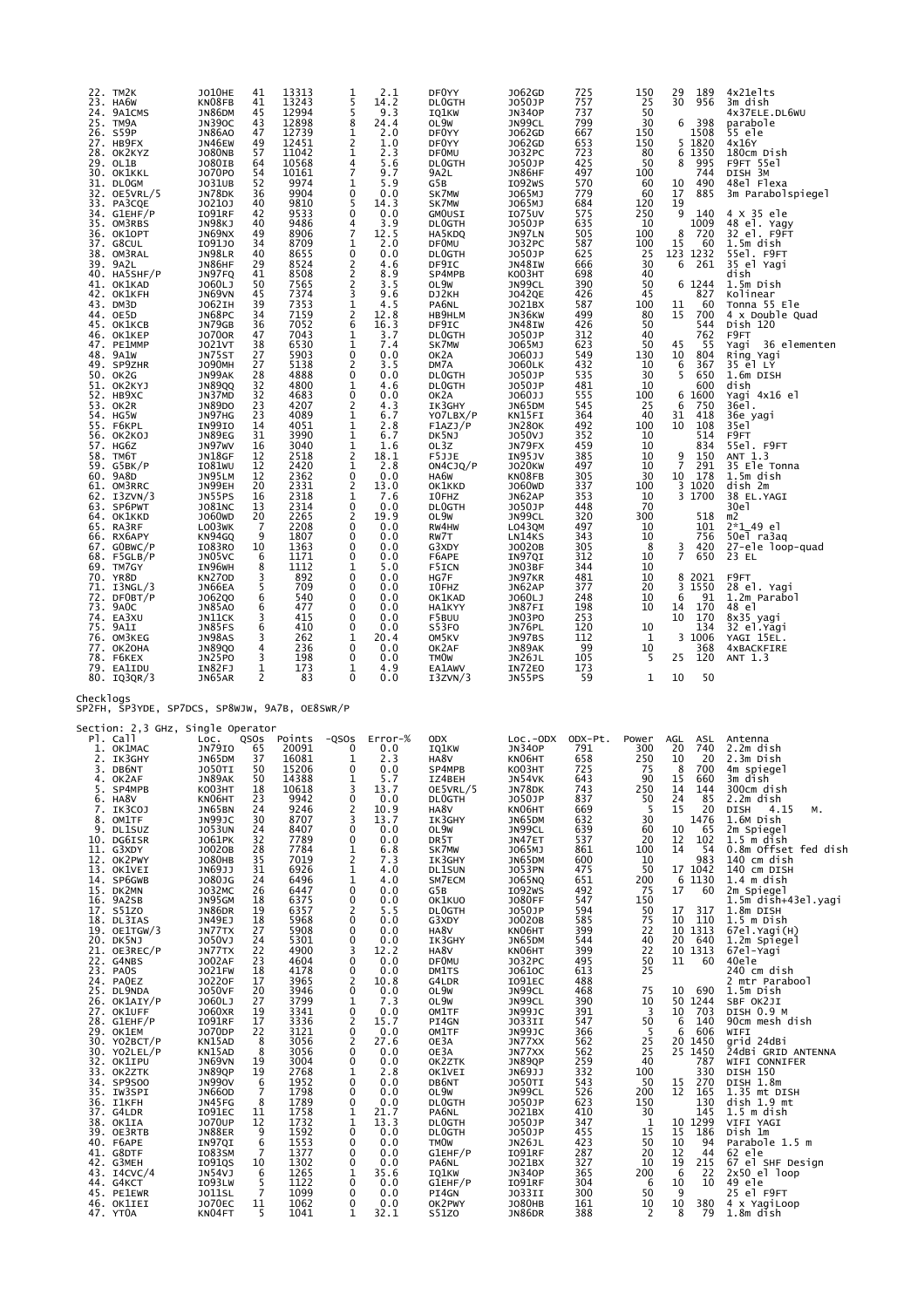| 48. F1BZG<br>49. IW1CKM<br>$50.$ F1BJD/P<br>51. OK5Z<br>52. G4BRK<br>53. PA3AWJ<br>54. SP1JNY<br>55. DH1VY<br>56. IOFHZ<br>57. OK2UYZ<br>58. S58RU<br>59. ОК1ЈНМ<br>60. S50J<br>61. HB9BAT/P<br>62. DM2EUN<br>63. S54AA<br>64. HB9MDP<br>65. OM3YFT<br>66. G8ATD<br>67. PAOFEI<br>68. PA2DRV<br>69. EA1BYA/P<br>69. EA1EW<br>71. DL1DBR<br>72. OM3TLE<br>73. SP7VVB<br>73. SP7WMZ                                                                                                                                                                                                                                      | JN07VU<br>6<br>JN45FD<br>IN98WE<br>JN89AK<br>6<br>I091HP<br>8<br>J021GW<br><b>JO73GL</b><br>JN39KF<br>JN62AP<br>JN99FS<br>JN65WM<br>4<br>J070C0<br>JN65VO<br>4<br>JN37SG<br>2<br><b>JO60IV</b><br>JN76EG<br>1<br>$\frac{2}{3}$<br>JN47KJ<br>JN99IF<br>1<br>J001RJ<br>1<br>JO33BC<br>1<br>JO21HW<br>IN70XS<br>1<br>1<br>IN70WW<br>$\mathbf{1}$<br>J041BN<br>$\mathbf{1}$<br>JN98CR<br>1<br>J091RR<br><b>JO91RT</b>                                                                                                                                                                                                                                                                                                                                           | 934<br>3<br>908<br>4<br>860<br>851<br>818<br>5<br>795<br>3<br>713<br>3<br>708<br>3<br>7<br>690<br>582<br>439<br>5<br>374<br>3<br>338<br>216<br>192<br>182<br>162<br>100<br>52<br>48<br>35<br>20<br>20<br>18<br>14<br>10<br>1<br>10                                                                                                | 0<br>$\mathbf 0$<br>$\mathbf 0$<br>$\mathbf 0$<br>1<br>$\mathbf 0$<br>0<br>$\overline{2}$<br>$\mathbf 1$<br>1<br>$\mathbf 0$<br>$\mathbf 0$<br>$\mathbf 0$<br>$\mathbf 0$<br>$\mathbf 0$<br>$\mathbf 0$<br>$\mathbf 0$<br>$\mathbf 0$<br>1<br>0<br>1<br>$\mathbf 0$<br>$\mathbf 0$<br>0<br>$\mathbf 0$<br>$\mathbf 0$<br>$\mathbf 0$                             | 0.0<br>0.0<br>0.0<br>0.0<br>31.7<br>0.0<br>0.0<br>31.4<br>22.1<br>31.8<br>0.0<br>0.0<br>0.0<br>0.0<br>0.0<br>0.0<br>0.0<br>0.0<br>59.7<br>0.0<br>25.5<br>0.0<br>0.0<br>0.0<br>0.0<br>0.0<br>0.0                                                                                                    | G3XDY<br>IK3GHY<br><b>TMOW</b><br>DM7A<br>G3XDY<br>PI4GN<br>DL4DTU<br><b>DLOGTH</b><br>I3ZVN/3<br>OK1KUO<br>I3ZVN/3<br>OK1KUO<br>I3ZVN/3<br>HB9MDP<br><b>DLOGTH</b><br>IK3GHY<br>HB9BAT/P<br>OL9W<br>G3ZEZ<br>PI4GN<br>PA6NL<br><b>EA1EW</b><br>EA1BYA/P<br>DD8DW<br>OM3KEG<br>SP7WMZ<br>SP7VVB                                                                                                                                               | J0020B<br>JN65DM<br>JN26JL<br><b>JO60LK</b><br>J0020B<br>J033II<br><b>JO60TR</b><br>J050JP<br>JN55PS<br><b>JO80FF</b><br>JN55PS<br><b>JO80FF</b><br>JN55PS<br>JN47KJ<br>J050JP<br>JN65DM<br><b>JN37SG</b><br>JN99CL<br><b>JO01NT</b><br>JO33II<br>J021BX<br>IN70WW<br>IN70XS<br>J031WO<br>JN98AS<br><b>JO91RT</b><br><b>JO91RR</b>                                                                                                                         | 470<br>303<br>417<br>248<br>184<br>215<br>313<br>322<br>353<br>152<br>203<br>165<br>196<br>102<br>138<br>182<br>102<br>46<br>52<br>48<br>35<br>20<br>20<br>18<br>14<br>10<br>10                                                                                                      | 20<br>120<br>20<br>95<br>120<br>33<br>$\overline{15}$<br>70<br>10<br>500m<br>1<br>$\mathbf 1$<br>1<br>80<br>25<br>1.1<br>50<br>1<br>$\mathbf{1}$<br>40<br>25<br>10 <sub>m</sub><br>10<br>200m                                                                                 | 115<br>15<br>10<br>142<br>260<br>13<br>15<br>645<br>10<br>60<br>90<br>85<br>10<br>112<br>10<br>220<br>12<br>588<br>150<br>1396<br>2<br>330<br>10<br>14<br>395<br>$\overline{2}$<br>891<br>350<br>6<br>8<br>30<br>9<br>9<br>$\frac{5}{5}$<br>102<br>216<br>15<br>180<br>15<br>200                                                                                                                         | Offset 1 m<br>40 elementi<br>PARABOLE 1.4<br>300cm dish<br>150cm dish<br>1.1m offset dish<br>1.9m dish<br>1x25 Elem. F9FT<br>1.2 mt dish<br>25 e. F9FT<br>parabola 140 cm<br>PA 0.6 m<br>1m dish<br>25 El. Yagi<br>64ele LY<br>200cm dish<br>25 El. Yagi<br>120cm parabola<br>40 Element Wimo<br>20 el (PA3EPS)<br>1.25 mtr.Parabol<br>44 ele<br>Yagi 18 el.<br>Patch<br>GRID                                                                                                                                                                                                            |
|------------------------------------------------------------------------------------------------------------------------------------------------------------------------------------------------------------------------------------------------------------------------------------------------------------------------------------------------------------------------------------------------------------------------------------------------------------------------------------------------------------------------------------------------------------------------------------------------------------------------|-------------------------------------------------------------------------------------------------------------------------------------------------------------------------------------------------------------------------------------------------------------------------------------------------------------------------------------------------------------------------------------------------------------------------------------------------------------------------------------------------------------------------------------------------------------------------------------------------------------------------------------------------------------------------------------------------------------------------------------------------------------|-----------------------------------------------------------------------------------------------------------------------------------------------------------------------------------------------------------------------------------------------------------------------------------------------------------------------------------|------------------------------------------------------------------------------------------------------------------------------------------------------------------------------------------------------------------------------------------------------------------------------------------------------------------------------------------------------------------|----------------------------------------------------------------------------------------------------------------------------------------------------------------------------------------------------------------------------------------------------------------------------------------------------|-----------------------------------------------------------------------------------------------------------------------------------------------------------------------------------------------------------------------------------------------------------------------------------------------------------------------------------------------------------------------------------------------------------------------------------------------|------------------------------------------------------------------------------------------------------------------------------------------------------------------------------------------------------------------------------------------------------------------------------------------------------------------------------------------------------------------------------------------------------------------------------------------------------------|--------------------------------------------------------------------------------------------------------------------------------------------------------------------------------------------------------------------------------------------------------------------------------------|-------------------------------------------------------------------------------------------------------------------------------------------------------------------------------------------------------------------------------------------------------------------------------|----------------------------------------------------------------------------------------------------------------------------------------------------------------------------------------------------------------------------------------------------------------------------------------------------------------------------------------------------------------------------------------------------------|------------------------------------------------------------------------------------------------------------------------------------------------------------------------------------------------------------------------------------------------------------------------------------------------------------------------------------------------------------------------------------------------------------------------------------------------------------------------------------------------------------------------------------------------------------------------------------------|
| Section: 2,3 GHz, Multi Operator<br>Pl. Call<br>1. DLOGTH<br>2.<br>OL9W<br>3.<br>PA6NL<br>4.<br>ОК2А<br>5.<br>OK1KUO<br>6. PI4GN<br>7. OE3A<br>8.<br>OK2C<br>OE5VRL/5<br>9.<br>10. DM7A<br>11. OM3W<br>12. HA5SHF/P<br>13. OL4K<br>14. G30HM/P<br>15. S59P<br>16. DR5T<br>17.<br><b>TMOW</b><br>18.<br>OK1KKL<br>19. IQ1KW<br>20. G8CUL<br>21.<br>9A1CMS<br>22. PA3CQE<br>23. OK2KYZ<br>24. PE1MMP<br>25. OK2R<br>26. PI4Z<br>27. OK1KFH<br>28. OK6R<br>29. F6KPL<br>I3ZVN/3<br>30.<br>31. OK2G<br>32. DLOGM<br>ОК1ККD<br>33.<br>34. GOBWC/P<br>35.<br>EA3XU<br>36. I3NGL/3<br>37. ОК2ОНА<br>38. IQ3QR/3<br>39. OM3KEG | QSOS<br>LOC.<br>92<br>J050JP<br>JN99CL<br>48<br>J021BX<br>49<br>J060JJ<br>52<br>51<br><b>JO80FF</b><br>$\frac{35}{2}$<br>JO33II<br>35<br>JN77XX<br>34<br>JN99AJ<br>28<br>JN78DK<br><b>JO60LK</b><br>42<br>JN99CH<br>30<br>26<br>JN97FQ<br>37<br>JO70TQ<br>29<br>I092GB<br>20<br><b>JN86A0</b><br>JN47ET<br>16<br>11<br><b>JN26JL</b><br>27<br>J070P0<br><b>JN340P</b><br>12<br>17<br>I091J0<br>12<br>JN86DM<br>J0210J<br>16<br><b>JO80NB</b><br>17<br>19<br><b>JO21VT</b><br><b>JN89DO</b><br>19<br>14<br>JO11WM<br>18<br>JN69VN<br>JN69XP<br>17<br>9<br>IN99IO<br>13<br>JN55PS<br>JN99AK<br>14<br>8<br>J031UB<br>J060WD<br>11<br>IO83RO<br>5<br>$\begin{array}{c}\n2 \\ 3 \\ 2\n\end{array}$<br>JN11CK<br>JN66EA<br><b>JN89QO</b><br>1<br>JN65AR<br>JN98AS | Points<br>30953<br>16644<br>15509<br>12743<br>11996<br>11605<br>9552<br>9515<br>8485<br>8294<br>8282<br>8255<br>7655<br>7045<br>6731<br>5435<br>4852<br>4593<br>4570<br>3839<br>3775<br>3605<br>3348<br>3231<br>3148<br>3109<br>2886<br>2645<br>2448<br>1838<br>1781<br>1417<br>1180<br>815<br>415<br>200<br>104<br>59<br>1<br>14 | -QSOs<br>2<br>0<br>3<br>1<br>$\begin{array}{c}\n2 \\ 2 \\ 2\n\end{array}$<br>1<br>1<br>0<br>$\mathbf 0$<br>1<br>0<br>1<br>1<br>2<br>3<br>$\overline{2}$<br>$\overline{c}$<br>1<br>3<br>5<br>0<br>$\overline{2}$<br>$\mathbf 1$<br>4<br>1<br>1<br>$\mathbf 0$<br>$\mathbf 0$<br>$\mathbf 0$<br>1<br>0<br>$\mathbf 0$<br>$\mathbf 0$<br>0<br>1<br>$\mathbf 0$<br>0 | Error-%<br>2.7<br>0.0<br>9.1<br>0.6<br>7.8<br>4.9<br>9.1<br>2.4<br>3.0<br>0.0<br>0.0<br>2.3<br>0.0<br>0.8<br>2.3<br>12.3<br>25.1<br>7.2<br>21.0<br>4.3<br>15.9<br>34.0<br>0.0<br>12.9<br>12.4<br>31.5<br>3.9<br>7.5<br>0.0<br>0.0<br>0.0<br>13.1<br>0.0<br>0.0<br>0.0<br>0.0<br>43.2<br>0.0<br>0.0 | <b>ODX</b><br>G30HM/P<br>SK7MW<br>OE2M<br>HA8V<br>IK3COJ<br>OK1MAC<br>DR5T<br>IZ4BEH<br>SP4MPB<br>PA3CQE<br>SK7MW<br>DH2SAV<br>IK3GHY<br><b>DLOGTH</b><br><b>DLOGTH</b><br>OK2AF<br>DB6NT<br><b>DLOGTH</b><br>OK2AF<br><b>DFOMU</b><br>YO2BCT/P<br>DM7A<br><b>DLOGTH</b><br>G30HM/P<br>IK3GHY<br><b>DLOGTH</b><br>OK2ZTK<br>HA5SHF/P<br>G5B<br>I0FHZ<br>OK1VEI<br>DL7QY<br>OK1KU0<br>G4NBS<br>EA2BCJ<br>I3ZVN/3<br>OK2AF<br>I3ZVN/3<br>OM3TLE | $Loc.-ODX$<br>I092GB<br>J065MJ<br>JN67NT<br>KN06HT<br>JN65BN<br><b>JN79IO</b><br>JN47ET<br>JN54VK<br><b>KO03HT</b><br>J0210J<br>J065MJ<br>JN48QU<br>JN65DM<br>J050JP<br>J050JP<br>JN89AK<br><b>JO50TI</b><br>J050JP<br>JN89AK<br>J032PC<br>KN15AD<br><b>JO60LK</b><br>J050JP<br>I092GB<br>JN65DM<br>J050JP<br>JN89QP<br>JN97FQ<br>I092WS<br>JN62AP<br>JN69JJ<br>JN59BD<br><b>JO80FF</b><br><b>JO02AF</b><br>IN91MP<br>JN55PS<br>JN89AK<br>JN55PS<br>JN98CR | ODX-Pt.<br>865<br>745<br>794<br>700<br>612<br>693<br>566<br>728<br>743<br>554<br>762<br>685<br>626<br>865<br>593<br>592<br>663<br>318<br>855<br>587<br>471<br>554<br>454<br>498<br>545<br>493<br>259<br>396<br>362<br>353<br>380<br>275<br>185<br>232<br>265<br>89<br>99<br>59<br>14 | Power<br>70<br>100<br>100<br>5<br>30<br>40<br>100<br>90<br>40<br>50<br>50<br>100<br>13<br>400<br>$\begin{array}{c} 20 \\ 75 \end{array}$<br>70<br>50<br>50<br>5<br>100<br>1<br>90<br>10<br>100<br>40<br>20<br>40<br>$\overline{7}$<br>50<br>75<br>5<br>1<br>1<br>10<br>1<br>1 | AGL<br>ASL<br>5<br>983<br>7 1129<br>5<br>1040<br>28<br>992<br>1037<br>6<br>700<br>17<br>885<br>10 1206<br>930<br>20<br>6<br>1200<br>10<br>227<br>1508<br>8<br>898<br>2<br>602<br>744<br>15<br>60<br>290<br>19<br>-5<br>1350<br>45<br>55<br>6<br>750<br>12<br>827<br>10<br>610<br>10<br>108<br>1700<br>1<br>-5<br>650<br>10<br>490<br>518<br>420<br>4<br>10<br>170<br>3 1550<br>386<br>10<br>50<br>3 1006 | Antenna<br>1.6m Spiegel<br>3m DISH<br>1.8 m & 2.0 m dishes<br>90cm DISH<br>dish 0.9m<br>$1.5m$ dish<br>2m dish<br>1.8m dish<br>3m Parabolspiegel<br>1m Dish<br>3m Dish<br>dish<br>150cm dish<br>1.3m grid dish<br>1 m dish<br>120 cm Dish<br>offset 100 cm<br>Parabola 125<br>1.5m dish<br>Dish 80cm<br>3m dish<br>180cm dish<br>Prime focus parabool<br>24db WI-FI<br>1.5mtr Dish<br>Conifer<br>160cm dish<br>parabole 110cms.<br>PARABOLA 1.25M<br>1.6m DISH<br>2x 80el Flexa<br>4x28e1<br>24-ele on TX. 18-ele<br>regilla 60x90<br>33 el a cerchi<br><b>4xBACKFIRE</b><br>Yagi 15 el. |
| Checklogs<br>OK2BVE, 9A3AQ<br>Section: 3,4 GHz, Single Operator<br>Pl. Call<br>1. OK1ES<br>2.<br>DB6NT<br>3.<br>OK1YA<br>4. OK5Z<br>5. G3XDY<br>6. OK1AIY/P<br>7. DL1SUZ<br>8. DG6ISR<br>9. DK2MN<br>10. DK5NJ<br>10. DL3IAS<br>12. OL2R<br>13. SP6GWB<br>14. OK1EM<br>15. S51ZO<br>16. PA3AWJ<br>17. OK1IA<br>18. PAOEZ<br>19. ОК1СЈН<br>20. OK1UFL<br>21. SP9S00<br>22. OK1UFF<br>23. OK2UYZ<br>24. G4BRK<br>25. G4LDR<br>26. OK2ZTK<br>27. OM3YFT<br>28. PA2DRV<br>29. G8DTF<br>30. GOBWC/P                                                                                                                         | Loc.<br>QSOS<br><b>JO60RN</b><br>$\frac{29}{25}$<br><b>JO50TI</b><br>$\overline{2}3$<br><b>JN79IO</b><br>JN89AK<br>21<br>J0020B<br>13<br>23<br>J060LJ<br>12<br><b>JO53UN</b><br>J061PK<br>18<br>17<br>J032MC<br>J050VJ<br>16<br>9<br>JN49EJ<br>JN89AK<br>16<br>J080JG<br>15<br>15<br>J070DP<br>5<br>JN86DR<br>8<br>J021GW<br>9<br><b>JO70UP</b><br>$\overline{7}$<br>J0220F<br>J080CJ<br>9<br>$\overline{7}$<br><b>JO70SQ</b><br>3<br><b>JN990V</b><br>7<br><b>JO60XR</b><br>JN99FS<br>I091HP<br><b>IO91EC</b><br><b>JN89QP</b><br>JN99IF<br>J021HW<br>1<br>2<br>I083SM<br>1<br>IO83RO                                                                                                                                                                      | Points<br>6784<br>6305<br>5464<br>4589<br>4072<br>3936<br>3748<br>3659<br>3564<br>3297<br>3297<br>3097<br>2956<br>2028<br>1744<br>1196<br>1115<br>934<br>823<br>648<br>637<br>608<br>5<br>496<br>4<br>371<br>3<br>341<br>3<br>281<br>1<br>46<br>35<br>22<br>11                                                                    | -QSOS<br>1<br>0<br>3<br>0<br>0<br>1<br>0<br>$\mathbf 0$<br>0<br>0<br>1<br>0<br>1<br>$\mathbf 0$<br>$\mathbf{1}$<br>0<br>$\overline{2}$<br>0<br>0<br>0<br>0<br>0<br>0<br>0<br>1<br>0<br>0<br>0<br>0<br>$\mathbf 0$                                                                                                                                                | $Error-%$<br>0.6<br>0.0<br>13.3<br>0.0<br>0.0<br>3.8<br>0.0<br>0.0<br>0.0<br>0.0<br>8.7<br>0.0<br>3.5<br>0.0<br>16.2<br>0.0<br>27.3<br>0.0<br>0.0<br>0.0<br>0.0<br>0.0<br>0.0<br>0.0<br>18.4<br>0.0<br>0.0<br>0.0<br>0.0<br>0.0                                                                    | <b>ODX</b><br>SM7ECM<br>S59P<br>PI4GN<br><b>DLOGTH</b><br>DL3IAS<br>OL9W<br>DL3IAS<br>DK2MN<br>DG6ISR<br>OL9W<br>G3XDY<br><b>DLOGTH</b><br><b>DLOGTH</b><br>OK2C<br>OK1ES<br>PI4GN<br>OL9W<br>G3XDY<br>OK1AIY/P<br>OK1AIY/P<br>DM7A<br>OK1YA<br>ok5z<br>G4CBW<br>G3XDY<br>OL4K<br>OL9W<br>PA6NL<br>GOBWC/P<br>G8DTF                                                                                                                           | $Loc.-ODX$<br>J065NQ<br><b>JN86AO</b><br>J033II<br>J050JP<br>JN49EJ<br>JN99CL<br><b>JN49EJ</b><br>J032MC<br><b>JO61PK</b><br>JN99CL<br>J0020B<br>J050JP<br>J050JP<br>JN99AJ<br><b>JO60RN</b><br><b>JO33II</b><br>JN99CL<br>J0020B<br>J060LJ<br>J060LJ<br><b>JO60LK</b><br><b>JN79IO</b><br>JN89AK<br>IO83UB<br>J0020B<br><b>JO70TQ</b><br>JN99CL<br>J021BX<br>IO83RO<br>I083SM                                                                             | ODX-Pt.<br>571<br>529<br>693<br>399<br>585<br>390<br>518<br>437<br>437<br>471<br>585<br>399<br>427<br>302<br>475<br>215<br>221<br>274<br>231<br>186<br>450<br>137<br>179<br>170<br>223<br>171<br>46<br>35<br>11<br>11                                                                | Power<br>20<br>75<br>15<br>20<br>20<br>3<br>40<br>30<br>50<br>40<br>40<br>20<br>5<br>100m<br>20<br>10<br>2<br>100m<br>2<br>10<br>100m<br>1<br>40<br>15<br>50<br>5<br>4<br>5<br>400m                                                                                           | AGL<br>ASL<br>920<br>12<br>10<br>700<br>25<br>714<br>645<br>18<br>14<br>54<br>1244<br>50<br>10<br>65<br>12<br>102<br>17<br>60<br>20<br>640<br>10<br>110<br>18<br>645<br>5<br>1130<br>$\overline{7}$<br>606<br>317<br>17<br>90<br>85<br>10 1299<br>624<br>940<br>1<br>15<br>270<br>10<br>703<br>10<br>60<br>17<br>145<br>330<br>6<br>350<br>10<br>44<br>2<br>420                                          | Antenna<br>140cm dish<br>1.2m spiegel<br>120 cm dish<br>140cm dish<br>60cm dish<br>75cm Dish<br>2m Spiegel<br>1.5m dish<br>2m Spiegel<br>1.2m Spiegel<br>$1.5m$ bish<br>140cm dish<br>140 cm<br>Flat<br>1.8m DISH<br>1.1m offset dish<br>Horn<br>2 mtr parabool<br>Flat 15 dB<br>Flat<br>DISH 1.8m<br><b>FLAT</b><br>60cm dish<br>150cm dish<br>$1.5m$ dish<br>DISH 150<br>Parabola 120 cm<br>1 mtr.parabol<br>78cm dish<br>6-ele planar patch a                                                                                                                                         |
| Section: 3,4 GHz, Multi Operator<br>Pl. Call<br>1. DLOGTH<br>2. OL9W<br>3. PI4GN<br>4. OK2C                                                                                                                                                                                                                                                                                                                                                                                                                                                                                                                            | QSOS<br>LOC.<br>42<br>J050JP<br>21<br>JN99CL<br>19<br>JO33II<br>JN99AJ<br>16                                                                                                                                                                                                                                                                                                                                                                                                                                                                                                                                                                                                                                                                                | Points<br>10716<br>5568<br>5389<br>3391                                                                                                                                                                                                                                                                                           | -QSOs<br>1<br>0<br>$\mathbf 0$<br>0                                                                                                                                                                                                                                                                                                                              | $Error-%$<br>3.6<br>0.0<br>0.0<br>0.0                                                                                                                                                                                                                                                              | <b>ODX</b><br>S59P<br><b>DLOGTH</b><br>OK1YA<br>DL0GTH                                                                                                                                                                                                                                                                                                                                                                                        | $Loc.-ODX$<br><b>JN86A0</b><br>J050JP<br>JN79IO<br>J050JP                                                                                                                                                                                                                                                                                                                                                                                                  | ODX-Pt.<br>593<br>545<br>693<br>537                                                                                                                                                                                                                                                  | Power<br>15<br>10<br>30<br>12                                                                                                                                                                                                                                                 | AGL<br>ASL<br>3<br>981<br>8 1129<br>6<br>700                                                                                                                                                                                                                                                                                                                                                             | Antenna<br>90cm Spiegel<br>1.6m DISH<br>$1.5m$ dish<br>120cm dish                                                                                                                                                                                                                                                                                                                                                                                                                                                                                                                        |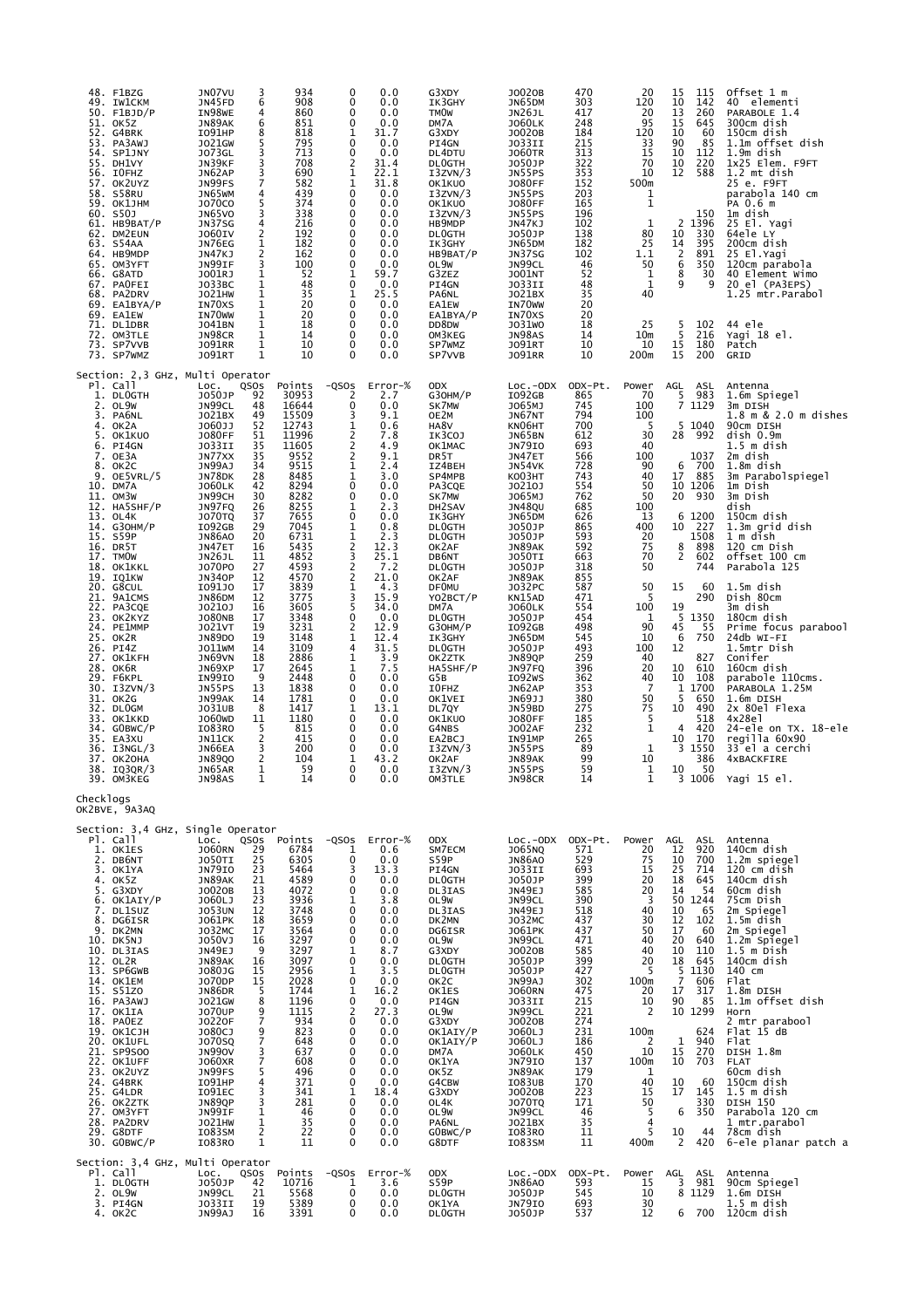| 5. DM7A<br>6. OK1KKL<br>S59P<br>7.<br>PA3CQE<br>8.<br>9. PA6NL<br>10. OL4K<br>11. OK1KUO<br>12. DR5T<br>13. PI4Z<br>14. OK2G<br>$15.$ G $1$ EHF/P<br>16. OK1KKD                                                                                                                                                                                                                                                                                                                                                                                                                                                                                                                                          | <b>JO60LK</b><br>J070P0<br><b>JN86AO</b><br>J0210J<br>J021BX<br><b>JO70TQ</b><br><b>JO80FF</b><br>JN47ET<br>J011WM<br>JN99AK<br>I091RF<br>J060WD                                                                                                                                                                                                                                                                                                                                                                                     | 3189<br>17<br>2225<br>17<br>-5<br>2131<br>2075<br>11<br>12<br>1964<br>14<br>1796<br>12<br>1470<br>4<br>762<br>5<br>665<br>6<br>615<br>6<br>593<br>1<br>113                                                                                                                                                                                                                                                                                                                                                                                                                                                                                                                                         | 0.0<br>$\mathbf 0$<br>1<br>3.0<br>0<br>0.0<br>0<br>0.0<br>0<br>0.0<br>0<br>0.0<br>1<br>8.9<br>0<br>0.0<br>1<br>25.5<br>0<br>0.0<br>1<br>40.3<br>0<br>0.0                                                                                                                                                                                                                                                                                                                                                                                                                                                                                                                      | SP9500<br><b>DLOGTH</b><br><b>DLOGTH</b><br><b>DLOGTH</b><br>DC9KK<br>DB6NT<br>OK1AIY/P<br>DB6NT<br>PI4GN<br>OK1ES<br>G3XDY<br>OK1KKL                                                                                                                                                                                                                                                                                                                                                                                             | <b>JN990V</b><br>J050JP<br>J050JP<br>J050JP<br><b>JO30NT</b><br>JO50TI<br>J060LJ<br>JO50TI<br>J033II<br><b>JO60RN</b><br>J0020B<br>J070P0                                                                                                                                                                                                                                                                                                                                                                                                         | 450<br>318<br>593<br>400<br>246<br>286<br>250<br>369<br>281<br>351<br>153<br>113                                                                                                                                                                                                                                                            | 20<br>20<br>15<br>50<br>50<br>200m<br>100m<br>15<br>40<br>20<br>10<br>5                                                                                                                                                                                                                                                                                               | 10 1206<br>744<br>19<br>4 1200<br>992<br>28<br>8<br>898<br>12<br>5<br>650<br>$\overline{7}$<br>140<br>518                                                                                                                                                                                                                                                                                                                                                                                                                                                       | 1m Dish<br>Parabola 120cm<br>1 m dish<br>3m dish<br>1.8 m & 2.0 m dishes<br>Dish 60 cm<br>dist 1.2m<br>120cm Dish<br>1.5mtr Dish<br>1.6m DISH<br>70cm mesh dish<br>parabola 1m                                                                                                                                                                                                                                                                                                                                                                                                                                                                                                                                                                    |
|----------------------------------------------------------------------------------------------------------------------------------------------------------------------------------------------------------------------------------------------------------------------------------------------------------------------------------------------------------------------------------------------------------------------------------------------------------------------------------------------------------------------------------------------------------------------------------------------------------------------------------------------------------------------------------------------------------|--------------------------------------------------------------------------------------------------------------------------------------------------------------------------------------------------------------------------------------------------------------------------------------------------------------------------------------------------------------------------------------------------------------------------------------------------------------------------------------------------------------------------------------|----------------------------------------------------------------------------------------------------------------------------------------------------------------------------------------------------------------------------------------------------------------------------------------------------------------------------------------------------------------------------------------------------------------------------------------------------------------------------------------------------------------------------------------------------------------------------------------------------------------------------------------------------------------------------------------------------|-------------------------------------------------------------------------------------------------------------------------------------------------------------------------------------------------------------------------------------------------------------------------------------------------------------------------------------------------------------------------------------------------------------------------------------------------------------------------------------------------------------------------------------------------------------------------------------------------------------------------------------------------------------------------------|-----------------------------------------------------------------------------------------------------------------------------------------------------------------------------------------------------------------------------------------------------------------------------------------------------------------------------------------------------------------------------------------------------------------------------------------------------------------------------------------------------------------------------------|---------------------------------------------------------------------------------------------------------------------------------------------------------------------------------------------------------------------------------------------------------------------------------------------------------------------------------------------------------------------------------------------------------------------------------------------------------------------------------------------------------------------------------------------------|---------------------------------------------------------------------------------------------------------------------------------------------------------------------------------------------------------------------------------------------------------------------------------------------------------------------------------------------|-----------------------------------------------------------------------------------------------------------------------------------------------------------------------------------------------------------------------------------------------------------------------------------------------------------------------------------------------------------------------|-----------------------------------------------------------------------------------------------------------------------------------------------------------------------------------------------------------------------------------------------------------------------------------------------------------------------------------------------------------------------------------------------------------------------------------------------------------------------------------------------------------------------------------------------------------------|---------------------------------------------------------------------------------------------------------------------------------------------------------------------------------------------------------------------------------------------------------------------------------------------------------------------------------------------------------------------------------------------------------------------------------------------------------------------------------------------------------------------------------------------------------------------------------------------------------------------------------------------------------------------------------------------------------------------------------------------------|
| Section: 5,7 GHz, Single Operator<br>Pl. Call<br>1. DB6NT<br>2. OK5Z<br>3. OK1ES<br>4. OK1YA<br>5. OL2R<br>6. S51ZO<br>7. OK1AIY/P<br>8. HA8V<br>9. SP6GWB<br>10. DK5NJ<br>11. OK1EM<br>12. DG6ISR<br>13. OK1IA<br>14. PA3AWJ<br>15. IK3COJ<br>16. G3XDY<br>17. DL1SUZ<br>18. ОК1СЈН<br>19. YO2BCT/P<br>19. YO2LEL/P<br>21. OK2TT<br>22. DK2MN<br>23. IZ3KSO/3<br>24. PAOEZ<br>25. I3JVS/3<br>26. I4CVC/4<br>27. F6APE<br>28. IW1CKM<br>29. I3ZHN<br>30. OK1FEN<br>31. DH1VY<br>32. OK1UFL<br>33. F1BZG<br>34. UR5LX<br>35. IOFHZ<br>36. DL3IAS<br>37. UR6EC/P<br>38. SP9SOO<br>39. НВ9ВАТ/Р<br>40. ОК1ЈНМ<br>41. I1GPE<br>42. HB9MDP<br>43. OK2QI<br>44. UT4LA<br>45. G4LDR<br>46. OM3YFT<br>47. PA2DRV | LOC.<br>JO50TI<br>JN89AK<br><b>JO60RN</b><br>JN79IO<br>JN89AK<br>JN86DR<br>J060LJ<br>KN06HT<br>J080JG<br>J050VJ<br>J070DP<br>J061PK<br><b>JO70UP</b><br>J021GW<br>JN65BN<br>J0020B<br><b>JO53UN</b><br>J080CJ<br>KN15AD<br>KN15AD<br>J0800B<br>J032MC<br>JN55VU<br>J0220F<br>JN55VU<br>JN54VJ<br>IN97QI<br>JN45FD<br>JN65FP<br><b>JN790W</b><br>JN39KF<br><b>JO70SQ</b><br>JN07VU<br>KO70WK<br>JN62AP<br>JN49EJ<br>KN78VU<br><b>JN990V</b><br>JN37SG<br>J070C0<br>JN45AN<br>JN47KJ<br>J0800C<br>KN89CW<br>I091EC<br>JN99IF<br>J021HW | Points<br>QSOS<br>24<br>5424<br>23<br>5356<br>26<br>5336<br>23<br>4991<br>4468<br>21<br>13<br>3668<br>20<br>3612<br>-9<br>3075<br>17<br>2911<br>2281<br>12<br>1976<br>16<br>9<br>1526<br>1467<br>11<br>7<br>1393<br>8<br>1357<br>5<br>1272<br>1112<br>4<br>11<br>1105<br>3<br>1090<br>3<br>1090<br>1079<br>10<br>1047<br>-6<br>1004<br>10<br>7<br>967<br>9<br>964<br>6<br>930<br>3<br>875<br>5<br>648<br>619<br>4<br>5<br>573<br>5<br>533<br>5<br>530<br>$\overline{2}$<br>464<br>$\overline{4}$<br>454<br>2<br>365<br>2<br>333<br>3<br>257<br>$\overline{c}$<br>231<br>3<br>197<br>3<br>186<br>2<br>179<br>2<br>162<br>$\mathbf{1}$<br>99<br>2<br>84<br>$\frac{1}{2}$<br>55<br>1<br>46<br>1<br>35 | $-QSOS$<br>$Error-%$<br>1<br>10.9<br>0<br>0.0<br>5.1<br>1<br>2<br>9.3<br>0<br>0.0<br>2<br>18.3<br>$\mathbf 1$<br>4.1<br>2<br>20.6<br>1<br>11.2<br>0<br>0.0<br>0<br>0.0<br>0<br>0.0<br>22.5<br>2<br>0<br>0.0<br>0<br>0.0<br>1<br>17.7<br>1<br>22.9<br>13.5<br>1<br>0<br>0.0<br>$\mathbf 0$<br>0.0<br>0<br>0.0<br>2<br>24.6<br>0<br>0.0<br>0<br>0.0<br>1<br>4.0<br>0<br>0.0<br>0<br>0.0<br>0<br>0.0<br>2<br>19.4<br>0<br>0.0<br>$\mathbf 0$<br>0.0<br>0<br>0.0<br>0<br>0.0<br>$\mathbf 0$<br>0.0<br>1<br>47.1<br>1<br>43.6<br>0<br>0.0<br>0<br>0.0<br>0<br>0.0<br>0<br>0.0<br>0<br>0.0<br>0<br>0.0<br>0<br>0.0<br>0<br>0.0<br>0<br>0.0<br>$\mathbf 0$<br>0.0<br>$\Omega$<br>0.0 | <b>ODX</b><br>OL9W<br>HA8V<br>PI4GN<br>HA8V<br>HA8V<br>OK <sub>2</sub> A<br>OL9W<br>OK1YA<br><b>DLOGTH</b><br>OL9W<br>OK <sub>2</sub> C<br>SP6GWB<br>DL6NCI<br><b>DLOGTH</b><br>IQ1KW<br>DK2MN<br>DL6NCI<br>OK1AIY/P<br>S51Z0<br>S51Z0<br>OK1ES<br>G3XDY<br>IQ1KW<br>G3XDY<br>IQ1KW<br>I3NGL/3<br><b>TMOW</b><br>IK3COJ<br>IQ1KW<br>OK1AIY/P<br><b>TMOW</b><br>OK1AIY/P<br><b>TMOW</b><br>UR6EC/P<br>I3ZVN/3<br><b>DLOGTH</b><br>UR5LX<br>OK2TT<br>HB9MDP<br>OL4K<br>IQ1KW<br>HB9BAT/P<br>OK2C<br>UR5LX<br>MOGHZ<br>OL9W<br>PA6NL | $Loc.-ODX$<br>JN99CL<br>KN06HT<br>JO33II<br>KN06HT<br>KN06HT<br>J060JJ<br>JN99CL<br><b>JN79IO</b><br>J050JP<br>JN99CL<br>JN99AJ<br>J080JG<br>J050VI<br>J050JP<br><b>JN340P</b><br>J032MC<br>J050VI<br>J060LJ<br>JN86DR<br>JN86DR<br><b>JO60RN</b><br>J0020B<br><b>JN340P</b><br>J0020B<br><b>JN340P</b><br>JN66EA<br>JN26JL<br>JN65BN<br>JN34OP<br>J060LJ<br>JN26JL<br>J060LJ<br>JN26JL<br>KN78VU<br>JN55PS<br>J050JP<br>KO70WK<br>J0800B<br>JN47KJ<br><b>JO70TQ</b><br><b>JN340P</b><br>JN37SG<br>JN99AJ<br>KO70WK<br>I081VK<br>JN99CL<br>J021BX | ODX-Pt.<br>482<br>449<br>557<br>537<br>449<br>483<br>390<br>537<br>427<br>471<br>302<br>278<br>279<br>458<br>400<br>399<br>357<br>231<br>479<br>479<br>273<br>399<br>384<br>274<br>384<br>187<br>423<br>291<br>427<br>169<br>344<br>186<br>274<br>177<br>353<br>222<br>177<br>145<br>102<br>101<br>122<br>102<br>99<br>61<br>55<br>46<br>35 | Power<br>75<br>11<br>10<br>15<br>11<br>4<br>160m<br>7<br>5<br>40<br>$\begin{array}{c} 2 \\ 8 \\ 2 \end{array}$<br>18<br>5<br>15<br>15<br>1<br>15<br>15<br>$\overline{2}$<br>30<br>4<br>$\mathbf{1}$<br>20<br>6<br>$\overline{4}$<br>10<br>100m<br>250m<br>3<br>8<br>$\mathbf{1}$<br>10<br>8<br>$\mathbf{1}$<br>8.2<br>200m<br>200m<br>100m<br>4<br>1<br>15<br>10<br>6 | AGL<br>ASL<br>700<br>10<br>18<br>645<br>12<br>920<br>25<br>714<br>18<br>645<br>17<br>317<br>50<br>1244<br>85<br>32<br>5<br>1130<br>20<br>640<br>6<br>606<br>102<br>12<br>10<br>1299<br>90<br>85<br>15<br>20<br>15<br>55<br>65<br>10<br>624<br>1450<br>20<br>25<br>1450<br>8<br>1464<br>17<br>60<br>2 1500<br>1 1000<br>6<br>22<br>10<br>94<br>142<br>10<br>20<br>10<br>472<br>$\overline{2}$<br>10<br>220<br>1<br>940<br>15<br>115<br>10<br>200<br>12<br>588<br>10<br>110<br>190<br>270<br>15<br>2 1396<br>12<br>430<br>2 891<br>1492<br>190<br>145<br>4<br>350 | Antenna<br>1.2m dish<br>90cm dish<br>120cm dish<br>120 cm dish<br>90cm dish<br>1.8m DISH<br>75cm DISH<br>1.5m dish<br>55 cm offset<br>1.2m Spiegel<br>dish 0.9<br>$1.5$ m dish<br>Horn<br>1.1m offset dish<br>DISH<br>4.15<br>м.<br>60cm offset fed dish<br>2m Spiegel<br>Flat 15 dB<br>0.9 <sub>m</sub><br>0.9m DISH ANTENNA<br>85cm offset Dish<br>2m Spiegel<br>Parabola Offset 80cm<br>75 cm parabool<br>parabola 1 mt<br>70cm disk<br>Parabole 90 cm<br>1.2 mt disco<br>2 mt.<br>0.6m Dish<br>90cm Prime Focus Dis<br>Horn<br>Offset 1m<br>85 cm<br>1.2 mt dish<br>1.5 m Dish<br>1.2DISH<br>DISH 0.8m<br>Flachstrahler<br>PA 0.6 m<br>Horn 20 dB<br>0.6m Parabol<br>Dish 60cm<br>Dish-0.9m<br>$1.5m$ dish<br>120cm parabola<br>1 mtr.Parabol |
| Section: 5,7 GHz, Multi Operator<br>Pl. Call<br>1. DLOGTH<br>2. OE5VRL/5<br>3. OL9W<br>4. OK2A<br>5. PI4GN<br>6. OK2C<br>7. IQ1KW<br>8. HA5SHF/P<br>9. TMOW<br>10. OK1KKL<br>11. PA6NL<br>12. OL4K<br>13. I3ZVN/3<br>14. OK2KYZ<br>15. I3NGL/3<br>16. S59P<br>17. DR5T<br>18. IW5CZU/5<br>19. UR7D<br>20. PI4Z<br>21. UW3E<br>22. OK1KKD<br>23. IQ3QR/3<br>24. OK2KWS<br>25. 9A1CMS                                                                                                                                                                                                                                                                                                                      | Loc.<br>J050JP<br>JN78DK<br>JN99CL<br>J060JJ<br>J033II<br>JN99AJ<br><b>JN340P</b><br>JN97FQ<br>JN26JL<br>J070P0<br>J021BX<br><b>JO70TQ</b><br><b>JN55PS</b><br><b>JO80NB</b><br>JN66EA<br><b>JN86AO</b><br>JN47ET<br>JN54JD<br>KN18JT<br>JO11WM<br>KN78MM<br>J060WD<br>JN65AR<br>J0800B<br>JN86DM                                                                                                                                                                                                                                    | QSOS<br>Points<br>30<br>7352<br>5946<br>21<br>4829<br>18<br>21<br>4332<br>14<br>3472<br>15<br>3297<br>12<br>3174<br>3140<br>11<br>- 7<br>2889<br>2667<br>20<br>2152<br>12<br>1898<br>13<br>14<br>1607<br>10<br>1474<br>1219<br>9<br>$\overline{4}$<br>1129<br>$\frac{5}{5}$<br>1067<br>1013<br>$\overline{2}$<br>621<br>$\frac{3}{2}$<br>345<br>144<br>113<br>1<br>3<br>107<br>$\mathbf{1}$<br>96<br>$\mathbf{1}$<br>24                                                                                                                                                                                                                                                                            | $-QSOS$<br>Error-%<br>0<br>0.0<br>0<br>0.0<br>2<br>11.8<br>0<br>0.0<br>0<br>0.0<br>2<br>17.7<br>1<br>11.7<br>0<br>0.0<br>0<br>0.0<br>0<br>0.0<br>$\mathbf 0$<br>0.0<br>$\mathbf 0$<br>0.0<br>0<br>0.0<br>0<br>0.0<br>0<br>0.0<br>23.4<br>1<br>$\mathbf 0$<br>0.0<br>0<br>0.0<br>1<br>50.2<br>2<br>60.3<br>0<br>0.0<br>0<br>0.0<br>$\mathbf 0$<br>0.0<br>$\mathbf 0$<br>0.0<br>$\Omega$<br>0.0                                                                                                                                                                                                                                                                                 | <b>ODX</b><br>OL9W<br>UR7D<br><b>DLOGTH</b><br>S51Z0<br>OK1ES<br>DL6NCI<br>I3NGL/3<br>YO2BCT/P<br>DB6NT<br><b>DLOGTH</b><br>F5HRY<br>DB6NT<br>I0FHZ<br>OK2A<br>IQ1KW<br>HA8V<br>OE5VRL/5<br>I3NGL/3<br>HA5SHF/P<br>DK6JL<br>UR5EX<br>OK1KKL<br>I3ZVN/3<br>OK2C<br>S51Z0                                                                                                                                                                                                                                                           | $Loc.-ODX$<br>JN99CL<br>KN18JT<br>J050JP<br>JN86DR<br><b>JO60RN</b><br>J050VI<br>JN66EA<br>KN15AD<br>JO50TI<br>J050JP<br>JN18EQ<br>J050TI<br>JN62AP<br>J060JJ<br><b>JN340P</b><br>KN06HT<br>JN78DK<br>JN66EA<br>JN97FQ<br>J031DH<br>KN78XU<br>J070P0<br>JN55PS<br>JN99AJ<br>JN86DR                                                                                                                                                                                                                                                                | ODX-Pt.<br>545<br>626<br>545<br>483<br>557<br>461<br>432<br>395<br>663<br>318<br>387<br>286<br>353<br>311<br>432<br>351<br>$\frac{445}{243}$<br>345<br>170<br>77<br>113<br>59<br>96<br>24                                                                                                                                                   | Power<br>10<br>35<br>4.5<br>5<br>7<br>18<br>8<br>8<br>60<br>8<br>30<br>200m<br>5<br>5<br>$\mathbf 1$<br>1<br>$\frac{8}{2}$<br>10<br>15<br>5<br>$1\,$<br>2.5<br>200m                                                                                                                                                                                                   | AGL<br>ASL<br>3<br>981<br>17<br>885<br>8 1 1 2 9<br>5 1040<br>700<br>6<br>1950<br>2 602<br>744<br>4 1200<br>1 1700<br>5 1350<br>1 1550<br>6<br>898<br>1740<br>1<br>5 1479<br>12<br>518<br>10<br>50<br>1492                                                                                                                                                                                                                                                                                                                                                      | Antenna<br>1m Spiegel<br>3m Parabolspiegel<br>1.6m DISH<br>120cm DISH<br>$1.5m$ dish<br>90cm dish<br>dish 1.40 m.<br>dish<br>100 cm offset<br>Parabola 120<br>60 cm offset dish<br>Dish 60 cm<br>PARABOLA 1.25M<br>60cm dish<br>disco cm 100<br>1 m dish<br>80cm Dish<br>DISH 80 cm.<br>$1.2m$ Dish<br>1.5mtr Dish<br>parabola 1m<br>Dish 40cm<br>Dish 80cm                                                                                                                                                                                                                                                                                                                                                                                       |
| Checklogs<br>9A3AQ<br>Section: 10 GHz, Single Operator<br>Pl. Call<br>1. OK1VAM/P<br>2. OK5Z<br>3. OL2R<br>4. DB6NT<br>5. S51Z0<br>6. HA8V<br>7. DL9NDA<br>8. SP6GWB<br>9. OK1YA<br>10. F6HPP/P<br>11. DG6ISR<br>12. DL1SUZ<br>13. I6XCK<br>14. 9A2SB<br>15. G3XDY<br>16. PA3AWJ                                                                                                                                                                                                                                                                                                                                                                                                                         | LOC.<br>J060LJ<br>JN89AK<br>JN89AK<br>JO50TI<br>JN86DR<br>KN06HT<br><b>JO50VF</b><br>J080JG<br>JN79I0<br>JN19PG<br>J061PK<br><b>JO53UN</b><br>JN63Q0<br>JN95GM<br>J0020B<br>J021GW                                                                                                                                                                                                                                                                                                                                                   | QSOS<br>Points<br>53<br>10955<br>9876<br>41<br>7987<br>36<br>7577<br>$\begin{array}{c} 33 \\ 23 \end{array}$<br>6168<br>21<br>6030<br>21<br>5459<br>5378<br>24<br>28<br>5259<br>4909<br>20<br>4499<br>20<br>4012<br>16<br>3901<br>13<br>3550<br>13<br>3471<br>13<br>15<br>3223                                                                                                                                                                                                                                                                                                                                                                                                                     | -QSOS<br>Error-%<br>2<br>4.7<br>0<br>0.0<br>0<br>0.0<br>0<br>0.0<br>2<br>6.6<br>$\mathbf 0$<br>0.0<br>0<br>0.0<br>2<br>5.7<br>3<br>8.1<br>$\mathbf{1}$<br>6.8<br>0<br>0.0<br>0<br>0.0<br>$\mathbf 0$<br>0.0<br>0<br>0.0<br>21.9<br>3<br>0<br>0.0                                                                                                                                                                                                                                                                                                                                                                                                                              | ODX<br>DC6UW<br>DC6UW<br>UR7D<br>ОМ6А<br>UR7D<br>OE5VRL/5<br>OM3W<br><b>DLOGTH</b><br>9A1CMS<br><b>DF0MU</b><br>OL9W<br>OK1VAM/P<br>IQ1KW<br>UR7D<br><b>DLOLN</b><br>F6DKW                                                                                                                                                                                                                                                                                                                                                        | LOC.-ODX ODX-Pt.<br>J044VJ<br>J044VJ<br>KN18JT<br>JN99JC<br>KN18JT<br>JN78DK<br>JN99CH<br>J050JP<br>JN86DM<br>J032PC<br>JN99CL<br>J060LJ<br><b>JN340P</b><br>KN18JT<br>J031QX<br>JN18CS                                                                                                                                                                                                                                                                                                                                                           | 494<br>698<br>496<br>534<br>538<br>508<br>472<br>427<br>363<br>423<br>411<br>363<br>506<br>487<br>422<br>390                                                                                                                                                                                                                                | Power<br>10<br>10<br>10<br>50<br>5<br>8.2<br>20<br>16<br>7<br>3<br>12<br>15<br>17<br>- 8<br>10<br>3                                                                                                                                                                                                                                                                   | AGL<br>ASL<br>1<br>55<br>18<br>645<br>18<br>645<br>10<br>700<br>21<br>317<br>32<br>85<br>10<br>690<br>$2\frac{5}{5}$<br>1130<br>714<br>$\frac{2}{12}$<br>200<br>102<br>10<br>65<br>15<br>20<br>13<br>53<br>90                                                                                                                                                                                                                                                                                                                                                   | Antenna<br>Dish 0.9 m<br>90cm Dish<br>90cm dish<br>1.2m dish<br>1.2m DISH<br>$1.43m$ dish<br>1.2m Dish<br>55 cm offset gregori<br>115 cm dish<br><b>OFFSET</b><br>60cm Parabolspiegel<br>0.7m Spiegel<br>disco 100 mm<br>1m dish<br>60cm offset fed dish<br>85 95cm offset dish                                                                                                                                                                                                                                                                                                                                                                                                                                                                   |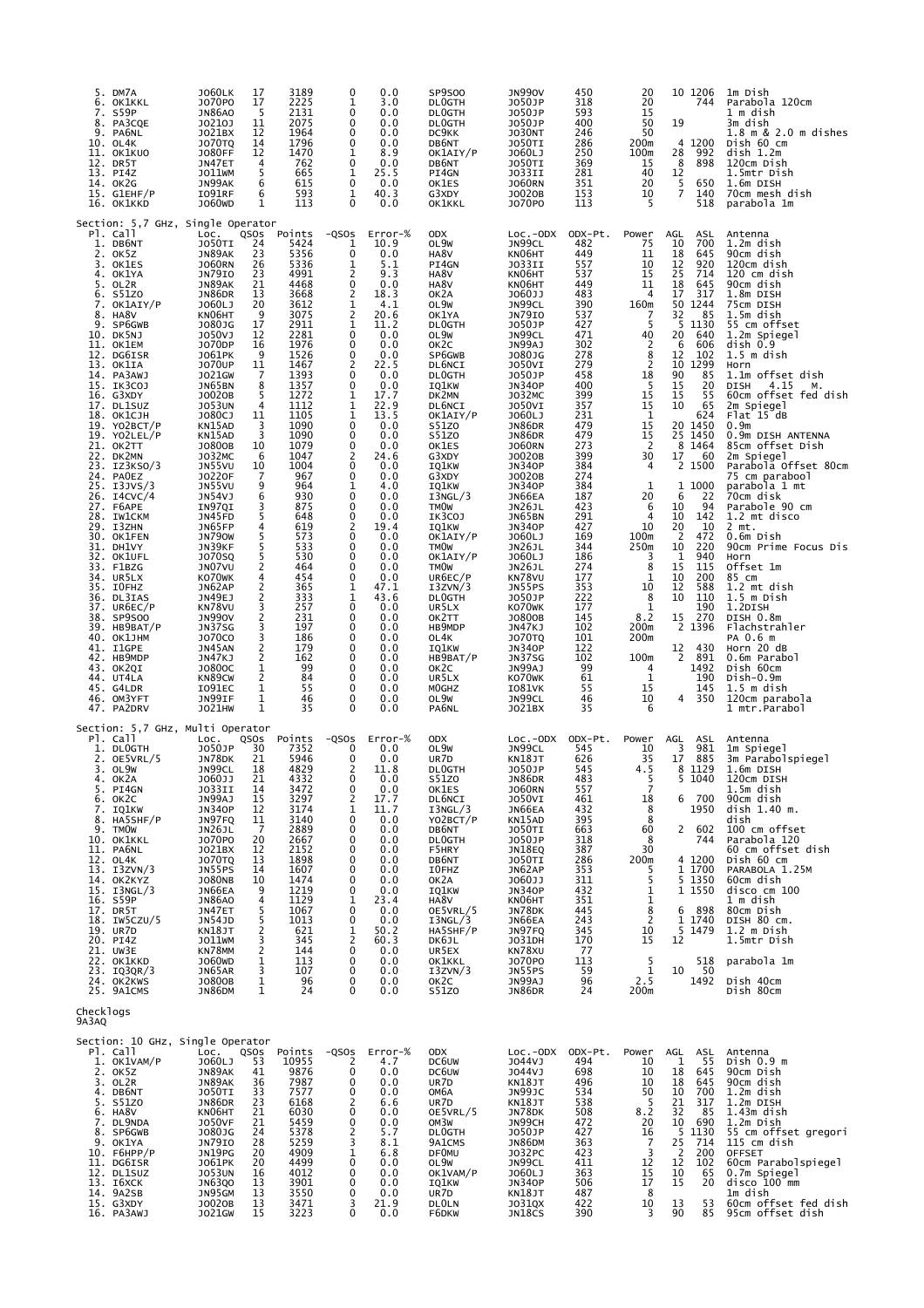| 17. DK2ZF/P<br>18.<br>14XCC<br>19. PAOEZ<br>20. S57Q                 | J043WJ<br>13<br>JN63HW<br>11<br>18<br>J0220F<br>$\overline{17}$<br>JN76PB                              | 3115<br>3091<br>2698<br>2643      | 2<br>19.0<br>4<br>28.6<br>$\mathbf 0$<br>0.0<br>1<br>19.8                 | OK1VAM/P<br>S51Z0<br>F6DKW<br>I4XCC              | J060LJ<br>JN86DR<br>JN18CS<br>JN63HW               | 395<br>423<br>440<br>316     | 10<br>7<br>5                                        | 55<br>193<br>200<br>948<br>8                                                                               | 65cm dish<br>85 OFS.<br>75 cm parabool<br>$1.35$ M DISH                            |
|----------------------------------------------------------------------|--------------------------------------------------------------------------------------------------------|-----------------------------------|---------------------------------------------------------------------------|--------------------------------------------------|----------------------------------------------------|------------------------------|-----------------------------------------------------|------------------------------------------------------------------------------------------------------------|------------------------------------------------------------------------------------|
| 21. YO2BCT/P<br>22. OK1IA<br>23. OK1VHF<br>24. DK5NJ                 | $\overline{7}$<br>KN15AD<br><b>JO70UP</b><br>20<br><b>JO70EB</b><br>16<br>J050VJ<br>13                 | 2590<br>2588<br>2498<br>2379      | 1<br>12.2<br>1<br>7.1<br>$\overline{c}$<br>10.6<br>1<br>16.5              | S51Z0<br>DL6NCI<br>OM3W<br><b>DF0MU</b>          | JN86DR<br><b>JO50VI</b><br>JN99CH<br>J032PC        | 479<br>279<br>289<br>367     | 4<br>$\overline{2}$<br>10<br>16                     | 20<br>1450<br>1299<br>10<br>70<br>324<br>20<br>640                                                         | 0.9 <sub>m</sub><br>Dish 120 cm<br>Dish 48 cm<br>120cm Spiegel                     |
| 25. DL3IAS<br>26. YO2LEL/P<br>27. OE1TGW/3                           | 11<br>JN49EJ<br>KN15AD<br>6<br>JN77TX<br>11                                                            | 2238<br>2155<br>2150              | 0<br>0.0<br>0<br>0.0<br>12.3<br>1                                         | <b>TMOW</b><br>S51Z0<br>SP6GWB                   | <b>JN26JL</b><br>JN86DR<br>J080JG                  | 420<br>479<br>269            | 10<br>4<br>3                                        | 9<br>109<br>25 1450<br>9<br>1313                                                                           | 48 cm Dish<br>0.9 m DISH ANTENNA<br>Dish 50cm(hm)                                  |
| 27. OE3REC/P<br>29. OK1UFF<br>30. IK3GHY<br>31.<br><b>PAOWMX</b>     | JN77TX<br>11<br><b>JO60XR</b><br>16<br>- 7<br>JN65DM<br>14<br>J021XI                                   | 2150<br>2050<br>2018<br>1965      | 0<br>0.0<br>0<br>0.0<br>0<br>0.0<br>0<br>0.0                              | SP6GWB<br>OL9W<br>IQ1KW<br>G3XDY                 | J080JG<br>JN99CL<br><b>JN340P</b><br>J0020B        | 269<br>334<br>411<br>337     | 3<br>200m<br>7                                      | 9<br>1313<br>10<br>703<br>10<br>20                                                                         | 50cm Dish<br>DISH 0.3M<br>1.2m Offset                                              |
| 32. DH1VY<br>33. IZ3KSO/3<br>34. PAOS<br>35. F6APE                   | JN39KF<br>11<br>JN55VU<br>14<br>13<br><b>JO21FW</b><br>IN97QI<br>6                                     | 1917<br>1908<br>1768<br>1540      | 0<br>0.0<br>0<br>0.0<br>0<br>0.0<br>0<br>0.0                              | F6DKW<br>IQ1KW<br>G3XDY<br><b>TMOW</b>           | JN18CS<br><b>JN340P</b><br>J0020B<br>JN26JL        | 345<br>384<br>223<br>423     | 10<br>2<br>8<br>6                                   | 10<br>220<br>2<br>1500<br>14<br>94                                                                         | 90cm Prime Focus Dis<br>Parabola Offset 80cm<br>65 cm Offsetdish<br>Parabole 60 cm |
| 36. 9A1Z<br>37.<br>S59GS<br>38. I3JVS/3                              | 10<br>JN86DL<br>10<br>JN75NP<br>12<br>JN55VU                                                           | 1529<br>1447<br>1430              | 3<br>42.4<br>0<br>0.0<br>1<br>12.6                                        | 16XCK<br>OE5VRL/5<br>IQ1KW                       | <b>JN63QO</b><br>JN78DK<br><b>JN340P</b>           | 394<br>317<br>384            | 1<br>5<br>$\overline{2}$                            | 300<br>4<br>$\mathbf{1}$<br>935<br>1<br>1000                                                               | 85cm offset<br>123 cm<br>parabola 1 mt                                             |
| 39. DK2MN<br>40. ОК1СЈН<br>41. I3ZHN<br>42. G4LDR                    | J032MC<br>11<br>J080CJ<br>12<br>9<br>JN65FP<br>6<br>I091EC                                             | 1398<br>1323<br>1271<br>1168      | 1<br>8.3<br>0<br>0.0<br>$\overline{c}$<br>16.2<br>1<br>19.1               | DK2ZF/P<br>OK1VAM/P<br>IQ1KW<br>F6HPP/P          | J043WJ<br>J060LJ<br><b>JN340P</b><br>JN19PG        | 239<br>231<br>427<br>405     | 25<br>200m<br>10<br>25                              | 17<br>60<br>624<br>20<br>10<br>145                                                                         | 1m Spiegel<br>Horn $15$ dB<br>$2$ mt.<br>$1.0m$ dish                               |
| 43.<br>9A2UV<br>44. 9A3AQ<br>45. OK1FEN<br>46. OK2TT                 | 5<br>JN95GM<br>8<br>JN75WS<br>7<br><b>JN790W</b><br>9<br>J0800B                                        | 1101<br>1071<br>988<br>901        | 0<br>0.0<br>0<br>0.0<br>2<br>18.3<br>0<br>0.0                             | HA5SHF/P<br>I4XCC<br>DL9NDA<br>ОМ6А              | JN97FQ<br>JN63HW<br><b>JO50VF</b><br>JN99JC        | 242<br>328<br>246<br>157     | 1<br>1<br>200m<br>500m                              | 10<br>121<br>34<br>2<br>472<br>8<br>1464                                                                   | 80cm dish<br>dish<br>0.6m Dish<br>85cm offset Dish                                 |
| 47. OK1EM<br>48. G5BK/P<br>49. OK1UFL                                | J070DP<br>11<br>6<br>IO81WU<br>8<br><b>JO70SQ</b>                                                      | 870<br>847<br>839                 | 0<br>0.0<br>0<br>0.0<br>2<br>31.5                                         | OK1YA<br>G3XDY<br>OE5VRL/5                       | <b>JN79IO</b><br>J0020B<br>JN78DK                  | 120<br>230<br>266            | 10 <sub>m</sub><br>$\overline{2}$<br>$\overline{2}$ | 6<br>606<br>10<br>230<br>490<br>1                                                                          | dish 0.9<br>48cm dish<br>Dish $0.6$                                                |
| 50. S58RU<br>51. HB9AHD<br>52. G4BAO<br>53. HB9BAT/P                 | 6<br>JN65WM<br><b>JN47QG</b><br>11<br>5<br>J002CG<br>8<br>JN37SG                                       | 822<br>805<br>723<br>685          | 1<br>16.9<br>1<br>5.5<br>1<br>19.2<br>0<br>0.0                            | I3ZVN/3<br>HB9AMH<br>PI4Z<br>HB9ABN              | JN55PS<br>JN37QD<br>J011WM<br>JN47QK               | 203<br>152<br>266<br>140     | 10<br>$\frac{2}{5}$<br>$\mathbf{1}$                 | 3<br>2500<br>8<br>4<br>1 1396                                                                              | parabola 140 cm<br>0.5m Spiegel<br>60cm offset<br>40 cm Parabol                    |
| 54. OM3CQF<br>55.<br>S53RM<br>56. OK2HPI<br>57. HB9MDP               | 6<br>JN88RT<br><b>JN76JB</b><br>6<br>7<br><b>JN89UE</b><br>JN47KJ<br>9                                 | 591<br>570<br>569<br>558          | 0<br>0.0<br>0<br>0.0<br>0<br>0.0<br>1<br>4.5                              | HA5SHF/P<br>S51Z0<br>OK5Z<br>HB9AMH              | JN97FQ<br>JN86DR<br>JN89AK<br>JN37QD               | 146<br>137<br>124<br>117     | 200m<br>3<br>400m<br>200m                           | 622<br>8<br>630<br>482<br>2<br>891                                                                         | 93 cm.Dish<br>60 cm dish<br>90 cm disk<br>0.6m Parabol                             |
| 58.<br>IW1CKM<br>59. OK1LOL<br>60. I4CVC/4                           | $\overline{7}$<br>JN45FD<br>JN79FX<br>4<br>3<br><b>JN54VJ</b>                                          | 526<br>512<br>484                 | 0<br>0.0<br>0<br>0.0<br>0<br>0.0                                          | IO1KW<br>DL9NDA<br>IZ3KSO/3                      | <b>JN340P</b><br><b>JO50VF</b><br>JN55VU           | 114<br>193<br>163            | 6<br>1<br>10                                        | 10<br>142<br>3<br>400<br>6<br>22                                                                           | 1.2 mt disco<br>60cm dish<br>60cm disk                                             |
| 61. G8DTF<br>62. HB9ABN<br>63. F1BZG<br>64. OK1IEI                   | 3<br>I083SM<br>$\overline{7}$<br>JN47QK<br>JN07VU<br>2<br><b>JO70EC</b><br>4                           | 473<br>388<br>383<br>355          | 0<br>0.0<br>0<br>0.0<br>0<br>0.0<br>0<br>0.0                              | G4LDR<br>HB9BAT/P<br>F6HPP/P<br>OL4K             | I091EC<br>JN37SG<br>JN19PG<br><b>JO70TQ</b>        | 275<br>140<br>193<br>110     | 2.5<br>2<br>10<br>100m                              | 10<br>44<br>740<br>2<br>15<br>115<br>10<br>380                                                             | 78cm Dish<br>0.5 m Parabol<br>Offset 1m<br>Horn 20 dB                              |
| 65. IOFHZ<br>66. IW3SPI<br>67. OE3WHU/P<br>68. HB9DWK                | 1<br>JN62AP<br>2<br><b>JN66OD</b><br>3<br><b>JN88EN</b><br>5<br>JN47KJ                                 | 353<br>337<br>326<br>324          | 0<br>0.0<br>0<br>0.0<br>1<br>20.9<br>$\overline{c}$<br>31.6               | I3ZVN/3<br>I4XCC<br>OE5VRL/5<br>HB9AMH           | JN55PS<br>JN63HW<br>JN78DK<br>JN37QD               | 353<br>250<br>155<br>117     | 2<br>$\overline{2}$<br>4<br>3                       | 12<br>588<br>12<br>165<br>15<br>891                                                                        | 90 cm dish<br>1.35 mt DISH<br>48cm Parabolantenne<br>70cm Primefocus Dish          |
| 69. I1GPE<br>70. YO8CLN<br>70. YO8SSB<br>72. ОК1ЈНМ                  | JN45AN<br>3<br>1<br><b>KN270D</b><br>$\mathbf 1$<br><b>KN270D</b><br>5<br><b>JO70CO</b>                | 295<br>259<br>259<br>252          | 0<br>0.0<br>0<br>0.0<br>0<br>0.0<br>0<br>0.0                              | IQ1KW<br>UR7D<br>UR7D<br>OL4K                    | <b>JN340P</b><br>KN18JT<br>KN18JT                  | 122<br>259<br>259<br>101     | 4<br>250m<br>250m<br>200m                           | 12<br>430<br>2021<br>3<br>3<br>2021                                                                        | Parabola 60 cm.<br>Dish $0.5m$<br>Dish 0.5 m<br>PA 0.6 m                           |
| 73. SP6ASD<br>73. US5WU<br>75. S54AA                                 | $\overline{\mathbf{c}}$<br>J081LD<br>1<br>KO20DI<br>2<br>JN76EG                                        | 203<br>203<br>166                 | 0<br>0.0<br>0<br>0.0<br>0<br>0.0                                          | OK1IA<br>UR7D<br>S59GS                           | <b>JO70TQ</b><br><b>JO70UP</b><br>KN18JT<br>JN75NP | 104<br>203<br>91             | 3<br>5<br>5                                         | 35<br>150<br>20<br>200<br>14<br>395                                                                        | PROCOM DISH 27dBd<br>0.91m dish<br>120cm dish                                      |
| 76. DM2EUN<br>77. SP9S00<br>78. OK2BPR<br>79. SP6FIG                 | $\overline{\mathbf{c}}$<br><b>JO60IV</b><br>$\mathbf 1$<br><b>JN990V</b><br>JN99FU<br>2<br>1<br>J080D0 | 113<br>101<br>79<br>59            | 0<br>0.0<br>1<br>46.0<br>0<br>0.0<br>0<br>0.0                             | OK1VAM/P<br>OK <sub>2</sub> C<br>OL9W<br>SP6GWB  | J060LJ<br>JN99AJ<br>JN99CL<br>J080JG               | 59<br>101<br>46<br>59        | 2.5<br>4.5<br>1<br>300m                             | 10<br>330<br>15<br>270<br>30<br>300                                                                        | 60cm Spiegel<br>DISH 0.8m<br>OFSET 0.9M<br>HORN                                    |
| 80. OM3YFT<br>81. PA2DRV<br>Section: 10 GHz, Multi Operator          | JN99IF<br>1<br>J021HW<br>1                                                                             | 16<br>12                          | 0<br>0.0<br>1<br>74.5                                                     | ОМ6А<br>PA0S                                     | JN99JC<br><b>JO21FW</b>                            | 16<br>12                     | 1<br>7                                              | 8<br>360                                                                                                   | 40cm parabola<br>60 cm Parabol                                                     |
| Pl. Call<br>$1.$ OE5VRL/5<br>2. DLOGTH                               | LOC.<br>QSOS<br>46<br>JN78DK<br>J050JP<br>46<br>40                                                     | Points<br>13362<br>10816<br>10495 | $-QSOS$<br>Error-%<br>4.3<br>2<br>3.0<br>Ŧ<br>7.5<br>3                    | <b>ODX</b><br><b>DF0MU</b><br>омба               | $Loc.-ODX$<br>J032PC<br>JN99JC                     | ODX-Pt.<br>643<br>599<br>495 | Power<br>7<br>20<br>8                               | ASL<br>AGL<br>17<br>885<br>4 982<br>10 1129                                                                | Antenna<br>3m Parabolspiegel<br>60cm Spiegel<br>1.2m DISH                          |
| 3. OL9W<br>$4.$ OK2C<br>5. OK2A<br>6. DM7A                           | JN99CL<br>JN99AJ<br>JO60JJ<br>37<br>38<br><b>JO60LK</b><br>40                                          | 8763<br>8444<br>7583              | 5.2<br>1<br>$\mathbf 0$<br>0.0<br>0<br>0.0                                | DK1MAX<br><b>DLOGTH</b><br>DC6UW<br><b>DF0MU</b> | JN58SP<br>J050JP<br>J044VJ<br>J032PC               | 537<br>490<br>436            | 17<br>20<br>5                                       | $\begin{array}{c} 6 & 700 \\ 10 & 1040 \end{array}$<br>$\begin{array}{r} 6 \ 1206 \\ 15 \ 930 \end{array}$ | 120cm dish<br>70cm DISH<br>60cm dish                                               |
| 7. OM3W<br>8. OL4K<br>9. UR7D<br>10. OM6A                            | JN99CH<br>29<br><b>JO70TQ</b><br>KN18JT<br>34<br>18<br>JN99JC<br>22                                    | 6508<br>6453<br>6341<br>5499      | $\overline{2}$<br>8.8<br>1<br>0.8<br>0<br>0.0<br>2<br>7.7                 | DL6NCI<br>DK1MAX<br>S51zo<br><b>DLOGTH</b>       | <b>JO50VI</b><br>JN58SP<br>JN86DR<br>J050JP        | 475<br>372<br>538<br>599     | $\overline{8}$<br>$\mathbf{1}$<br>10<br>10          | 5 1200<br>3 1479<br>1476                                                                                   | 48cm Dish<br>Dish 60 cm<br>1 m Dish<br>120cm Dish                                  |
| 11. TMOW<br>12. PI4GN<br>13. IQ1KW<br>14. HA5SHF/P                   | JN26JL<br>13<br><b>JO33II</b><br>20<br><b>JN340P</b><br>18<br>21                                       | 4804<br>4772<br>4652<br>4380      | 1<br>8.0<br>0<br>0.0<br>$\overline{2}$<br>16.6<br>4<br>13.1               | DL7QY<br><b>DLOGTH</b><br>S57Q<br>YO2BCT/P       | JN59BD<br><b>JO50JP</b><br>JN76PB<br>KN15AD        | 497<br>411<br>651<br>395     | 30<br>10<br>10<br>10                                | 2 602<br>1950                                                                                              | 100 cm offset<br>0.6m dish<br>dish 1.50 m-<br>dish                                 |
| 15. S59P<br>16. OK2R<br>17. OK1KKL                                   | JN97FQ<br>JN86AO<br>18<br>JN89DO<br>JO70PO<br>23<br>26<br>20                                           | 3900<br>3658<br>3577<br>3326      | $\mathbf 0$<br>0.0<br>3<br>19.5<br>$\overline{2}$<br>12.2<br>$\mathbf{1}$ | I4XCC<br>DB6NT<br>DK1MAX<br>F6HPP/P              | <b>JN63HW</b><br>JO50TI<br>JN58SP                  | 400<br>344<br>347<br>307     | 10<br>10<br>$\overline{\mathbf{3}}$<br>15           | 6 301<br>6 750<br>744                                                                                      | 100cm Dish<br>60cm dish<br>114cm<br>60 cm offset dish                              |
| 18. PA6NL<br>19. I3ZVN/3<br>20. HG7F<br>21. 9A1CMS                   | J021BX<br>JN55PS<br>20<br>JN97KR<br>14<br><b>JN86DM</b><br>14                                          | 3009<br>2952<br>2855              | 1.0<br>0<br>0.0<br>1<br>1.1<br>3<br>23.6                                  | I0FHZ<br>YO2LEL/P<br>I4XCC                       | <b>JN19PG</b><br>JN62AP<br>KN15AD<br>JN63HW        | 353<br>376<br>407            | 5<br>$\frac{1}{5}$                                  | 1 1700<br>40 700                                                                                           | PARABOLA 1.20M<br>60cm dish<br>DISH 80CM                                           |
| 22. 9A1W<br>23. OM3RBS<br>24. OK2KYZ<br>25. DR5T                     | JN75ST<br>14<br>JN98KJ<br>12<br><b>JO80NB</b><br>14<br>JN47ET<br>15                                    | 2512<br>2491<br>2230<br>2217      | 0<br>0.0<br>$\mathbf 0$<br>0.0<br>0<br>0.0<br>0<br>0.0                    | HA8V<br>YO2BCT/P<br>DL6NCI<br>OE5VRL/5           | KN06HT<br>KN15AD<br>JO50VI<br>JN78DK               | 406<br>435<br>381<br>445     | 10<br>2.7<br>2<br>3                                 | 2 804<br>1009<br>6 1350<br>10<br>898                                                                       | 80 cm dish<br>0.65m OFFSET<br>60cm dish<br>80cm Dish                               |
| 26. PA3CQE<br>27. HG5W<br>28. PI4Z<br>29. OL7Q                       | J0210J<br>JN97HG<br>17<br>11<br>J011WM<br>10<br>JN99FN<br>10                                           | 2048<br>1679<br>1269<br>1163      | 0<br>0.0<br>1<br>10.5<br>3<br>37.0<br>$\mathbf 0$<br>0.0                  | G3XDY<br>YO2BCT/P<br>PI4GN<br>OK1VAM/P           | J0020B<br>KN15AD<br>JO33II<br>J060LJ               | 286<br>354<br>281<br>404     | 8<br>200m<br>15<br>6                                | 22<br>31<br>418<br>12<br>4 1323                                                                            | 60cm offset dish<br>26cm disc<br>60cm Dish<br>90cm dish                            |
| 30. I3NGL/3<br>31. PE1MMP<br>32. IW5CZU/5                            | JN66EA<br>- 9<br>J021VT<br>10<br>JN54JD<br>3<br><b>IN99IO</b><br>2                                     | 1153<br>919<br>634<br>499         | 0<br>0.0<br>2<br>19.2<br>1<br>24.5<br>1                                   | IQ1KW<br>DJ5BV<br>I3NGL/3                        | <b>JN340P</b><br>JO30KI<br>JN66EA                  | 432<br>179<br>243<br>322     | $\mathbf{1}$<br>1.4<br>3<br>1.2                     | 1 1550<br>45<br>55<br>1 1740<br>10<br>108                                                                  | disco cm 100<br>Offset parabool 60 c<br>DISH 80cm.<br>parabole 80cms               |
| 33. F6KPL<br>34. OK1KKD<br>35. G5B<br>36. IQ3QR/3                    | J060WD<br>4<br>IO92WS<br>2<br>JN65AR<br>4                                                              | 464<br>262<br>131                 | 33.8<br>$\mathbf 0$<br>0.0<br>$\mathbf 0$<br>0.0<br>0<br>0.0              | G4BEL<br>OK1IA<br>G4LDR<br>I3ZVN/3               | J002BI<br>J070UP<br>I091EC<br>JN55PS               | 142<br>212<br>59             | 5<br>8<br>$\mathbf{1}$                              | 518<br>15<br>10<br>50                                                                                      | PARABOLA 1M<br>60 Cm dish                                                          |
| 37. OM3RAL<br>38. EA3XU<br>Checklogs                                 | $\mathbf{1}$<br>JN98LR<br>JN11CK<br>4                                                                  | 85<br>80                          | 0<br>0.0<br>$\Omega$<br>0.0                                               | OM3W<br>EA3CUE                                   | JN99CH<br>JN11EP                                   | 85<br>28                     |                                                     | $\overline{1}$ 123 1232<br>10 170                                                                          | flat<br>150cm offset                                                               |
| HA5KDQ, TM6T, YO8BDQ<br>Section: 24 GHz, Single Operator<br>Pl. Call |                                                                                                        |                                   | Loc. QSOs Points -QSOs Error-% ODX                                        |                                                  | Loc.-ODX ODX-Pt. Power AGL ASL Antenna             |                              |                                                     |                                                                                                            |                                                                                    |
|                                                                      |                                                                                                        |                                   |                                                                           |                                                  |                                                    |                              |                                                     |                                                                                                            |                                                                                    |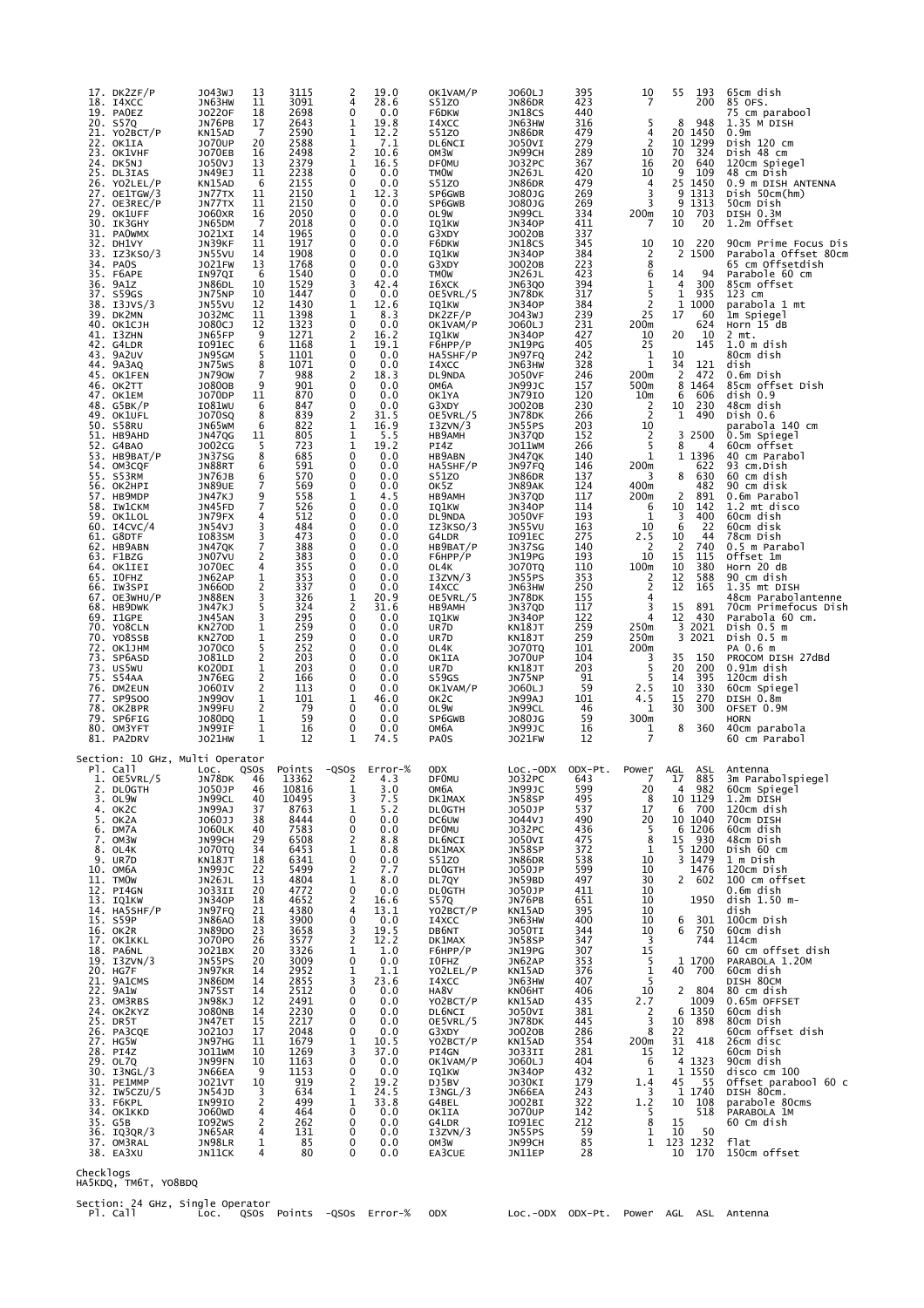| 1. OK1IA<br>2. OK1AIY/P<br>3.<br>OK1YA<br>OK1UFL<br>4.<br>OK2BFF<br>5.<br>OK1EM<br>6.<br>7. SP6GWB<br>8. OK2QI<br>9. OK1UFF<br>10. OK1VEI<br>11. PAOEZ<br>12. OK1JHM<br>13. DB6NT<br>14. OK2BPR<br>15. DK5NJ<br>16. OK2VJC<br>17. SP6ASD<br>18. PA3AWJ<br>19. IK3LNQ/3<br>20. OK7RB<br>21. SP9COO<br>22. DH1VY<br>23. I3JVS/3<br>23. IZ3KSO/3<br>25. DK2MN<br>25. ОК1СЈН | J070UP<br>17<br>J060LJ<br>14<br><b>JN79IO</b><br>11<br>J070SQ<br>10<br><b>JO80HB</b><br>10<br>J070DP<br>$\frac{9}{7}$<br>J080JG<br>J0800C<br>J060XR<br>7<br>5<br>JN69JJ<br>J0220F<br>5<br>J070C0<br>6<br>5<br><b>JO50TI</b><br>5<br>JN99FU<br>J050VJ<br>4<br>3<br>JN99DM<br>J081LD<br>2<br>3<br>J021GW<br>3<br>JN55PS<br>2<br>J060RB<br>$\mathbf{1}$<br>J080JG<br>JN39KF<br>4<br>JN55VU<br>3<br>JN55VU<br>3<br>$\overline{2}$<br>J032MC<br>$\mathbf{1}$<br>J080CJ | 2061<br>1605<br>1581<br>1113<br>769<br>734<br>692<br>647<br>620<br>594<br>424<br>416<br>366<br>335<br>255<br>209<br>203<br>172<br>168<br>104<br>100<br>86<br>81<br>81<br>45<br>45 | 6.4<br>1<br>0<br>0.0<br>1<br>8.0<br>0<br>0.0<br>0.0<br>0<br>0<br>0.0<br>0<br>0.0<br>0<br>0.0<br>$\mathbf 0$<br>0.0<br>0<br>0.0<br>0<br>0.0<br>0.0<br>0<br>0<br>0.0<br>0<br>0.0<br>0.0<br>0<br>0<br>0.0<br>0<br>0.0<br>$\mathbf 0$<br>0.0<br>$\mathbf{1}$<br>0.6<br>0<br>0.0<br>$\mathbf{1}$<br>61.1<br>0<br>0.0<br>0<br>0.0<br>0.0<br>0<br>0<br>0.0<br>$\Omega$<br>0.0 | OK1AIY/P<br>OK1IA<br>SP6GWB<br>OK1KAD<br>OK1YA<br>OK1YA<br>OK1YA<br>OK1IA<br>OK1YA<br>OK1YA<br>PI4GN<br>OK1IA<br>OK1AIY/P<br>OK2QI<br>OK1AIY/P<br>OK2QI<br>OK1IA<br>PE1MMP<br>I30PW<br>OK1AIY/P<br>OK1UFL<br>LX1DB<br>I3ZVN/3<br>I3ZVN/3<br><b>DLOLN</b><br>OK1IA | J060LJ<br>197<br><b>JO70UP</b><br>197<br>J080JG<br>167<br>J060LJ<br>186<br><b>JN79IO</b><br>147<br><b>JN79IO</b><br>120<br>JN7910<br>167<br><b>JO70UP</b><br>123<br><b>JN79IO</b><br>137<br>JN7910<br>141<br><b>JO33II</b><br>161<br><b>JO70UP</b><br>106<br>J060LJ<br>95<br>J0800C<br>94<br>83<br>J060LJ<br>J0800C<br>102<br>J070UP<br>104<br><b>JO21VT</b><br>87<br>88<br>JN65EN<br>52<br>J060LJ<br><b>JO70SQ</b><br>100<br><b>JN39CO</b><br>64<br>JN55PS<br>40<br>JN55PS<br>40<br>27<br>J031QX<br>J070UP<br>45 | 700m<br>2<br>2<br>500m<br>3.5<br>200m<br>3.5<br>1<br>20 <sub>m</sub><br>500m<br>700u<br>13<br>500m<br>5<br>300m<br>25<br>500m<br>5<br>200m<br>10<br>500m<br>1<br>$\mathbf{1}$<br>1 <sub>m</sub> | 10 1299<br>50 1244<br>25<br>714<br>940<br>1<br>983<br>2<br>606<br>5<br>1130<br>1492<br>10 703<br>17 1042<br>10<br>700<br>30<br>300<br>20<br>640<br>575<br>35<br>150<br>90<br>85<br>1 1700<br>3<br>590<br>10 220<br>1 1000<br>$\frac{2}{17}$<br>1500<br>60<br>624 | Dish 30cm<br>60cm Dish<br>40 cm dish<br>Disch 0.6m<br>60 cm dish<br>disk 0.3<br>55 cm offset gregori<br>Dish 60 cm<br>DISH 0.4 M<br>60 CM DISH<br>36 cm offset paraboo<br>PA 0.5 m<br>1.2 <sub>m</sub><br>OFSET 0.9M<br>120cm Spiegel<br>0.6m DISH<br>24 cm DISH<br>95cm offset dish<br>PARABOLA 0.6M<br>60cm dish<br>par 0.4m<br>48cm Procom Parabola<br>parabola 30cm<br>Parabola 60 cm<br>0.6m Spiegel<br>Dish 36 cm |
|--------------------------------------------------------------------------------------------------------------------------------------------------------------------------------------------------------------------------------------------------------------------------------------------------------------------------------------------------------------------------|-------------------------------------------------------------------------------------------------------------------------------------------------------------------------------------------------------------------------------------------------------------------------------------------------------------------------------------------------------------------------------------------------------------------------------------------------------------------|-----------------------------------------------------------------------------------------------------------------------------------------------------------------------------------|------------------------------------------------------------------------------------------------------------------------------------------------------------------------------------------------------------------------------------------------------------------------------------------------------------------------------------------------------------------------|-------------------------------------------------------------------------------------------------------------------------------------------------------------------------------------------------------------------------------------------------------------------|-------------------------------------------------------------------------------------------------------------------------------------------------------------------------------------------------------------------------------------------------------------------------------------------------------------------------------------------------------------------------------------------------------------------------------------------------------------------------------------------------------------------|-------------------------------------------------------------------------------------------------------------------------------------------------------------------------------------------------|------------------------------------------------------------------------------------------------------------------------------------------------------------------------------------------------------------------------------------------------------------------|-------------------------------------------------------------------------------------------------------------------------------------------------------------------------------------------------------------------------------------------------------------------------------------------------------------------------------------------------------------------------------------------------------------------------|
| Section: 24 GHz, Multi Operator<br>Pl. Call<br>1. OK1KAD<br>2. DM7A<br>3. OL4K<br>4. DLOGTH<br>5. OK2KWS<br>6. OK2R<br>7. OL9W<br>8. PI4GN<br>9. OK2C<br>10. IQ1KW<br>11. I3ZVN/3<br>12. PA6NL<br>13. OE5VRL/5<br>14. PE1MMP<br>15. OK1KKD<br>16. PI4Z<br>17. OK2KDJ<br>18. DR5T<br>19. EA3XU                                                                            | LOC.<br>QSOS<br>14<br>J060LJ<br><b>JO60LK</b><br>12<br><b>JO70TQ</b><br>9<br>J050JP<br>10<br>J0800B<br>7<br><b>JN89DO</b><br>6<br>JN99CL<br>8<br>J033II<br>$\overline{3}$<br>JN99AJ<br>4<br><b>JN340P</b><br>$\overline{c}$<br>JN55PS<br>4<br>J021BX<br>3<br>JN78DK<br>$\mathbf{1}$<br><b>JO21VT</b><br>1<br>$\mathbf{1}$<br>J060WD<br>$\mathbf{1}$<br>JO11WM<br>$\overline{c}$<br>JN99CM<br>JN47ET<br>1<br>$\mathbf{1}$<br>JN11CK                                | Points<br>1602<br>1341<br>1040<br>908<br>636<br>574<br>542<br>403<br>271<br>170<br>169<br>163<br>134<br>87<br>71<br>54<br>47<br>40<br>12                                          | $-QSOS$<br>Error-%<br>0<br>0.0<br>0.0<br>0<br>0<br>0.0<br>0<br>0.0<br>0<br>0.0<br>0<br>0.0<br>0.0<br>0<br>0<br>0.0<br>0<br>0.0<br>0.0<br>0<br>0<br>0.0<br>0<br>0.0<br>$\mathbf 0$<br>0.0<br>$\mathbf{1}$<br>41.6<br>2<br>75.0<br>$\mathbf 0$<br>0.0<br>0<br>0.0<br>0<br>0.0<br>$\mathbf 0$<br>0.0                                                                      | ODX<br>OK1IA<br>OK1IA<br>OK1AIY/P<br>OK1AIY/P<br>OK1IA<br>OL9W<br>OK2R<br><b>PAOEZ</b><br>OK2QI<br>IZ1EVF/1<br>I30PW<br><b>PAOEZ</b><br>OK1YA<br>PA3AWJ<br>OK1KAD<br>PA6NL<br>OK2BPR<br>DL6GCK/P<br>EA3HMJ/P                                                      | ODX-Pt.<br>$Loc.-ODX$<br><b>JO70UP</b><br>197<br><b>JO70UP</b><br>196<br>J060LJ<br>192<br>J060LJ<br>156<br><b>JO70UP</b><br>125<br>JN99CL<br>139<br><b>JN89DO</b><br>139<br>J0220F<br>161<br>J0800C<br>99<br>JN44HV<br>116<br>88<br>JN65EN<br>J0220F<br>80<br><b>JN79IO</b><br>134<br>87<br>J021GW<br>J060LJ<br>71<br>J021BX<br>54<br>42<br>JN99FU<br>JN47KW<br>40<br>12<br>JN11DM                                                                                                                                | Power<br>200m<br>3<br>1<br>3<br>100m<br>20 <sub>m</sub><br>300m<br>10<br>200m<br>900m<br>7<br>3<br>$\overline{2}$<br>500m<br>1<br>$\overline{4}$<br>300m<br>250m                                | AGL<br>ASL<br>50 1244<br>6 1206<br>8<br>1200<br>5<br>983<br>1492<br>6 750<br>6 1129<br>6<br>700<br>1950<br>1 1700<br>885<br>17<br>55<br>45<br>518<br>12<br>480<br>3<br>898<br>10<br>170                                                                          | Antenna<br>60cm Dish<br>40cm dish<br>Dish 60 cm<br>48cm Spiegel<br>Dish 40cm<br>60cm dish<br>60cm DISH<br>0.6m dish<br>60cm dish<br>dish 60 cm.<br>PARABOLA 0.6M<br>42 cm dish<br>3m Parabolspiegel<br>Prime focus parabool<br>parabola 0.6m<br>60cm Dish<br>0.6m DISH<br>30cm Dish<br>48cm Procom                                                                                                                      |
| Section: 47 GHz, Single Operator<br>Pl. Call<br>1. OK2QI<br>2. SP6GWB<br>3.<br>OK1UFL<br>4. OK1IA<br>5. OK1AIY/P<br>6. OK2BFF<br>7. OK2STV<br>8. OK2BPR<br>9. OK2VJC<br>10. DB6NT<br>11. OK1EM<br>12. OK1JHM<br>13. SP9COO<br>14. OK7RB<br>15. DK5NJ<br>16. IK3LNQ/3<br>17. I3JVS/3                                                                                      | QSOS<br>LOC.<br>J0800C<br>7<br>J080JG<br>6<br>J070SQ<br>5<br><b>JO70UP</b><br>4<br>J060LJ<br>6<br>5<br><b>JO80HB</b><br>3<br>JN89DO<br>JN99FU<br>3<br>JN99DM<br>3<br>$\overline{3}$<br><b>JO50TI</b><br>J070DP<br>3<br>J070C0<br>$\frac{3}{2}$<br>J080JG<br>J060RB<br>$\frac{2}{2}$<br>J050VJ<br>$\overline{c}$<br>JN55PS<br>1<br>JN55VU                                                                                                                          | Points<br>529<br>509<br>488<br>374<br>332<br>272<br>254<br>233<br>209<br>203<br>197<br>195<br>188<br>104<br>96<br>41<br>40                                                        | $-QSOS$<br>Error-%<br>0<br>0.0<br>0<br>0.0<br>$\mathbf 0$<br>0.0<br>1<br>19.7<br>0<br>0.0<br>$\overline{2}$<br>30.4<br>0<br>0.0<br>0<br>0.0<br>0.0<br>0<br>0<br>0.0<br>0<br>0.0<br>1<br>32.1<br>$\mathbf{1}$<br>45.5<br>0<br>0.0<br>0<br>0.0<br>0<br>0.0<br>1<br>50.0                                                                                                  | <b>ODX</b><br>OL7Q<br>OK1FPC<br>OK2BFF<br>OK1EM<br>DB6NT<br>OK1UFL<br>OK2QI<br>OK2QI<br>OK2QI<br>OK1KAD<br>OK1IA<br>OK1UFL<br>OK1UFL<br>OK1KAD<br>OK1AIY/P<br>I3JVS/3<br>IK3LNQ/3                                                                                 | $Loc.-ODX$<br>JN99FN<br>109<br>JN79NU<br>128<br><b>JO80HB</b><br>104<br>100<br>J070DP<br><b>JO50TI</b><br>95<br>J070SQ<br>J0800C<br>104<br>87<br>J0800C<br>94<br>J0800C<br>102<br>J060LJ<br>95<br><b>JO70UP</b><br>100<br>J070SQ<br>95<br>J070SQ<br>100<br>J060LJ<br>52<br>83<br>J060LJ<br>JN55VU<br>40<br>40<br>JN55PS                                                                                                                                                                                           | ODX-Pt.<br>Power<br>100m<br>7m<br>20m<br>30m<br>30m<br>20m<br>1 <sub>m</sub><br>300u<br>1m<br>1<br>30m<br>300u<br>500m<br>300u<br>1<br>$\mathbf 1$                                              | AGL<br>ASL<br>1492<br>5 1130<br>$\mathbf{1}$<br>940<br>10 1299<br>50 1244<br>983<br>756<br>30<br>300<br>575<br>700<br>10<br>606<br>2<br>3<br>590<br>20<br>640<br>1 1700<br>1 1000                                                                                | Antenna<br>Dish 42cm<br>35 cm dish<br>Disch 0.25m<br>Dish 40 cm<br>25cm Dish<br>42 cm dish<br>Dish 30cm<br>0.4 <sub>m</sub><br>0.6m DISH<br>30cm spiegel<br>disk 0.23<br>PA 0.4 m<br>par0.4m<br>35cm dish<br>0.4m Spiegel<br>PARABOLA 0.6M<br>parabola 68 cm                                                                                                                                                            |
| Section: 47 GHz, Multi Operator<br>Pl. Call<br>1. OK2KWS<br>2. OK2R<br>3. OL7Q<br>4. OK1KAD<br>5. OL9W<br>6. DR5T<br>7. I3ZVN/3<br>8. OK2C<br>9. OK2KYZ<br>10. DM7A                                                                                                                                                                                                      | QSOS<br>LOC.<br>J0800B<br>7<br>JN89DO<br>4<br>JN99FN<br>3<br>3<br>J060LJ<br>JN99CL<br>4<br>JN47ET<br>$\overline{c}$<br>JN55PS<br>$\overline{2}$<br>JN99AJ<br>1<br><b>JO80NB</b><br>2<br>$\overline{2}$<br><b>JO60LK</b>                                                                                                                                                                                                                                           | Points<br>514<br>311<br>236<br>152<br>91<br>59<br>41<br>16<br>14<br>10                                                                                                            | $-QSOS$<br>Error-%<br>0<br>0.0<br>0<br>0.0<br>0<br>0.0<br>37.7<br>1<br>0<br>0.0<br>0<br>0.0<br>$\mathbf 0$<br>0.0<br>$\Omega$<br>0.0<br>0<br>0.0<br>$\mathbf 0$<br>0.0                                                                                                                                                                                                 | <b>ODX</b><br>OL7Q<br>OK2QI<br>OK2QI<br>DB6NT<br>OK2BPR<br>DL6GCK/P<br>I3JVS/3<br>OL9W<br>OK2QI<br>OK1AIY/P                                                                                                                                                       | ODX-Pt.<br>$Loc.-ODX$<br>JN99FN<br>J0800C<br>106<br>87<br>J0800C<br>109<br>95<br><b>JO50TI</b><br>JN99FU<br>46<br>JN47KW<br>40<br><b>JN55VU</b><br>40<br>JN99CL<br>16<br>J0800C<br>8<br>J060LJ                                                                                                                                                                                                                                                                                                                    | Power<br>1m<br>200u<br>500u<br>30m<br>200u<br>2.5m<br>3<br>500u<br>500u<br>5<br>2 <sub>m</sub>                                                                                                  | AGL ASL<br>1492<br>6<br>750<br>2 1323<br>50 1244<br>6 1129<br>2<br>898<br>1 1700<br>6<br>700<br>1 1350<br>1 1206                                                                                                                                                 | Antenna<br>Dish 40cm<br>40cm dish<br>30cm dish<br>25cm Dish<br>50cm DISH<br>25cm Dish<br>PARABOLA 0.3M<br>60cm dish<br>60cm dish<br>Parabol 25cm                                                                                                                                                                                                                                                                        |
| Section: 76 GHz, Single Operator<br>Pl. Call<br>1. OK1EM<br>2. DB6NT<br>3. OK1AIY/P<br>4. OK1UFL<br>5. OK2BPR<br>6. DK5NJ<br>7. OK1AV<br>7. OK1DM<br>7. OK1JHM<br>7. OK2VJC<br>11. OK2QI<br>12. OK1VUF                                                                                                                                                                   | LOC.<br>QSOS<br>J070DP<br>6<br>$\overline{c}$<br>J050TI<br>3<br>J060LJ<br><b>JO70SQ</b><br>1<br>JN99FU<br>1<br>J050VJ<br>1<br>J070C0<br>1<br>$\mathbf{1}$<br>J070C0<br>$\mathbf{1}$<br>J070C0<br>JN99DM<br>1<br>J0800C<br>1<br>$\mathbf{1}$<br>J070DP                                                                                                                                                                                                             | Points<br>122<br>108<br>105<br>89<br>46<br>13<br>8<br>8<br>8<br>8<br>5<br>$\mathbf{1}$                                                                                            | $-QSOS$<br>Error-%<br>$\Omega$<br>0.0<br>0<br>0.0<br>0<br>0.0<br>0.0<br>0<br>0<br>0.0<br>0<br>0.0<br>$\Omega$<br>0.0<br>0<br>0.0<br>$\mathbf 0$<br>0.0<br>0<br>0.0<br>0<br>0.0<br>$\mathbf 0$<br>0.0                                                                                                                                                                   | <b>ODX</b><br>OK1UFL<br>OK1AIY/P<br>DB6NT<br>OK1EM<br>OL9W<br>DB6NT<br>OK1EM<br>OK1EM<br>OK1EM<br>OL9W<br>OK2KWS<br>OK1EM                                                                                                                                         | ODX-Pt.<br>$Loc.-ODX$<br>J070SQ<br>89<br>J060LJ<br>95<br><b>JO50TI</b><br>95<br>J070DP<br>89<br>JN99CL<br>46<br><b>JO50TI</b><br>13<br>J070DP<br>8<br>J070DP<br>8<br>8<br>J070DP<br>JN99CL<br>8<br>J0800B<br>5<br>J070DP                                                                                                                                                                                                                                                                                          | Power<br>10 <sub>m</sub><br>100m<br>10m<br>300u<br>100m<br>1 <sub>m</sub><br>1m<br>100u<br>1m<br>Зm<br>$\mathbf{1}$<br>1m                                                                       | AGL<br>ASL<br>$\begin{smallmatrix} 2 \ 10 \end{smallmatrix}$<br>606<br>700<br>50 1244<br>940<br>1<br>30<br>300<br>20<br>640<br>479<br>479<br>575<br>1492<br>1 616                                                                                                | Antenna<br>disk 0.25<br>0.4m dish<br>25cm Dish<br>Disch 0.25m<br>0.4 <sub>m</sub><br>0.4m Spiegel<br>disk 0.2m<br>disk 0.2m<br>PA 0.3 m<br>0.6m DISH<br>Dish 33cm<br>para 0.2m                                                                                                                                                                                                                                          |
| Section: 76 GHz, Multi Operator<br>Pl. Call<br>1. OL9W<br>2. DR5T<br>3. OK2C<br>4. DM7A<br>4. OK2KWS<br>Checklogs                                                                                                                                                                                                                                                        | QSOS<br>LOC.<br>JN99CL<br>3<br>JN47ET<br>1<br>JN99AJ<br>$\mathbf{1}$<br><b>JO60LK</b><br>1<br>$\mathbf{1}$<br>J0800B                                                                                                                                                                                                                                                                                                                                              | Points<br>70<br>40<br>16<br>5<br>5                                                                                                                                                | $-QSOS$<br>Error-%<br>0<br>0.0<br>0<br>0.0<br>$\mathbf 0$<br>0.0<br>0<br>0.0<br>$\Omega$<br>0.0                                                                                                                                                                                                                                                                        | <b>ODX</b><br>OK2BPR<br>DL6GCK/P<br>OL9W<br>OK1AIY/P<br>OK2QI                                                                                                                                                                                                     | $Loc.-ODX$<br>ODX-Pt.<br>JN99FU<br>46<br>JN47KW<br>40<br>JN99CL<br>16<br>J060LJ<br>5<br>5<br>J0800C                                                                                                                                                                                                                                                                                                                                                                                                               | Power<br>50u<br>2.5m<br>100u<br>100u<br>1m                                                                                                                                                      | AGL<br>ASL<br>6 1129<br>2<br>898<br>700<br>6<br>1 1206<br>1492                                                                                                                                                                                                   | Antenna<br>45cm DISH<br>30cm Dish<br>60cm dish<br>Parabol 25cm<br>Dish 40cm                                                                                                                                                                                                                                                                                                                                             |
| OK1VSL<br>Section: 120 GHz, Single Operator<br>Pl. Call<br>1. OK2QI                                                                                                                                                                                                                                                                                                      | LOC.<br>J0800C<br>1                                                                                                                                                                                                                                                                                                                                                                                                                                               | QSOS Points<br>5                                                                                                                                                                  | -QSOs Error-%<br>0<br>0.0                                                                                                                                                                                                                                                                                                                                              | ODX<br>OK2KWS                                                                                                                                                                                                                                                     | LOC.-ODX ODX-Pt.<br>5<br>J0800B                                                                                                                                                                                                                                                                                                                                                                                                                                                                                   | 100u                                                                                                                                                                                            | Power AGL ASL Antenna<br>1492                                                                                                                                                                                                                                    | Dish 33cm                                                                                                                                                                                                                                                                                                                                                                                                               |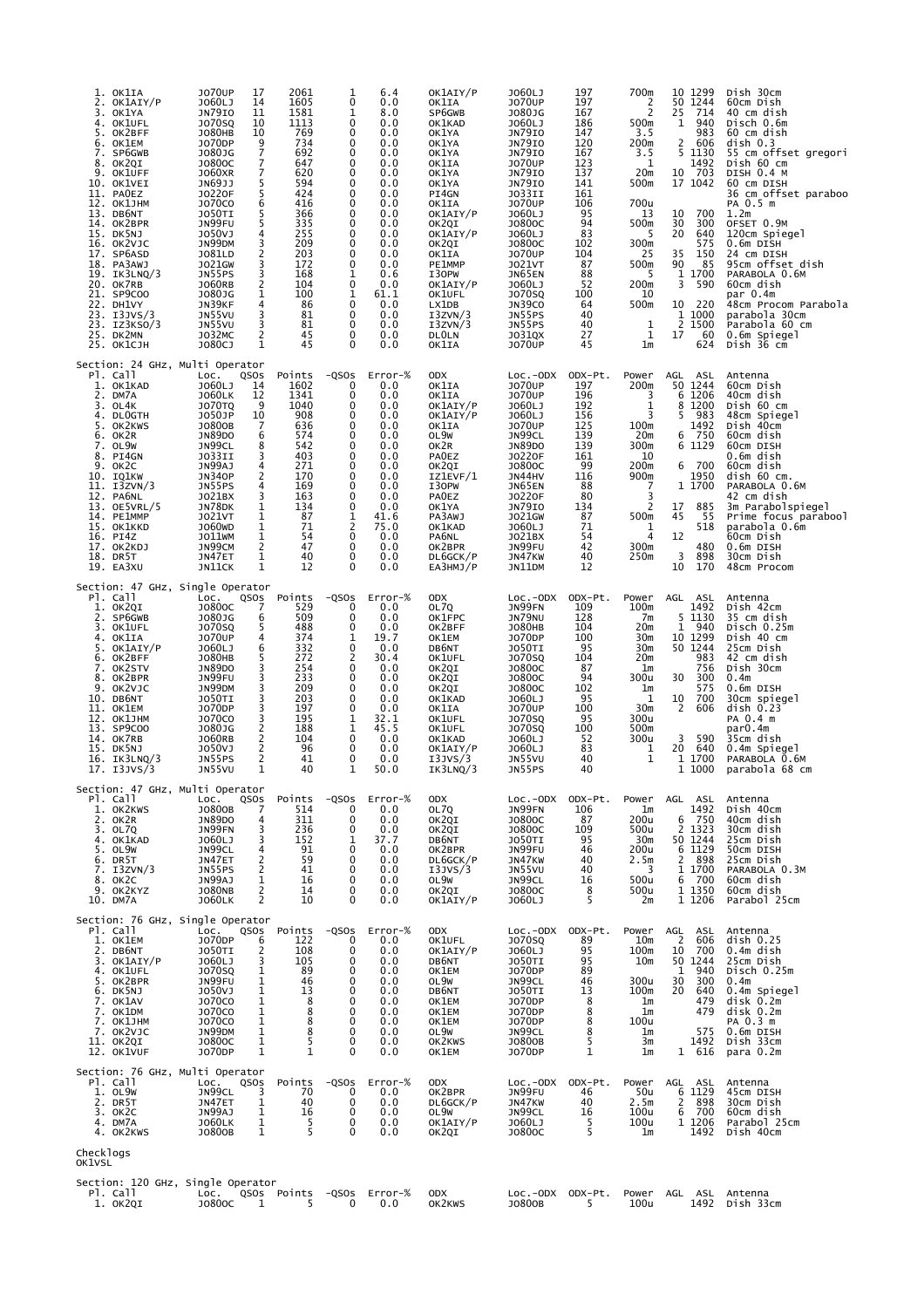| Section: 120 GHz, Multi Operator<br>PI. Call<br>1. OK2KWS                                                                                                                                                                                                                                                                                                                                                                                                                                                                                                                                                                                                                                                                        | Loc.<br>J0800B                                                                                                                                                                                                                                                                                                                                                                                                                                                                                                                                                                         | 1                                                                                                                                                                                                                                                                                                                                                                                                                                                                                              | QSOs Points<br>5                                                                                                                                                                                                          | -QSOS<br>0 | Error-%<br>0.0 | <b>ODX</b><br>OK2QI | LOC.-ODX ODX-Pt.<br>J0800C | 5 | Power<br>100u | AGL ASL<br>1492 | Antenna<br>Dish 40cm |
|----------------------------------------------------------------------------------------------------------------------------------------------------------------------------------------------------------------------------------------------------------------------------------------------------------------------------------------------------------------------------------------------------------------------------------------------------------------------------------------------------------------------------------------------------------------------------------------------------------------------------------------------------------------------------------------------------------------------------------|----------------------------------------------------------------------------------------------------------------------------------------------------------------------------------------------------------------------------------------------------------------------------------------------------------------------------------------------------------------------------------------------------------------------------------------------------------------------------------------------------------------------------------------------------------------------------------------|------------------------------------------------------------------------------------------------------------------------------------------------------------------------------------------------------------------------------------------------------------------------------------------------------------------------------------------------------------------------------------------------------------------------------------------------------------------------------------------------|---------------------------------------------------------------------------------------------------------------------------------------------------------------------------------------------------------------------------|------------|----------------|---------------------|----------------------------|---|---------------|-----------------|----------------------|
| Section: Millimetre-Group, Single Operator<br>Pl. Call<br>1. OK1IA<br>2. OK1AIY/P<br>3. OK1UFL<br>4. OK2QI<br>5. SP6GWB<br>6. OK1YA<br>7. OK1EM<br>8. OK2BFF<br>9. DB6NT<br>10. OK2BPR<br>11. ОК1ЈНМ<br>12. OK2VJC<br>13. OK1UFF<br>14. OK1VEI<br>15. OK2STV<br>16. DK5NJ<br>17. SP9COO<br>18. PAOEZ<br>19. OK7RB<br>20. IK3LNQ/3<br>21. SP6ASD<br>22. PA3AWJ<br>23. I3JVS/3<br>24. DH1VY<br>25. IZ3KSO/3<br>26. DK2MN<br>26. ОК1СЈН<br>28. OK1AV<br>28. OK1DM<br>30. OK1VUF                                                                                                                                                                                                                                                     | LOC.<br><b>JO70UP</b><br>J060LJ<br><b>JO70SQ</b><br>J0800C<br>J080JG<br>JN79IO<br>J070DP<br><b>JO80HB</b><br>JO50TI<br>JN99FU<br><b>JO70CO</b><br>JN99DM<br><b>JO60XR</b><br>JN69JJ<br><b>JN89DO</b><br>J050VJ<br>J080JG<br><b>JO220F</b><br>J060RB<br>JN55PS<br>J081LD<br>J021GW<br>JN55VU<br>JN39KF<br><b>JN55VU</b><br>JO32MC<br>J080CJ<br><b>JO70CO</b><br><b>JO70CO</b><br>J070DP                                                                                                                                                                                                 | QSOS<br>21<br>23<br>16<br>16<br>13<br>11<br>18<br>15<br>10<br>9<br>10<br>7<br>7<br>5<br>3<br>7<br>3<br>5<br>4<br>5<br>$\overline{\mathbf{c}}$<br>3<br>4<br>4<br>3<br>2<br>1<br>1<br>1<br>1                                                                                                                                                                                                                                                                                                     | Points<br>2809<br>2584<br>2356<br>1745<br>1710<br>1581<br>1494<br>1313<br>1096<br>939<br>830<br>651<br>620<br>594<br>508<br>486<br>476<br>424<br>312<br>250<br>203<br>172<br>161<br>86<br>81<br>45<br>45<br>24<br>24<br>3 |            |                |                     |                            |   |               |                 |                      |
| Section: Millimetre-Group, Multi Operator<br>Pl. Call<br>1. OK1KAD<br>2. OK2KWS<br>3. DM7A<br>4. OKZR<br>5. OL4K<br>6. OL9W<br>7. DLOGTH<br>8. OL7Q<br>9. PI4GN<br>10. ОК2С<br>11. DR5T<br>12. I3ZVN/3<br>13. IQ1KW<br>14. PA6NL<br>15. OE5VRL/5<br>16. PE1MMP<br>17. OK1KKD<br>18. PI4Z<br>19. OK2KDJ<br>20. OK2KYZ<br>21. EA3XU                                                                                                                                                                                                                                                                                                                                                                                                | LOC.<br>J060LJ<br>J0800B<br><b>JO60LK</b><br><b>JN89DO</b><br><b>JO70TQ</b><br>JN99CL<br>J050JP<br>JN99FN<br>JO33II<br>JN99AJ<br>JN47ET<br>JN55PS<br><b>JN340P</b><br>J021BX<br>JN78DK<br><b>JO21VT</b><br><b>JO60WD</b><br>JO11WM<br>JN99CM<br><b>JO80NB</b><br>JN11CK                                                                                                                                                                                                                                                                                                                | QSOS<br>17<br>16<br>15<br>10<br>9<br>15<br>10<br>3<br>3<br>6<br>4<br>6<br>2<br>3<br>1<br>1<br>1<br>1<br>2<br>2<br>1                                                                                                                                                                                                                                                                                                                                                                            | Points<br>1906<br>1704<br>1376<br>1196<br>1040<br>934<br>908<br>472<br>403<br>351<br>278<br>251<br>170<br>163<br>134<br>87<br>71<br>54<br>47<br>28<br>12                                                                  |            |                |                     |                            |   |               |                 |                      |
| Section: Overall Single Operator<br>Pl. Call<br>1. DB6NT<br>2. S51ZO<br>3. HA8V<br>4. OK1MAC<br>5. OK1AIY/P<br>6. OK5Z<br>7. OK1YA<br>DG6ISR<br>8.<br>9. SP6GWB<br>10. OK1IA<br>11. G3XDY<br>12. IK3GHY<br>13. DK5NJ<br>14. OK2AF<br>15. DL1SUZ<br>16. OL2R<br>17. SP4MPB<br>18. DK2MN<br>19. 9A2SB<br>20. ІКЗСОЈ<br>21. OK1EM<br>22. DL9NDA<br>23. DL3IAS<br>24. OK1ES<br>25. DJ8MS<br>26. OK1VEI<br>27. PAOEZ<br>28. OK1UFL<br>29. DJ6BS<br>29. OK1VAM/P<br>31. OK1XFJ<br>32. OK2EW<br>33. OE1TGW/3<br>34. OM5CM<br>35. OK2GD<br>36. PA3AWJ<br>37. DK2ZF/P<br>38. DL7AKL<br>39. OE3REC/P<br>40. PAOS<br>41. IK4WKU/6<br>42. OK2PWY<br>43. DJ3HW<br>44. G4NBS<br>45. OK1UFF<br>46. F6APE<br>47. YU1LA<br>48. OM3FW<br>49. OK2QI | LOC.<br><b>JO50TI</b><br>JN86DR<br>KN06HT<br>JN79IO<br>J060LJ<br>JN89AK<br>JN79IO<br>1061PK<br>10 <u>8</u> 01G<br>J070UP<br>J0020B<br>JN65DM<br>J050VJ<br><b>JN89AK</b><br>JO53UN<br>JN89AK<br><b>КООЗНТ</b><br>J032MC<br>JN95GM<br>JN65BN<br>J070DP<br><b>JO50VF</b><br>JN49EJ<br><b>JO60RN</b><br>J054VC<br>JN69JJ<br>J0220F<br>J070SQ<br>J043JH<br>J060LJ<br>JN69GX<br>JN89AK<br>JN77TX<br><b>JN87WV</b><br><b>JN89A0</b><br>J021GW<br>J043WJ<br>J062JA<br>JN77TX<br>J021FW<br>JN63IL<br>J080HB<br><b>JO42QE</b><br><b>JO02AF</b><br>J060XR<br>IN97QI<br>KN04FR<br>JN88UU<br>J0800C | Points<br>440721<br>246838<br>237054<br>211508<br>209879<br>208216<br>207602<br>207342<br>207245<br>199865<br>199660<br>189221<br>188078<br>179834<br>174555<br>164216<br>137178<br>134849<br>129358<br>128553<br>125691<br>123094<br>122221<br>118223<br>116368<br>113963<br>113733<br>107133<br>105754<br>105754<br>105682<br>99359<br>91721<br>91136<br>90850<br>89883<br>85555<br>80761<br>79304<br>78871<br>75256<br>74978<br>73066<br>72563<br>71756<br>71311<br>69924<br>68136<br>67626 |                                                                                                                                                                                                                           |            |                |                     |                            |   |               |                 |                      |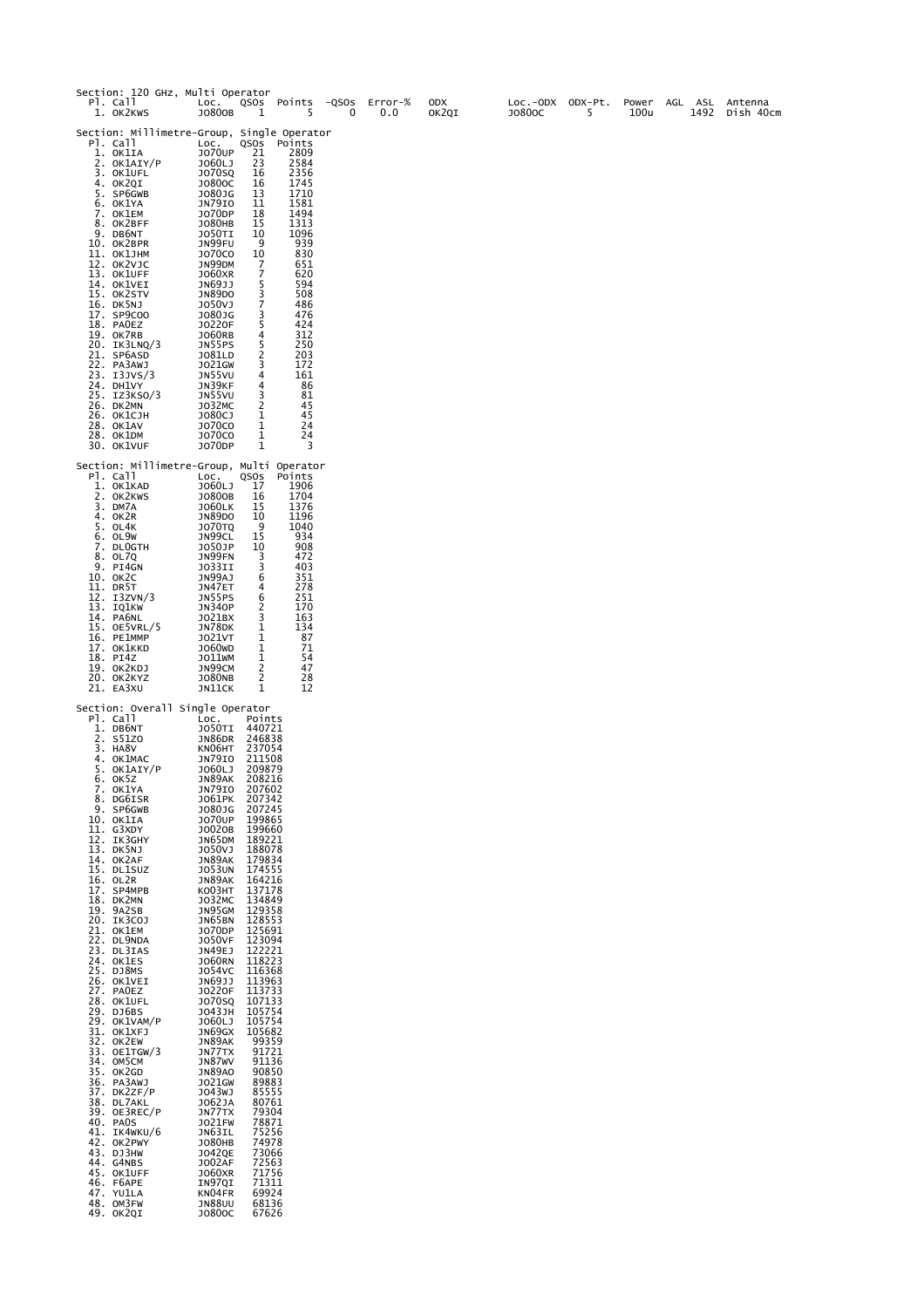| 50.<br>OK1PGS                                                                    | JN69MX                                                             | 67382                                              |
|----------------------------------------------------------------------------------|--------------------------------------------------------------------|----------------------------------------------------|
| 51.<br>DK8SG                                                                     | JN48GT                                                             | 66671                                              |
| 52.<br>OE3JPC                                                                    | JN87EW                                                             | 65924                                              |
| 53.<br>DK2GZ                                                                     | JN49GB                                                             | 65572                                              |
| 54.<br>DF4IAO                                                                    | JN48WM                                                             | 64787                                              |
| 55.<br>S57M                                                                      | <b>JN76PO</b>                                                      | 63572<br>62659                                     |
| 56.<br>OM1DK                                                                     | <b>JN87UU</b>                                                      |                                                    |
| YOZBCT/P<br>57.                                                                  | KN15AD                                                             | 62341                                              |
| 58.<br>OK2TT                                                                     | J0800B                                                             | 61467                                              |
| 59.<br>F5SE/P                                                                    | JN19XH                                                             | 61350                                              |
| 60.<br>DG8NCO                                                                    | J050VH                                                             | 61202                                              |
| 61.<br>SP1JNY                                                                    | J073GL                                                             | 60971                                              |
| 62.<br>OK1IBB                                                                    | JN69MJ                                                             | 59363                                              |
| 63.<br>SP7TEE<br>YO2LEL/P<br>64.                                                 | J091QR<br>KN15AD                                                   | 58157                                              |
| 65.                                                                              | JN75NP                                                             | 58141<br>57786                                     |
| S59GS<br>66.<br><b>PAOEHG</b>                                                    |                                                                    |                                                    |
|                                                                                  | ----------<br>JO22HB<br>JN28OK                                     | 56361<br>54202                                     |
| F1AZJ/P<br>OK2STV<br>67.<br>68.                                                  | JN89DO                                                             | 52492                                              |
| 69.<br>S53FO                                                                     | JN76PL                                                             | 51311                                              |
| PA0WMX<br>70.                                                                    | JO21XI                                                             | 51089                                              |
| 71.<br>I4CIV                                                                     | JN63FX                                                             | 50258                                              |
| OK2BFF                                                                           | J080HB                                                             | 49432                                              |
| ;72<br>73.<br>74.<br>G3MEH                                                       | 1091QS                                                             | 48842                                              |
| DJ2KH                                                                            | J042QE                                                             | 48800                                              |
| 75.<br>OE5RBO                                                                    | JN68OB                                                             | 47814                                              |
| 76.<br>DH1VY                                                                     | JN39KF                                                             | 47533                                              |
| 77.<br>F6HPP/P                                                                   | JN19PG                                                             | 47389                                              |
| 78.<br>I4CVC/4                                                                   | วท54vว<br>วท99วc                                                   | 47155<br>45831                                     |
| 79.<br>OM1TF                                                                     |                                                                    |                                                    |
| 80.<br>OK1FHA                                                                    | J060RA                                                             | 45656                                              |
| 81.<br>SP2DDV                                                                    | J083VE                                                             | 45299                                              |
| 82.<br>DD10P                                                                     | J042QE                                                             | 44795                                              |
| 0E3PVC/P<br>5B9500<br>83.                                                        | JN77TX                                                             | 44116                                              |
| 84.<br>SP9S00                                                                    | <b>JN990V</b>                                                      | 44113                                              |
| 85.<br>DL8DAU                                                                    | <b>JO40ME</b>                                                      | 43388<br>43259                                     |
| 86.<br>OK2DGB<br>OKZDGB<br>OK2UYZ<br>IZ3KSO/3<br>OK1CJH                          | JN79RL                                                             |                                                    |
| 87. OK2UYZ                                                                       | JN99FS                                                             | 43256                                              |
| 88.                                                                              | JN55VU<br>JO80CJ                                                   | 41043                                              |
| 89.                                                                              |                                                                    | 40801                                              |
| 90.<br>OK1JHM                                                                    | <b>JO70CO</b><br>JN79OW                                            | 39276<br>39102<br>39036                            |
| 91.<br>92.                                                                       | JN69VN                                                             |                                                    |
| OK1IPU<br>OK1IPU<br>DF44<br>93.                                                  |                                                                    | 38935                                              |
| 94.                                                                              | JO42QE<br>JN55VU                                                   | 38662                                              |
| I3JVS/3<br>95.<br>9A2KK                                                          | JN95LI                                                             | 38442                                              |
| 96.<br>SN <sub>5</sub> R                                                         | KO01IP                                                             |                                                    |
| 97.<br>16XCK                                                                     | JN63Q0                                                             |                                                    |
| 98.<br>YO7LBX/P                                                                  | KN15FI                                                             | 37894<br>37658<br>37612                            |
| 99.<br>OK2BPR                                                                    | JN99FU                                                             |                                                    |
| 100.<br>OM3WC                                                                    | JN88TI                                                             |                                                    |
| 101.<br>SP9C00                                                                   | J080JG                                                             | 36115<br>35950<br>35869<br>35801<br>35507<br>34215 |
| 102.<br>OE3RTB                                                                   |                                                                    |                                                    |
| $\overline{103}$ .<br>OK1FC                                                      | JN88ER<br>JN79CP                                                   |                                                    |
| 104.<br>HB9HLM                                                                   | JN36KW                                                             |                                                    |
| 105.<br>PE1EWR                                                                   | JO11SL                                                             | 34185<br>34073                                     |
| 106.<br>OM5KV                                                                    | JN97BS                                                             |                                                    |
| 107.<br>108.<br>OK1VUF                                                           | J070DP                                                             | 34038                                              |
| S57NAW                                                                           | JN76PB<br>JN75WS<br>JN07VU                                         | 33976<br>32491<br>32196                            |
| 9A3AQ<br>109.                                                                    |                                                                    |                                                    |
| 110.<br>F1BZG                                                                    |                                                                    |                                                    |
| 111.                                                                             |                                                                    | 32028<br>31834                                     |
| 112.                                                                             |                                                                    |                                                    |
| 113.                                                                             |                                                                    | 31803                                              |
| 114.                                                                             |                                                                    |                                                    |
| 115.                                                                             | JN45FD<br>JN45FD<br>JN75JX<br>JN86AT<br>JO70EC<br>JO90EA<br>JU6500 | 31086<br>30843<br>30430                            |
| <b>IWICNG</b><br>G4LDR<br>S57C<br>S530<br>OKLIEI<br>SN9P<br>116.<br>117.         |                                                                    |                                                    |
| 118.                                                                             | <b>JN65QQ</b>                                                      | 30260<br>30219                                     |
| S58RU<br>9A2UV<br>119.                                                           | JN65WM<br>JN95GM                                                   | 30181                                              |
| 120.<br>14XCC                                                                    | JN63HW                                                             | 29839                                              |
| UR5LX                                                                            | ko70wk                                                             | 29685                                              |
| I21.<br>122.<br>IZ4BEH                                                           | JN54VK                                                             | 28970                                              |
| 123. OM2DT                                                                       | JN88QS                                                             | 28836                                              |
|                                                                                  | JN88RT                                                             | 28808                                              |
|                                                                                  | JN66OD                                                             | 28807                                              |
|                                                                                  | JN62AP                                                             |                                                    |
| ∪ <sup>M3CQF</sup><br>⊥∠5. IW3SPI<br>126. IOFHZ<br>127. 9Α <sup>1-2</sup><br>128 | JN86DL                                                             | 28362<br>28308                                     |
| 128.<br>OK2ZTK                                                                   | JN89QP                                                             | 27828                                              |
| 129.<br>IlKFH                                                                    | JN45FG                                                             | 27552                                              |
| 130.<br>YT0A                                                                     | KN04FT                                                             | 27181                                              |
| 131.<br>OK2BVE                                                                   | JN99JQ                                                             | 26733<br>26333                                     |
| 131<br>132<br>133<br>OK1NWD                                                      | JN69UJ                                                             |                                                    |
| SQ1HMA<br>134.                                                                   | J073PB                                                             | 25690                                              |
| ОК2ЈІ<br>135. S57Q                                                               | JN89LX<br>JN76PB                                                   |                                                    |
| 136.<br>IK3TPP                                                                   | JN65CP                                                             | 25577<br>25514<br>25274                            |
| OM7PY                                                                            | <b>JN98SL</b>                                                      | 25185                                              |
| F1BJD/P                                                                          | IN98WE                                                             | 24938                                              |
| 137<br>138<br>139<br>ок2ујс                                                      | JN99DM                                                             | 24509                                              |
| 140.<br>OM5LD                                                                    | JN98AH                                                             | 24391                                              |
| 141.<br>OM5AW                                                                    | JN88XQ                                                             | 24372                                              |
| 142.<br>I3ZHN                                                                    | JN65FP                                                             | 24339                                              |
| 143.<br>OK1VHF                                                                   | J070EB                                                             | 24114                                              |
| 144.<br>OK1DKX                                                                   | JN79GB                                                             |                                                    |
| 145.<br>UR6EC/P                                                                  | KN78VU                                                             | 23832<br>23371                                     |
| 146.<br>YU1EM                                                                    | KN04FT                                                             | 22741<br>22552<br>22533                            |
| 147.<br>9A6C                                                                     | JN73WS                                                             |                                                    |
| 148.<br>UT5ST                                                                    | KN28CG                                                             |                                                    |
| IK3VZ0<br>149.                                                                   | JN55XA                                                             | 22454                                              |
| IK3XTT<br>9A5KK<br>150.<br>151.                                                  | JN55LK                                                             | 22307<br>22162                                     |
|                                                                                  | JN86GF                                                             |                                                    |
| 152.<br>HG5BVK/P                                                                 | JN97LF                                                             | 22161                                              |
| 153.<br>IK2FTB/6                                                                 | JN63GN                                                             | 21779                                              |
| 154.<br>F4FCW                                                                    | JN38FO                                                             | 21747                                              |
| 155<br>156<br>157<br>157<br>DL2T0B                                               | JN69CU<br>KN09QC                                                   | 21659<br>21547                                     |
| OMOCS<br>YT3N                                                                    | KN04LP                                                             | 20916                                              |
| 158.<br>LA0BY                                                                    | J059IX                                                             | 20811                                              |
| 159. G7RAU/P                                                                     | 109010                                                             | 20651                                              |
| 160.<br>EA5SR/P                                                                  | IM98KK                                                             | 20426                                              |
| 161.<br>9A1ww                                                                    | JN75SL                                                             | 20402                                              |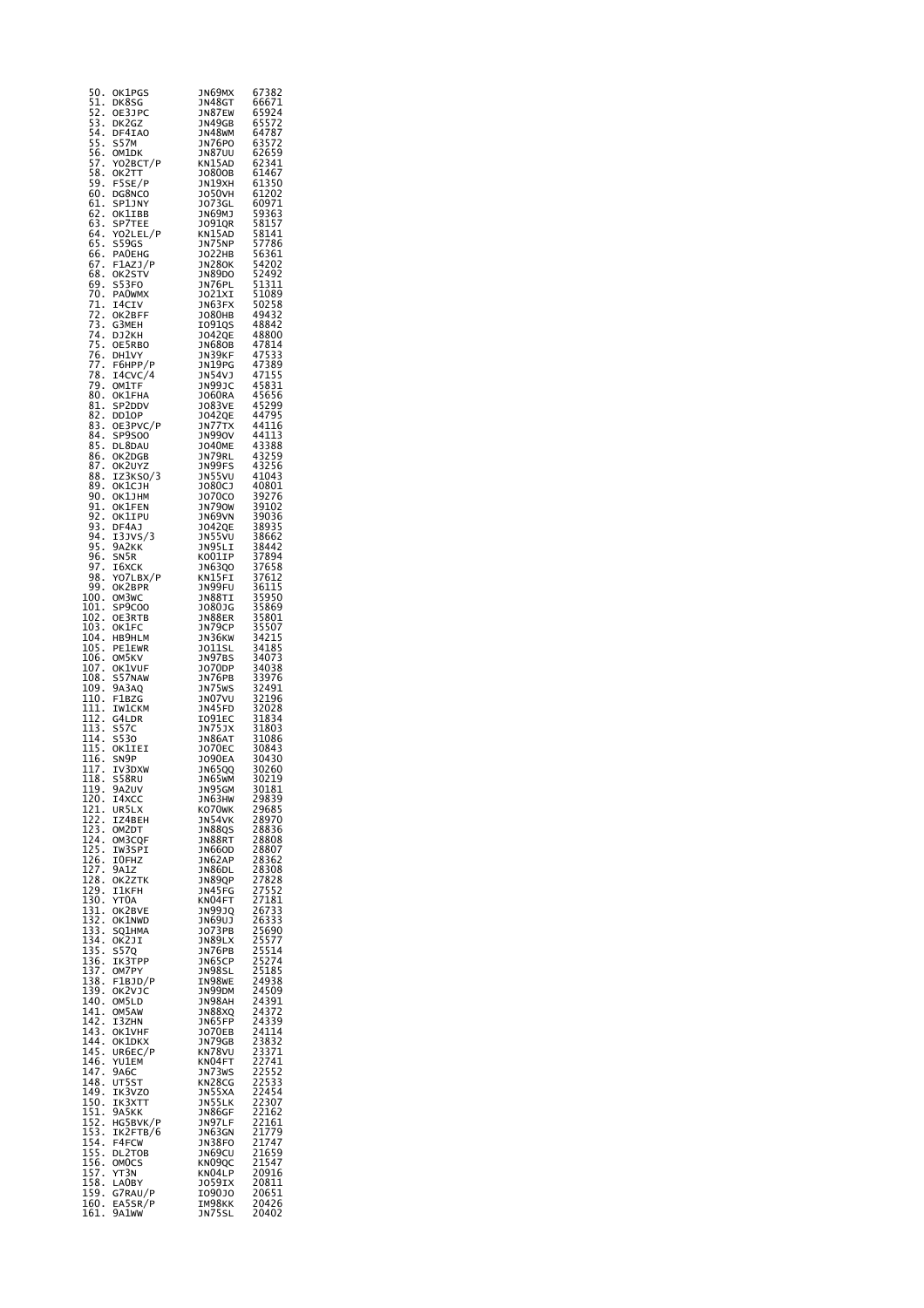| 162.<br>163.                                        | DG9NEO<br>UT5DV                           | JN49XR<br>KN18DO               | 20332<br>20194                                       |
|-----------------------------------------------------|-------------------------------------------|--------------------------------|------------------------------------------------------|
| 164.                                                | DK5DQ                                     | J0310H                         | 19792                                                |
| 165.<br>166.                                        | OK1DEU<br>OM3PV                           | J080DG<br>JN88TI               | 19745<br>19624                                       |
| 167.                                                | HB9BAT/P                                  | JN37SG                         | $\frac{19361}{18732}$                                |
| 168.<br>169.                                        | G8DOH<br><b>OK1VUB</b>                    | I092FA<br><b>JO70KK</b>        | 18622                                                |
| 170.                                                | DL5ALW                                    | J051PD                         | 17779<br>17560                                       |
| 171.                                                | GOJJG<br>G1EHF/P                          | <b>JO02LE</b><br>I091RF        |                                                      |
| 172.<br>173.                                        | SP9AHB                                    | <b>JO90EA</b>                  | 17560<br>17330<br>17262<br>16888                     |
| 174.<br>$\overline{175}$ .                          | F4EEJ/P<br>HA7MB                          | IN95VO<br>KNO7BM               | 16988                                                |
| $\frac{176}{176}$ .                                 | G4BRK                                     | IO91HP                         | 16888                                                |
| 177.<br>$\overline{178}$ .                          | OK1MGW<br>S53SL                           | <b>JO70WF</b><br>JN76PL        | 16370<br>16240                                       |
| ī79.                                                | F6BAH/P                                   | IN96NI                         | 16204                                                |
| 180.<br>$\frac{1}{2}$ .                             | OK1VBN<br>SP3QDM                          | JN79HA<br>J082EF               | 16118<br>16106                                       |
| 182.                                                | HB9EOU                                    | JN37JC                         | 16015                                                |
| 183.<br>184.                                        | SP9APC<br>OK1FLY                          | JN99QU<br><b>JO70FC</b>        | 16008                                                |
| 185.                                                | SP8XXN                                    | KO12NA                         | 15885<br>15864<br>15811                              |
| 186.<br>187.                                        | S54AA<br>OK1AKL                           | JN76EG<br>J070FA               | 15770                                                |
| 188.<br>189.                                        | MOSDA<br>F1TDO                            | IO83QK<br>JN25LX               | 15699<br>15498                                       |
| $\overline{190}$ .                                  | SP2WPY                                    | J094BF                         | 15487                                                |
| ī91.<br>192.                                        | G4CLA                                     | I092JL                         | $\frac{15446}{1.212}$<br>14840                       |
| 193.                                                | F5PVX/P<br>YU1ES                          | JN23WE<br>KN04GG               | 14623<br>14437                                       |
| 194.<br>ī95.                                        | G8HGN                                     | J001F0<br>J030JP               | 14300                                                |
| $\bar{1}96$ .                                       | DL1KDT<br>OK2IGL                          | JN89LD                         | 14029                                                |
| ī97.<br>198.                                        | OK1ZHS<br>S51wx                           | <b>JO70EC</b><br><b>JN750S</b> | 13989<br>13943                                       |
| 199.                                                | SQ1FYB                                    | JO73MI                         |                                                      |
| 200.                                                | SN9Y                                      | <b>JO90EA</b>                  | 13902<br>13889<br>13849                              |
| 201.<br>202.                                        | DO6PK<br>US5WU                            | J050TI<br>KO20DI               |                                                      |
| 203.<br>$\overline{204}$ .                          | HB9AOF<br>OK1WGW                          | JN36AD<br>J060VR               | 13839<br>13289<br>13265<br>13265                     |
| 205.                                                | DM2EUN                                    | J060IV                         |                                                      |
| $\frac{5}{6}$ .<br>207.                             | UT4LA<br>HB9CXK                           | KN89CW<br>JN47PM               | 13250<br>13154<br>12695                              |
| 208.                                                | Y050CZ                                    | KN17UL                         | 12674                                                |
| 209.<br>210.                                        | ОЕ6КМЕ/3<br>G5BK/P                        | JN87BM<br>IO81WU               | 12642<br>12454                                       |
| 211.                                                | OK2PHB                                    | JN89QU                         | 12063                                                |
| 212.<br>213.                                        | OK2BRX<br>S50J                            | JN89QU<br>JN65VO               | 12049<br>12039                                       |
| 214.                                                | OK1BMW                                    | J070EI                         | 11991                                                |
| 215.<br>$\frac{5}{216}$ .                           | OZ1FDH<br>OE5LHM/P                        | JO65CS<br>JN67RS               | 11940<br>11937                                       |
| 217.<br>218.                                        | OK2MZL                                    | JN89SN                         | 11902                                                |
| 219.                                                | SP9MM<br>G8DTF                            | J090LF<br>IO83SM               | 11883<br>11814                                       |
| 220.                                                | OK2KG                                     | JN89JI                         | 11809                                                |
| 221.222.223.224.225.                                | OK7RB<br>G8ATD                            | J060RB<br>JO01RJ               | 11746<br>11692                                       |
|                                                     | 9A3NI                                     | JN65TF                         | 11634                                                |
|                                                     | SP9BGS<br>OK2ILA                          | J090MG<br>JN89WW               | 11505<br>11418                                       |
| 226.                                                | OM3WEB                                    | JN97CT                         | 11397<br>11388                                       |
| 227.<br>228.                                        | HB9MDP<br>OM5CC                           | JN47KJ<br>JN98LB               |                                                      |
| 229.                                                | OM5UM                                     | <b>JN98EO</b>                  | 10672<br>10650                                       |
| 230.<br>2<br>3<br>1.                                | SP9CP<br>ок1мнэ                           | <b>JO90MT</b><br>J070UD        | 10439<br>10431                                       |
| 232.233.234.235.236.                                | RA3XX                                     | K084CJ                         | 10398                                                |
|                                                     | S57LM<br><b>SP7NHS</b>                    | JN76HD<br>J092PA               | 9958<br>9831                                         |
|                                                     | OM3CLS                                    | JN99FC                         | 9813                                                 |
|                                                     | YT2TM<br>PA2CV                            | KN04GS<br>J032BF               | 9750<br>9707                                         |
| ----<br>237<br>238<br>239                           | SP6ASD                                    | J081LD                         | 9603<br>9435                                         |
| 240.                                                | DG6SA<br>OM7CM                            | J031LE<br>JN98PP               | 9416                                                 |
| 241.<br>242.                                        | IK3LNQ/3<br>S53RM                         | <b>JN55PS</b><br>JN76JB        | 9412<br>9286                                         |
| 243.                                                | DG6ME                                     | ว051วบ                         | 9137                                                 |
| 244.<br>$\frac{5}{245}$ .                           | SP8MCP<br>$\overline{\text{S}}$ 53 $\vee$ | KN09RR<br>JN76UH               | 8918<br>8690                                         |
| 246.                                                | OK1XPB                                    | <b>JO70GA</b>                  |                                                      |
| 247.<br>248.                                        | DL1DBR<br>OK7GU                           | J041BN<br>JN69QT               | 8583<br>8583<br>8367<br>8338<br>8225<br>8152<br>8134 |
| 249.                                                | OK2SJJ                                    | JN89FL                         |                                                      |
| 243.<br>250.<br>251.<br>252.<br>253.<br>254.        | I1PSC<br>EC4TR                            | JN44MJ<br>IN80ER               |                                                      |
|                                                     | GM4JR                                     | IO85FB                         | 8016                                                 |
|                                                     | RZ6DD<br>I1GPE                            | LN04MX<br>JN45AN               | 7990<br>7963                                         |
|                                                     | SP9HVV                                    | KN09GL                         | 7901                                                 |
| $255$<br>$256$<br>$256$<br>$257$<br>$\frac{6}{7}$ . | OK1DPO<br>OM/HA6NL                        | J070CH<br>JN98SL               | 7896<br>7885                                         |
| $\frac{258}{259}$ .                                 | <b>HB9BHW</b>                             | JN47QG                         | 7809<br>7771                                         |
| 260.                                                | HB9AHD<br>OM3ID                           | JN47QG<br>JN88ME               | 7605                                                 |
| 261.                                                | YU1EO                                     | KN04FR                         | 7529<br>7492                                         |
| 262.<br>263.                                        | M5MUF<br>G3YJR                            | I092JP<br>IO93FJ               |                                                      |
| 264.                                                | F5JJE                                     | IN95JV                         | - - - - - -<br>7304<br>7232<br>7232                  |
| $\overline{265}$ .<br>266.                          | G8EOP<br>SP9RCX                           | I093EQ<br><b>JO90ME</b>        |                                                      |
| 267.<br>268.                                        | SP7DCS                                    | <b>JO91MN</b>                  | 7095<br>7020                                         |
| 269.                                                | OK1DDV/P<br>OK2VLT                        | JN79EI<br>JN99CS               | 7005<br>6982                                         |
| 270.                                                | G4BAO                                     | J002CG                         | 6979                                                 |
| 271.<br>272.                                        | S53MM<br>EA1RJ                            | JN76GD<br>IN7100               | 6962<br>6832                                         |
| 273                                                 | HA2MJ                                     | JN97DQ                         | 6738                                                 |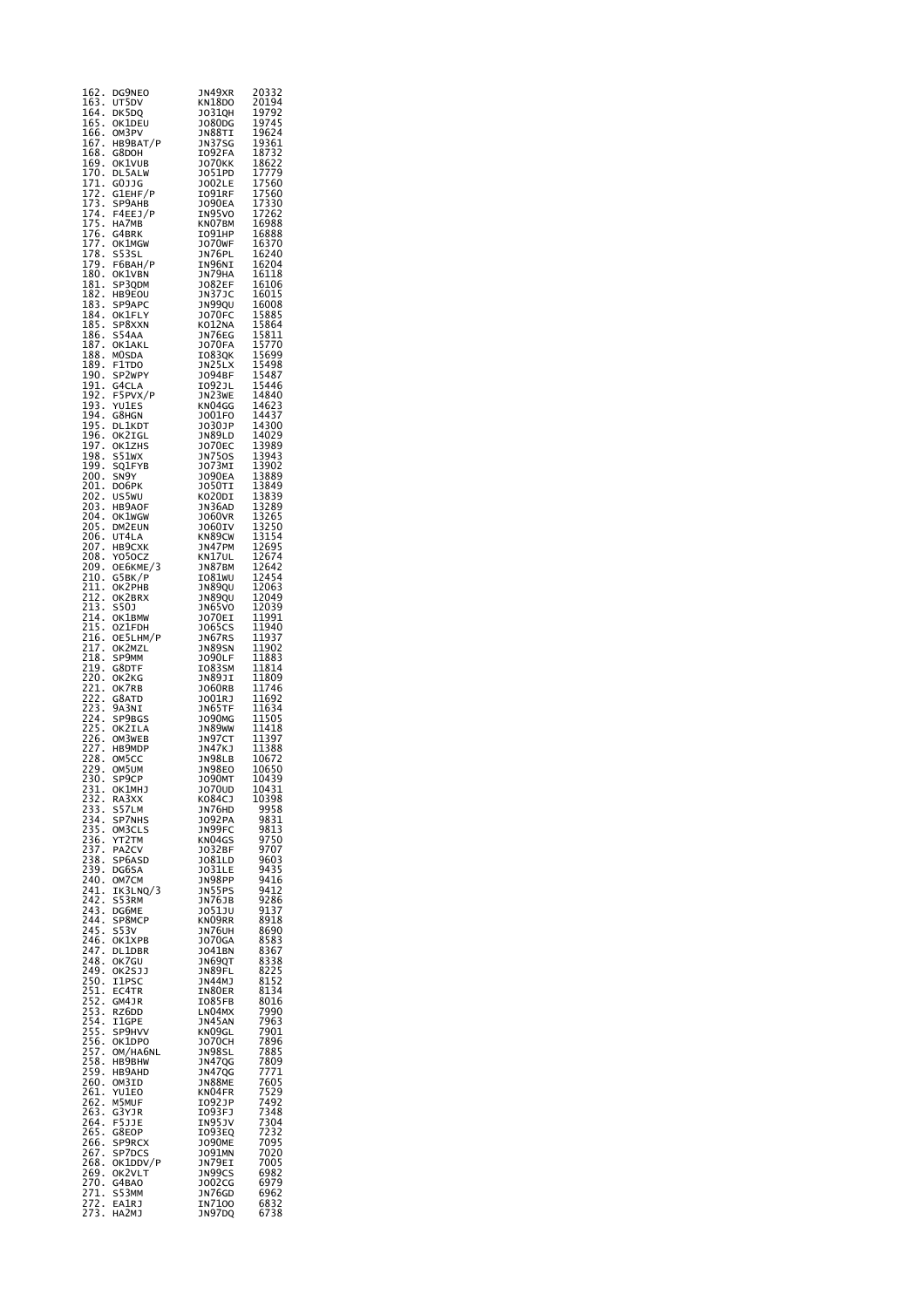| 274.                                                 | DL60AK                     | JO42UO<br>JN55TI               | 6717                                                                 |
|------------------------------------------------------|----------------------------|--------------------------------|----------------------------------------------------------------------|
| 275.<br>$\cdot$                                      | IZ3DRN<br>UY5UZ/P          | KN59GM                         | 6482<br>6418                                                         |
| 276<br>277                                           | 9A2XW                      | JN75SM                         | 6385<br>6280                                                         |
| 278.                                                 | OM3WAN<br>ом3тсс           | <b>JN99JG</b><br><b>JN88QQ</b> |                                                                      |
| ----<br>279.<br>280.<br>281.                         | RA1QFY                     | ко98вх                         | 6219<br>6197<br>6156                                                 |
|                                                      | EA4KM<br>5511              | IN80BE                         | 6113                                                                 |
| 282<br>283<br>$\ddot{\cdot}$                         | S57RT                      | JN76XL<br>JN66WB               | 6083                                                                 |
| 284.<br>285.<br>285.<br>286.<br>287.<br>288.<br>289. | OK1AYR                     | <b>JO80CE</b>                  | 6062                                                                 |
|                                                      | OK2TKE<br>YO2GL            | JN89JJ<br>KN05PS               | 6026<br>5959<br>5906                                                 |
|                                                      | G4KCT                      | IO93LW                         |                                                                      |
|                                                      | нв9авн<br>DK4DJ            | JN47QK<br>J042DC               | 5882<br>5869                                                         |
| $\frac{2}{90}$ .                                     |                            | IM99TN                         | 5668                                                                 |
| 291<br>292<br>293<br>294<br>294                      | EB5EA<br>OK1VEC            | JN69NV                         | 5658<br>5658<br>5640<br>5578<br>5548                                 |
|                                                      | F6DDW<br>EA2AGZ            | JN38DM<br>IN91DV               |                                                                      |
|                                                      | IK1RAN                     | JN44SF                         |                                                                      |
|                                                      | ОК2НРІ<br>SP6FBE           | JN89UE<br><b>JO81ND</b>        |                                                                      |
|                                                      | OM1RV                      | <b>JN88NC</b>                  |                                                                      |
| 294<br>295<br>296<br>297<br>298                      | SP8WJW                     | KN09SQ                         | 5493<br>5490<br>5433<br>5376<br>5376<br>5328<br>5302<br>5220<br>5220 |
| 299.<br>300.                                         | IZ2JNN<br>EA5TT            | JN45PM<br>IM99SL               |                                                                      |
| 301                                                  | SP8CUR                     | KO10CB                         |                                                                      |
| 302<br>$\ddot{\cdot}$                                | OK1ARO<br>омотт            | JN79GW<br>KN08XQ               |                                                                      |
| $\frac{302}{303}$ .<br>304.                          | 9A1DL                      | JN85WF                         |                                                                      |
| 305<br>306<br>307                                    | SP5TWA<br>F5VKV            | <b>JO91QT</b><br>JN33RR        | 5200<br>5200<br>5184<br>5165                                         |
| $\frac{1}{2}$                                        | F1NZC                      | JN15MR                         |                                                                      |
| 308<br>l,                                            | F4WAM                      | IN98WV                         |                                                                      |
| 308.<br>309.<br>310.                                 | DO9PL<br>OM3YFT            | JO31LG<br>JN99IF               | 5115<br>5115<br>5090<br>5090                                         |
| j                                                    | <b>S51GF</b>               | JN66WA                         | 5053<br>5007                                                         |
| 311<br>312<br>313                                    | F5DRD<br>OE3GAU            | J010GA<br><b>JN88GH</b>        | 5004                                                                 |
|                                                      | OK1DPV                     | JN79IX                         | 4980                                                                 |
| $\frac{314}{315}$ .<br>$\frac{315}{316}$ .           | OK1LOL<br>9A5ST            | JN79FX<br>JN83BK               | 4943<br>4912                                                         |
|                                                      | OK1TRW                     | <b>JO70HC</b>                  | 4909                                                                 |
| $\frac{317}{318}$ .                                  | UT5VD                      | KN68MT                         | 4885                                                                 |
| 319.<br>320.<br>321.<br>322.<br>323.<br>324.<br>325. | SM5EPO<br>OK1UDQ           | JP80MC<br><b>JO70NO</b>        | 4836<br>4825<br>4794<br>4771                                         |
|                                                      | OE3WHU/P<br>SP7VVB         | <b>JN88EN</b>                  |                                                                      |
|                                                      | OK5ET                      | J091RR<br>JN69QS               |                                                                      |
|                                                      | IK2ILG                     | JN45VS                         | 4700<br>4592                                                         |
|                                                      | US7GY<br>F4FFS             | KN66LC<br>JN17AW               | 4569                                                                 |
|                                                      | 9A5IGY                     | JN75SL                         | 4539<br>4487                                                         |
|                                                      | F1CBC<br>нв9нғм/р          | JN09BO<br>JN36PQ               | 4443<br>4442                                                         |
|                                                      | SP2IPT                     | J094GI                         | 4400                                                                 |
|                                                      | US5EII<br>IK3MLF           | KN78JK                         | 4400                                                                 |
|                                                      | F5MFI                      | נS5W<br>אנ <u>ס</u> אנ         | 4396<br>4326<br>4300                                                 |
|                                                      | 9A5AB<br>SP90YV            | JN75VV<br>KN09GL               | 4298                                                                 |
|                                                      | EA4DM                      | IN70WL                         | 4289<br>4222                                                         |
|                                                      | <b>OMOAB</b><br>F6ANW      | KN08WW<br>JN06EO               |                                                                      |
| 337 .<br>338 .<br>339 .<br>340 .<br>$\vdots$         | F5GXX                      | IN95LP                         | 4097<br>4060                                                         |
| 341                                                  | Y050ST/P<br>HB9EFK         | KN16NH<br><b>JN46JE</b>        | 4058<br>4013                                                         |
| $\ddot{\cdot}$<br>342                                | EU4AG                      | KO13VQ                         | 3990                                                                 |
| 343.                                                 | ok2vzk                     | JN89SS                         | 3955                                                                 |
| 344.<br>345.                                         | 9A6DAC                     | ่<br>วิ่ม57ลิพ<br>วิ่ม57ลิพ    |                                                                      |
| 346.                                                 | DL/HG9MET<br>3Z3Z          | J082LN                         | 3889<br>3889<br>3850<br>3836<br>3795<br>3752                         |
| 347.<br>348.                                         | SP <sub>6</sub> A<br>9A3TU | <b>JO81NG</b><br>JN95EH        |                                                                      |
| 349.                                                 | <b>ОК6ТТ</b>               | J080CI                         | 3733<br>3733<br>3726<br>3661<br>3648<br>3646<br>3601                 |
| 350.                                                 | UT8LE<br>F2FZ              | KN79WW<br>JN04HC               |                                                                      |
| 350<br>351<br>352<br>353<br>354                      | OK2VG                      | JN99DN                         |                                                                      |
|                                                      | OK1AUK<br>OM7AC            | JN69RR<br>JN98NO               |                                                                      |
|                                                      | OM5GU                      | JN97BX                         |                                                                      |
|                                                      | SP9WZJ<br>YU7D             | <b>JO90EA</b><br>KN05A0        |                                                                      |
|                                                      | YO2IS                      | KNO5PS                         |                                                                      |
| 355.<br>355.<br>356.<br>358.<br>359.<br>359.         | <b>DB1HGV</b>              | J052DS                         | 3535<br>3535<br>3489<br>3378<br>3342<br>3340<br>3299                 |
| 361.                                                 | F4BCY<br><b>OK1MCW</b>     | JNO7WU<br>JN69RU               |                                                                      |
| $\frac{362}{362}$ .                                  | EA1MX                      | IN73XK<br>1072PR               | 3263<br>3253<br>3253<br>3236<br>3184<br>3161<br>3154                 |
| 363.<br>$\frac{564}{364}$                            | SP3NYF<br>F4AQG            | JN23NO                         |                                                                      |
| 365.                                                 | EB3TR/P                    | JN02SC                         |                                                                      |
| 366.                                                 | SP9AMH<br>EA7HLB           | J090LC<br>IM760P               |                                                                      |
| 367.<br>368.                                         | HB9DWK                     | JN47KJ                         | 3129<br>3128<br>3128<br>3059<br>3057<br>3041<br>3036<br>2009         |
| 369.                                                 | F6HTJ<br>HB9DRS            | JN12KQ<br><b>JN37SN</b>        |                                                                      |
| 370<br>371<br>372<br>372                             | US3VN                      | KN58SH                         |                                                                      |
| 373.                                                 | IW2BZY<br>EA4LU            | JN45NN<br>IM68TV               | 2998                                                                 |
| 374.                                                 | SP2CHY                     | J094G0                         | 2989                                                                 |
|                                                      | IK7LMX<br>OK1ANA           | JN80XP<br><b>JO70VE</b>        | 2980                                                                 |
| 375<br>375<br>376<br>377<br>378                      | <b>EA1BHB</b>              | IN82EI                         | 2963<br>2963<br>2960                                                 |
| 379.                                                 | OM3CVV<br>UW4M             | JN88TR<br>KN98QC               | 2959                                                                 |
| 380.                                                 | YO8RHM/P                   | KN37GR                         | 2955<br>2935                                                         |
| 381.<br>.<br>382.                                    | UR5YEI<br>OK1TY            | KN38HQ<br>J070DB               | 2904<br>2878                                                         |
| 383.                                                 | 2E0BMO                     | I083PO                         | 2803                                                                 |
| 384.<br>385.                                         | UT7VR<br>9A2EY             | KN58SG<br>JN85AT               | 2782<br>2760                                                         |
|                                                      |                            |                                |                                                                      |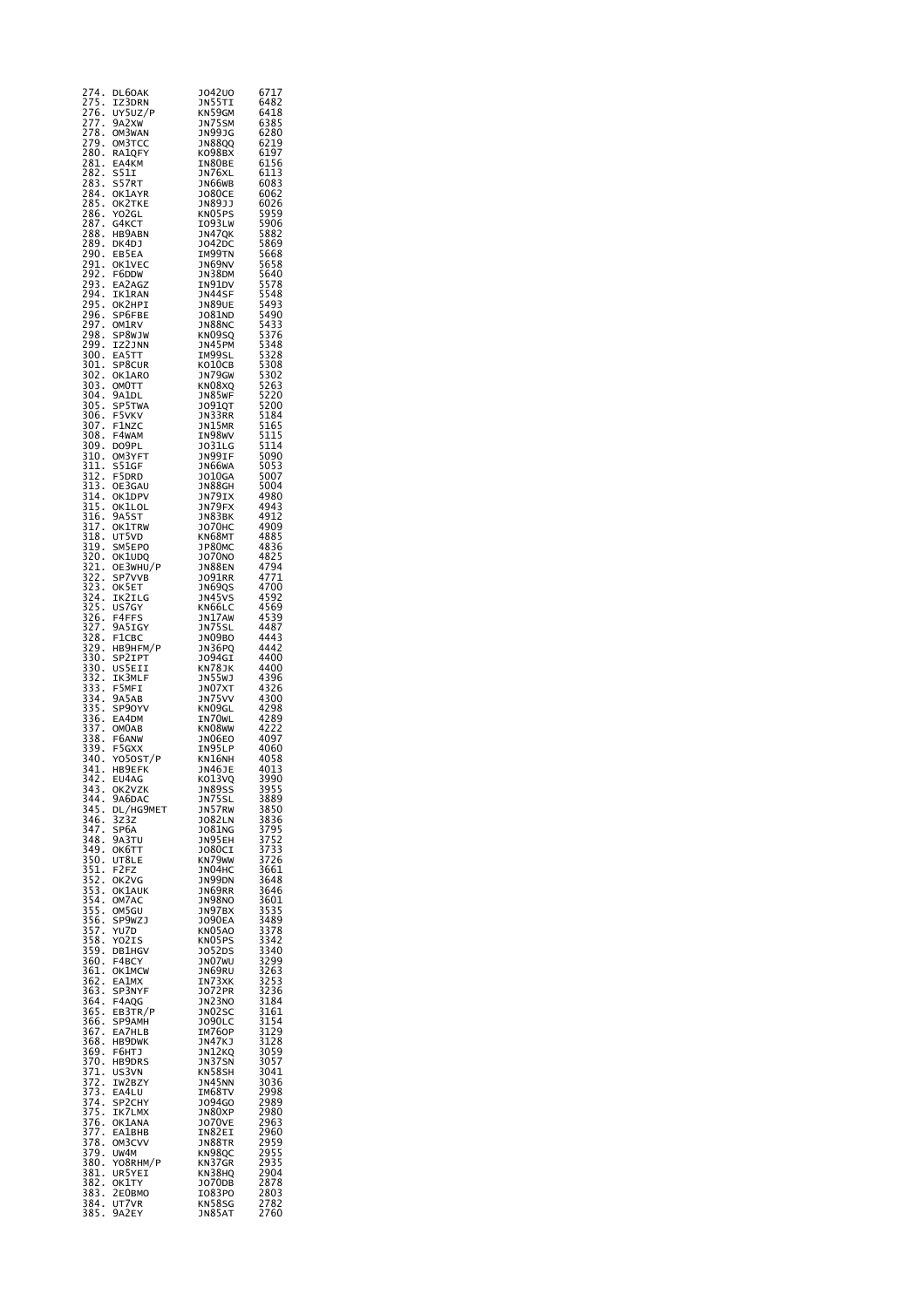| 386.<br>387.            | EA5AJX<br>F5SUL         | ⊥м98к∪<br>IN87XH               | 2689<br>2659                                                                                  |
|-------------------------|-------------------------|--------------------------------|-----------------------------------------------------------------------------------------------|
| 388.                    | <b>PAOFEI</b>           | J033BC                         | 2641<br>2628<br>2585                                                                          |
| 389.<br>390.            | F8BBR<br>LZ1JH          | JNO6ET<br>KN12PQ               |                                                                                               |
|                         | s540                    | JN75NT                         |                                                                                               |
| 391.<br>392.<br>393.    | LY2BUU<br>OE8SWR/P      | ко15хн<br>JN66U0               | 2561<br>2528<br>2528<br>2516                                                                  |
| 394.                    | Y08CLN                  | <b>KN270D</b>                  | 2500<br>2500                                                                                  |
| 394.                    | Y08SSB<br>DH6DAO        | <b>KN270D</b><br><b>JO41CN</b> |                                                                                               |
| 396<br>397<br>398       | G4APJ<br>I7CSB          | 1083UP<br>JN71QQ               |                                                                                               |
| 399.                    | M6SRZ                   | <b>IO83QP</b>                  |                                                                                               |
| 400.                    | EA3CAZ                  | JNO1SE                         |                                                                                               |
| 401.<br>402.            | YO6XK/P<br>OM2IV        | KN15XP<br><b>JN88SQ</b>        |                                                                                               |
| 403.<br>404.            | OK1ZY<br>SP9GKJ         | JN69RU<br>KN090R               |                                                                                               |
| 405.                    | OM8AND                  | KN08OR                         | 24814<br>2414<br>2350<br>2337<br>2334<br>2296<br>2298<br>2244<br>2221<br>2221<br>2184<br>2184 |
| 406<br>$\cdot$<br>407.  | US4IKY<br>PA5WT         | KN87SQ<br><b>JO22HG</b>        |                                                                                               |
| 408.                    | CT1AL/P                 | IN60EH                         |                                                                                               |
| 409.<br>410.            | EA1AWV<br>9A2VX         | IN72EO<br>JN75EI               | 2168<br>2125<br>2098                                                                          |
| 411.                    | OM3WYB                  | KN09ND                         | 2087                                                                                          |
| 412.<br>413.            | ES6FX<br>EA3HJT         | KO370W<br>JNO1NI               | 2013<br>1984                                                                                  |
| 414.                    | ISOBSR/ISO              | JM49SW                         | 1940                                                                                          |
| 415.<br>416.            | SP1GPY<br>IW2DOY        | <b>JO73GL</b><br><b>JN45NJ</b> | 1932<br>1864                                                                                  |
| 417.<br>418.            | SP8DXZ                  | KO00XB                         | 1825<br>1763                                                                                  |
| 419.                    | <b>EA1EW</b><br>F2NY    | IN70WW<br>JN23LL               | 1708                                                                                          |
| 420.                    | <b>EB1HRW</b>           | IN71PQ                         | 1687                                                                                          |
| 421.<br>422.            | YT5M<br>GOBWC/P         | JN94US<br>1083RO               | 1647                                                                                          |
| þ,<br>$\frac{423}{424}$ | OM0AST                  | KNO9PH                         |                                                                                               |
| 425.                    | OK1FMP<br>OM8GY         | J070GC<br>KN080R               |                                                                                               |
| $426$<br>$427$<br>$428$ | IW2MXY                  | <b>JN45NO</b>                  |                                                                                               |
|                         | OM3WMA<br>I5wBE         | JN88QQ<br>JN53JR               |                                                                                               |
| 429.<br>430.            | F5SDD/P                 | JN33KL                         |                                                                                               |
| 431.                    | RN2FG<br>UT2QA          | KO04FR<br>KN86KS               | 1604<br>1590<br>1585<br>1571<br>1563<br>1557<br>1557<br>1531<br>1531<br>1526                  |
| $432$<br>$433$<br>$434$ | OM5SK<br>OK2PMS         | JN97CX                         | 1512<br>1512<br>1497                                                                          |
|                         | SP9VOU                  | JN89WW<br>KN090R               | 1494                                                                                          |
| 435.                    | EA5HMW                  | JNOOFL                         | 1493<br>1483                                                                                  |
| 436<br>437.             | UA2FL<br>OM4ANI         | KO04FQ<br>JN98AV               | 1469                                                                                          |
| 438.                    | LZ3BD/2                 | KN34PB                         | 1448                                                                                          |
| 439.<br>440.            | F6DZQ<br>SP2FAV         | JNO9MJ<br>J094MA               | 1396<br>1381                                                                                  |
| 441.<br>442.            | OM6CV                   | JN99LD                         | 1314<br>1267                                                                                  |
| 443.                    | IV3LNQ/IV3<br>I1WKN/1   | <b>JN65VO</b><br>JN35RI        | 1251                                                                                          |
| 444.<br>445.            | OK2TSV                  | <b>JO80UC</b>                  | 1241                                                                                          |
| 446.                    | IK3XTY/3<br>UR5WCE      | JN55LL<br>KN29BT               | 1167<br>1149<br>1142                                                                          |
| 447.<br>448.            | IU2AQS/2<br>SP6FXF      | JN45UP<br><b>J070SV</b>        | $\frac{1130}{1130}$                                                                           |
| 449.                    | EA1BYA                  | IN70 <sub>W</sub>              | 1125                                                                                          |
| 450.                    | PA2DRV                  | JO21HW                         | 1123<br>1117                                                                                  |
| 451.<br>452.            | F1PYN<br>9A5YY          | JN25JT<br>JN25JT<br>JN23TH     | 1038                                                                                          |
| 453<br>ł,<br>454.       | F4ESK/P<br>IZ2CPS/2     | <b>JN45UP</b>                  | 1013<br>1010                                                                                  |
| 455.                    | IZ2NZQ                  | JN45KO                         | 996                                                                                           |
| 456.                    | <b>IW1EVQ</b><br>OK1JDJ | JN34VJ                         | 990                                                                                           |
| 457.<br>458.            | IZ5HQB                  | JO70AQ<br>JN53NS               | 969<br>947                                                                                    |
| 459.<br>459.            | OK1AV<br>OK1DM          | J070C0<br>J070C0               | 904<br>904                                                                                    |
| 461.                    | S51wC                   | JN750T                         | 891                                                                                           |
| 462.<br>463.            | F1SVV/P<br>IZ3KMY       | JN23NP                         | 886<br>848                                                                                    |
| 464.                    | G1MZD                   | JN55NI<br>IO92NB               | 846                                                                                           |
| 465.<br>466.            | IK1YNZ<br>9A3DOS        | JN33UT<br>JN75EI               | 841<br>796                                                                                    |
| 466.                    | 9A6LVY                  | JN75EI<br>IN83JJ               | 796                                                                                           |
| 468.<br>469.            | <b>EA1HRR</b><br>CT1HBC | IN51PE                         | 795<br>.<br>729                                                                               |
| 470.                    | OM3WDF                  | KN08WS                         | 709                                                                                           |
| 471.<br>472.            | F4FVW/P<br>UR3OU        | JN29JW<br>KN86JS               | 707<br>684                                                                                    |
| 473.<br>474.            | HB9WAM                  | JN47BE<br>IN83KI               | 673<br>669                                                                                    |
| 475.                    | EA2XR<br>F1CKB          | IN97SL                         |                                                                                               |
| 476.<br>477.            | F1RJU/M<br>OK1DEK       | JNO7NJ<br><b>JN79GO</b>        | 659<br>653<br>639<br>637                                                                      |
| 478.                    | RO2F                    | KO04GQ                         |                                                                                               |
| 479.<br>480.            | Y04WZ<br>OM8ATZ         | KN44AI<br>KN08WT               |                                                                                               |
| 481.                    | OM6JO                   | эм99кв                         | 635<br>633<br>633<br>621                                                                      |
| 482.<br>483.            | LZ2GG<br>IK4XQT         | KN33WN<br><b>JN54QJ</b>        | 616<br>610                                                                                    |
| 484.                    | F4FRQ                   | JN37KQ                         | 595<br>570                                                                                    |
| 485.<br>486.            | SP6FIG<br>SQ6ISM        | J080DQ<br>J0810C               | 560                                                                                           |
| 487.                    | EA1MI                   | IN70XW                         | 540                                                                                           |
| 488.<br>489.            | OM3ZAS<br>SQ9ANS        | KN08PQ<br>J090LJ               | 539<br>509                                                                                    |
| 490.                    | EU3BD                   | KO32BX                         | 508                                                                                           |
| 491.<br>492.            | S52B<br>OK1HCW          | <b>JN75OP</b><br>JN69RU        | 495<br>488                                                                                    |
| 493.                    | 9A5AZA                  | JN85NQ<br>JN53IW               | 462                                                                                           |
| 494.<br>494.            | IZ5IOM/5<br>SQ90KY      | JN99QV                         | 437<br>437<br>429                                                                             |
| 496.<br>497.            | I2FUM/2<br>IZ5VTJ       | JN45NT<br>JN53KS               | 408                                                                                           |
|                         |                         |                                |                                                                                               |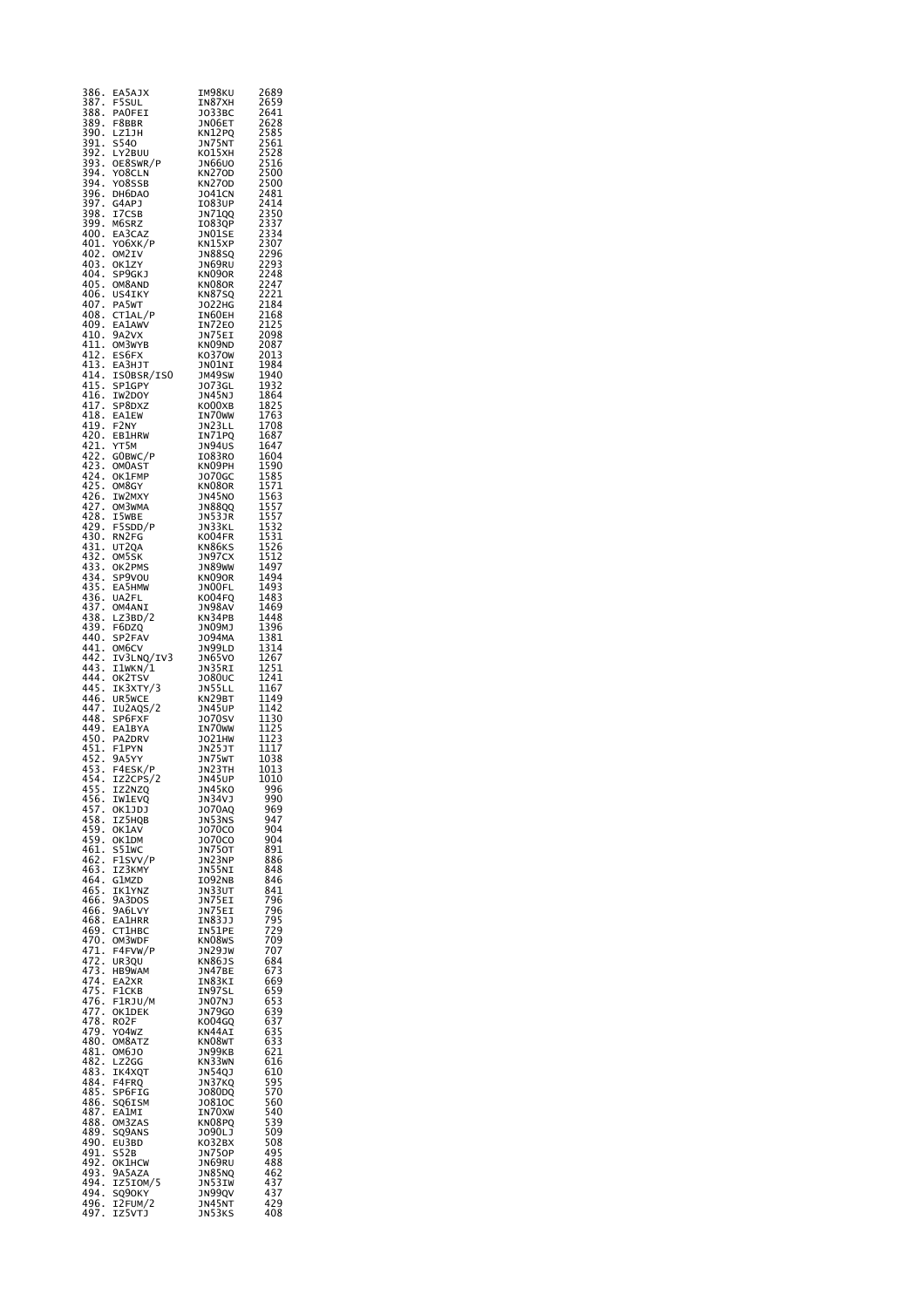| 498.<br>499.<br>500.<br>501.<br>502.<br>503.<br>504.<br>505.<br>506.<br>507.<br>508.<br>509.<br>510.<br>511.<br>512.<br>513.<br>514.<br>$\overline{515}$ .<br>516.<br>517.<br>518.<br>519.<br>520.<br>521.<br>522.<br>523.<br>524.<br>524.<br>524.<br>5<br>27<br>527.<br>528.                                                                                                                                                                                                                                                                                                                                                                            | OK1RH<br>PE1PIP<br>9а4нр<br>IZ5AJ0/4<br>IZ2CEF<br>F4FUL<br>F6GLJ<br>EA7HX<br>OKIVLG<br>SP60WA<br>IK2YSJ<br>Y07BPC<br>LY3PEJ<br>F6IFX<br>F4HDF<br>OM0AD<br>F4JIL<br>OMODC<br>9A1IW<br>LZ2SK<br>LZ2ZL<br>EA2AHP<br>EA1BYA/P<br>9A4W<br>OM3TLE<br>9A7PJT<br>SP7WMZ<br>YU1TTA<br>YU2KBI<br>OK1KZ<br>OM3ZAH                                                                                                                                                                                                                                                                                                                                                                                                                                                                                         | <b>JO70SN</b><br>J022LH<br><b>JN750G</b><br>JN54ND<br>JN45NM<br>JN36EH<br>IN94QS<br>IM67WJ<br>JO70WI<br>J071QA<br>JN45MM<br>KN24ET<br>KO15CL<br>JNO7CX<br>JN24HD<br>KNO9MH<br>JN28PC<br>KN090H<br>JN75SL<br>KN43EK<br>KN33WN<br>IN83MG<br>IN70XS<br>JN83GJ<br>JN98CR<br>JN83FM<br>JO91RT<br>KN14BB<br>KN13DO<br>J070ED<br>KN08U0                                                                                                                                                                                                                                                                                                                                                                                                                                                                                                                                                                                                   | 402<br>395<br>384<br>356<br>345<br>341<br>332<br>314<br>306<br>285<br>280<br>268<br>259<br>221<br>202<br>193<br>170<br>163<br>152<br>120<br>129<br>117<br>113<br>105<br>102<br>74<br>61<br>$\frac{53}{53}$<br>45<br>21                                                                                                                                                                                                                                                                                                                                                                                                                                                                                                                                                            |
|----------------------------------------------------------------------------------------------------------------------------------------------------------------------------------------------------------------------------------------------------------------------------------------------------------------------------------------------------------------------------------------------------------------------------------------------------------------------------------------------------------------------------------------------------------------------------------------------------------------------------------------------------------|------------------------------------------------------------------------------------------------------------------------------------------------------------------------------------------------------------------------------------------------------------------------------------------------------------------------------------------------------------------------------------------------------------------------------------------------------------------------------------------------------------------------------------------------------------------------------------------------------------------------------------------------------------------------------------------------------------------------------------------------------------------------------------------------|------------------------------------------------------------------------------------------------------------------------------------------------------------------------------------------------------------------------------------------------------------------------------------------------------------------------------------------------------------------------------------------------------------------------------------------------------------------------------------------------------------------------------------------------------------------------------------------------------------------------------------------------------------------------------------------------------------------------------------------------------------------------------------------------------------------------------------------------------------------------------------------------------------------------------------|-----------------------------------------------------------------------------------------------------------------------------------------------------------------------------------------------------------------------------------------------------------------------------------------------------------------------------------------------------------------------------------------------------------------------------------------------------------------------------------------------------------------------------------------------------------------------------------------------------------------------------------------------------------------------------------------------------------------------------------------------------------------------------------|
| Section:<br>P1.<br>1.<br>$\overline{2}$ .<br>3.<br>$\overline{4}$ .<br>5<br>$\cdot$<br>6.<br>7.<br>8<br>l,<br>9.<br>10.<br>11.<br>12.<br>13.<br>14.<br>15.<br>16.<br>17.<br>18.<br>19.<br>20.<br>21.<br>22.<br>23.<br>24.<br>25<br>26<br>27<br>27<br>28.<br>29.<br>30.<br>31.<br>32.<br>33.<br>34.<br>35.<br>36.<br>$\frac{37}{38}$ .<br>$\frac{39}{39}$ .<br>40.<br>41.<br>42.<br>43.<br>44.<br>45.<br>46.<br>47.<br>48.<br>49.<br>50.<br>51.<br>52.<br>53.<br>54.<br>55.<br>56.<br>57.<br>58.<br>59.<br>60.<br>61.<br>62.<br>63.<br>64.<br>65.<br>66.<br>$\frac{67}{100}$<br>68.<br>69.<br>70.<br>71.<br>72.<br>73.<br>74.<br>75.<br>76.<br>77.<br>78. | Overall<br>Call<br><b>DLOGTH</b><br>OL9W<br>OK2A<br>ок2с<br>PA6NL<br>PI4GN<br>OE5VRL/5<br>DM7A<br>OL4K<br>OL3Z<br>IQ1KW<br>HA5SHF/P<br>TMOW<br>ОМбА<br>DR5T<br>OK1KAD<br>OK2R<br>OE3A<br>S59P<br>OM3W<br>UR7D<br>OKIKKL<br>OK2KWS<br>OK2M<br>OK1KUO<br>OK2KYZ<br>HA5KDQ<br>9A1CMS<br><b>DLOHTW</b><br>I3ZVN/3<br>PI4Z<br>HG7B<br>HG7F<br>OL7Q<br>OL3Y<br>OM3RBS<br>HB9FX<br>HA6W<br>G30HM/P<br>DL0GM<br>S59R<br><b>OK1KFH</b><br>IZ3NOC/5<br>OK10PT<br>PA3CQE<br><b>S52W</b><br>DM3D<br>OL1B<br>ок6к<br>9A1W<br>OK2KGB<br>OE5D<br>TM <sub>9</sub> A<br>IQ4AX/4<br>OM3RAL<br>PE1MMP<br>I3NGL/3<br>OE2M<br>OM3RRC<br>TM2K<br>HG5W<br>G8CUL<br>YU7NIK<br>F6KPL<br>9A8D<br>OK1KCB<br>OK2KYJ<br>9A1CZG<br>OK2G<br>HB9GT<br>IW5CZU/5<br>OK1KEP<br>OK1KKD<br>OK2KOJ<br>9A2L<br>9A4V<br>SP9ZHR<br>OK5K | Multi<br>LOC.<br>J050JP<br><b>JN99CL</b><br>J060JJ<br>JN99AJ<br>J021BX<br>JO33II<br>JN78DK<br>3060LK<br><b>JO70TQ</b><br>JN79FX<br><b>JN340P</b><br>JN97FQ<br>JN26JL<br><b>JN99JC</b><br>JN47ET<br>J060LJ<br>JN89DO<br>JN77XX<br><b>JN86AO</b><br>JN99CH<br>KN18JT<br>J070P0<br>J0800B<br>JN69UN<br><b>JO80FF</b><br><b>JO80NB</b><br>JN97LN<br><b>JN86DM</b><br>J0600U<br>JN55PS<br>J011WM<br>JN97LW<br>JN97KR<br>JN99FN<br>JN69JJ<br>JN98KJ<br>JN46EW<br>KN08FB<br>I092GB<br>J031UB<br>JN76OM<br>JN69VN<br>JN54QF<br>JN69NX<br>J0210J<br>JN75PS<br>J062IH<br>J080IB<br>JN69XP<br>JN75ST<br>JN79QJ<br>JN68PC<br><b>JN390C</b><br><b>JN54JK</b><br>JN98LR<br><b>JO21VT</b><br>JN66EA<br>JN67NT<br>JN99EH<br>JO10HE<br><b>JN97HG</b><br>1091J0<br>KN05BW<br>IN99IO<br>JN95LM<br>JN79GB<br><b>JN89QQ</b><br>JN75XV<br>JN99AK<br>JN47MH<br><b>JN54JD</b><br><b>JO700R</b><br>J060WD<br>JN89EG<br>JN86HF<br>JN95KI<br>J090MH<br>JN99CT | Operator<br>Points<br>1000315<br>683707<br>616926<br>491212<br>461758<br>448812<br>429650<br>397171<br>333175<br>298668<br>280166<br>275638<br>255516<br>243372<br>239846<br>222397<br>221032<br>210394<br>200639<br>200517<br>199390<br>182145<br>171659<br>165030<br>160902<br>160822<br>143435<br>140316<br>137267<br>134615<br>112491<br>103530<br>98477<br>98067<br>92149<br>86717<br>86368<br>84735<br>79618<br>78488<br>77829<br>77654<br>77585<br>74837<br>73008<br>68107<br>68097<br>68067<br>67999<br>67487<br>66625<br>64005<br>59868<br>57049<br>56478<br>56027<br>52738<br>49772<br>48956<br>47972<br>45477<br>43060<br>41610<br>40038<br>37871<br>37632<br>35613<br>35603<br>35500<br>35109<br>35054<br>34337<br>33485<br>33160<br>32448<br>30124<br>29934<br>29771 |